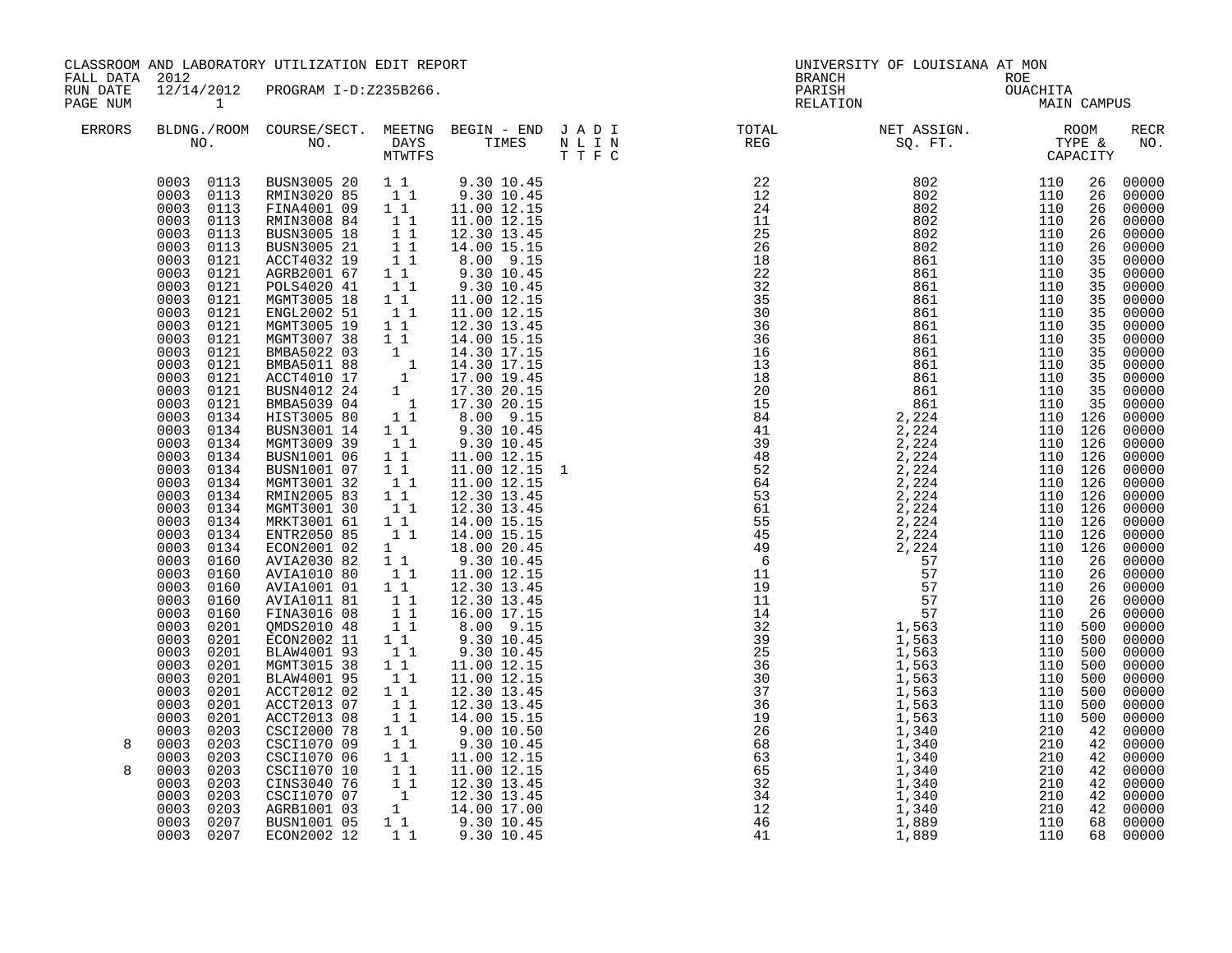| FALL DATA 2012       |                                                                                                                                                                                                                                                                                                                                                                                                                                                                                                                                                                                                                                                                                                                                                                                                        | CLASSROOM AND LABORATORY UTILIZATION EDIT REPORT                                                                                                                                                                                                                                                                                                                                                                                                                                                                                                                                                                                                                                                                                                                                                                                        |                                                                                                                                                                                                                                                                                                                                                                                                                                                                                                                                                                                                                                                                                                                |                                                                                                                                                                                                                                                                                                                                                                                                                                                                                                                                                                                                                                                                                                                                                                                                                                                                                                                    |  | UNIVERSITY OF LOUISIANA AT MON<br>BRANCH                                                                                                                                                                                                                                                                                                                                                                                                  |  |                    |
|----------------------|--------------------------------------------------------------------------------------------------------------------------------------------------------------------------------------------------------------------------------------------------------------------------------------------------------------------------------------------------------------------------------------------------------------------------------------------------------------------------------------------------------------------------------------------------------------------------------------------------------------------------------------------------------------------------------------------------------------------------------------------------------------------------------------------------------|-----------------------------------------------------------------------------------------------------------------------------------------------------------------------------------------------------------------------------------------------------------------------------------------------------------------------------------------------------------------------------------------------------------------------------------------------------------------------------------------------------------------------------------------------------------------------------------------------------------------------------------------------------------------------------------------------------------------------------------------------------------------------------------------------------------------------------------------|----------------------------------------------------------------------------------------------------------------------------------------------------------------------------------------------------------------------------------------------------------------------------------------------------------------------------------------------------------------------------------------------------------------------------------------------------------------------------------------------------------------------------------------------------------------------------------------------------------------------------------------------------------------------------------------------------------------|--------------------------------------------------------------------------------------------------------------------------------------------------------------------------------------------------------------------------------------------------------------------------------------------------------------------------------------------------------------------------------------------------------------------------------------------------------------------------------------------------------------------------------------------------------------------------------------------------------------------------------------------------------------------------------------------------------------------------------------------------------------------------------------------------------------------------------------------------------------------------------------------------------------------|--|-------------------------------------------------------------------------------------------------------------------------------------------------------------------------------------------------------------------------------------------------------------------------------------------------------------------------------------------------------------------------------------------------------------------------------------------|--|--------------------|
| RUN DATE<br>PAGE NUM | $\sim$ 2                                                                                                                                                                                                                                                                                                                                                                                                                                                                                                                                                                                                                                                                                                                                                                                               | 12/14/2012 PROGRAM I-D:Z235B266.                                                                                                                                                                                                                                                                                                                                                                                                                                                                                                                                                                                                                                                                                                                                                                                                        |                                                                                                                                                                                                                                                                                                                                                                                                                                                                                                                                                                                                                                                                                                                |                                                                                                                                                                                                                                                                                                                                                                                                                                                                                                                                                                                                                                                                                                                                                                                                                                                                                                                    |  | BRANCH ROE<br>PARISH OUACHITA<br>RELATION MAIN CAMPUS                                                                                                                                                                                                                                                                                                                                                                                     |  |                    |
| <b>ERRORS</b>        |                                                                                                                                                                                                                                                                                                                                                                                                                                                                                                                                                                                                                                                                                                                                                                                                        |                                                                                                                                                                                                                                                                                                                                                                                                                                                                                                                                                                                                                                                                                                                                                                                                                                         |                                                                                                                                                                                                                                                                                                                                                                                                                                                                                                                                                                                                                                                                                                                |                                                                                                                                                                                                                                                                                                                                                                                                                                                                                                                                                                                                                                                                                                                                                                                                                                                                                                                    |  | $\begin{tabular}{lllllllllllllllllllll} \textsc{BLDNG.} \textsc{ROOM} & \textsc{CUIRSE/SECT.} & \textsc{METNG} & \textsc{BEGIN} & - & \textsc{END} & \textsc{J} & \textsc{A} & \textsc{D} & \textsc{I} & & & \textsc{TCTAL} & & \textsc{NET} & \textsc{ASIGN.} & \textsc{ROOM} \\ \textsc{NO.} & \textsc{NO.} & \textsc{DAYS} & \textsc{TIMES} & \textsc{N} & \textsc{L} & \textsc{I} & \textsc{NEG} & & \textsc{SEG} & & \textsc{ST.} &$ |  | <b>RECR</b><br>NO. |
|                      | 0003 0207<br>0003 0207<br>0003<br>0207<br>0003<br>0207<br>0003<br>0208<br>0003<br>0208<br>0003<br>0208<br>0003<br>0208<br>0003<br>0208<br>0003<br>0208<br>0003<br>0208<br>0003<br>0208<br>0003<br>0208<br>0003<br>0222<br>0003<br>0222<br>0003<br>0222<br>0003<br>0222<br>0003<br>0222<br>0003<br>0222<br>0003<br>0222<br>0003<br>0222<br>0003<br>0223<br>0003<br>0223<br>0003<br>0223<br>0003<br>0223<br>0003<br>0223<br>0003<br>0223<br>0003<br>0223<br>0003<br>0308<br>0003<br>0308<br>0003<br>0308<br>0003<br>0308<br>0003<br>0308<br>0003<br>0308<br>0003<br>0308<br>0003<br>0316<br>0003<br>0316<br>0003<br>0316<br>0003<br>0316<br>0003<br>0316<br>0003<br>0316<br>0003<br>0316<br>0003<br>0316<br>0003<br>0316<br>0003<br>0318<br>0003<br>0318<br>0003<br>0318<br>0003<br>0318<br>0003<br>0318 | 0003 0207 ECON2001 04 11 11.00 12.15<br>ECON2002 13 1 1 11.00 12.15<br>FINA3015 07 1 1 12.30 13.45<br>ACCT2012 03<br>ECON2001 08<br>MRKT3001 59<br>FINA3015 06<br>BUSN3001 15<br>MRKT3002 64<br>MRKT4003 33<br>CINS3050 78<br>MGMT4009 42<br>MGMT4009 43<br>ACCT3030 16<br>ACCT3011 14<br>MRKT3005 66<br>ART 4026 57<br>ACCT2012 05<br>AGRB4061 02<br>ACCT2012 25<br>BLAW4040 30<br>BMBA5012 01<br>ACCT3010 13<br>ACCT4020 18<br>ACCT3020 15<br>ECON2001 05<br>FINA4010 36<br>ACCT3008 12<br>ENTR4033 88<br>CSCI2000 05<br>CSCI2053 15<br>CINS2020 74<br>CINS3002 75<br>CSCI2003 33<br>ACCT3007 11<br>MRKT4011 70<br>CSCI3026 24 1 1<br>CSCI4011 00<br>CSCI3020 01<br>CSCI2073 16<br>CINS3044 77<br>MRKT3008 67<br>CSCI4012 35<br>AGRB3010 29<br>CINS4030 79<br>MRKT3011 68<br>QMDS2010 49<br>ECON3001 14<br>BUSN1001 10<br>MRKT4009 34 | 11<br>$\begin{array}{cc} & 1 & 1 \\ & 1 & 1 \end{array}$<br>$1\quad1$<br>11<br>$1\quad1$<br>11<br>$1\quad1$<br>$\begin{bmatrix} 1 \\ 1 \end{bmatrix}$<br>$1\,1$<br>$\begin{bmatrix} 1 \end{bmatrix}$<br>11<br>$1\quad1$<br>11<br>$\begin{bmatrix} 1 \\ 1 \end{bmatrix}$<br>11<br>$\mathbf{1}$<br>1<br>$\begin{bmatrix} 1 & 1 \\ 1 & 1 \\ 1 & 1 \end{bmatrix}$<br>$\begin{bmatrix} 1 \\ 1 \end{bmatrix}$<br>11<br>$\overline{1}$<br>11<br>$\begin{bmatrix} 1 \\ 1 \\ 1 \end{bmatrix}$<br>$1\quad1$<br>11<br>11<br>$\begin{smallmatrix} 1 & 1 \\ 1 & 1 \end{smallmatrix}$<br>$\begin{smallmatrix}1\end{smallmatrix}$ $\begin{smallmatrix}1\end{smallmatrix}$ $\begin{smallmatrix}1\end{smallmatrix}$<br>11<br>11 | 14.00 15.15<br>14.00 15.15<br>8.00 9.15<br>9.30 10.45<br>9.30 10.45<br>11.00 12.15<br>11.00 12.15<br>12.30 13.45<br>12.30 13.45<br>14.00 15.15<br>14.00 16.45<br>9.30 10.45<br>9.30 10.45<br>11.00 12.15<br>11.00 12.15<br>13.00 14.15<br>14.00 15.15<br>17.00 19.45<br>17.30 20.15<br>9.30 10.45<br>9.30 10.45<br>11.00 12.15<br>11.00 12.15<br>12.30 13.45<br>12.30 13.45<br>18.00 20.45<br>9.00 10.50<br>9.30 10.45<br>11.00 12.15<br>12.30 13.45<br>12.30 13.45<br>$\begin{array}{cccc} 1 & 14.00 & 16.45 \\ 1 & 14.00 & 16.45 \end{array}$<br>$9.30$ 10.45<br>9.30 10.45<br>11.00 12.15<br>11.00 12.15<br>12.30 13.45<br>12.30 13.45<br>14.00 15.15<br>15.00 16.15<br>$\begin{array}{rrrr} 1 & 1 & 17.30 & 20.15 \ 1 & 1 & 9.30 & 10.45 \ 1 & 1 & 9.30 & 10.45 \ 1 & 1 & 11.00 & 12.15 \ 1 & 1 & 12.30 & 13.45 \end{array}$<br>$\begin{array}{ccc} 1 & - & -1.1 & 0 & 16.45 \\ 1 & 17.30 & 20.15 \end{array}$ |  |                                                                                                                                                                                                                                                                                                                                                                                                                                           |  | 00000              |
|                      | 0003 0318                                                                                                                                                                                                                                                                                                                                                                                                                                                                                                                                                                                                                                                                                                                                                                                              | BMBA5021 02                                                                                                                                                                                                                                                                                                                                                                                                                                                                                                                                                                                                                                                                                                                                                                                                                             |                                                                                                                                                                                                                                                                                                                                                                                                                                                                                                                                                                                                                                                                                                                |                                                                                                                                                                                                                                                                                                                                                                                                                                                                                                                                                                                                                                                                                                                                                                                                                                                                                                                    |  |                                                                                                                                                                                                                                                                                                                                                                                                                                           |  |                    |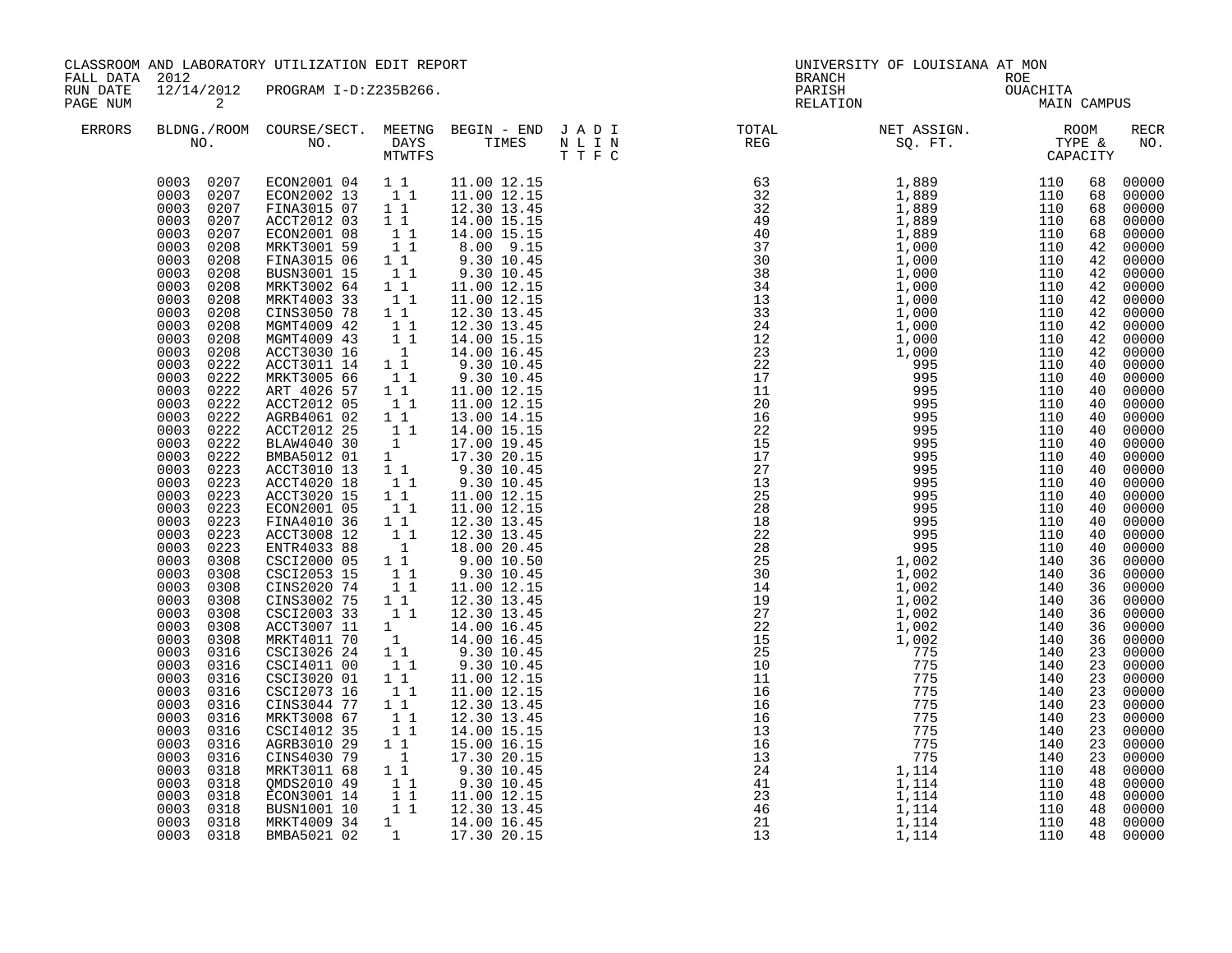| FALL DATA 2012       |                                                                                                                                                                                                                                                                                                                                                                                                                                                                                                                                                                                                                                                                                                                          | CLASSROOM AND LABORATORY UTILIZATION EDIT REPORT                                                                                                                                                                                                                                                                                                                                                                                                                                                                                                                                                                                                                                                                                                                                                                                                                                                                                                                                                                                                                                                                                                                                 |                                                                                                                                                                                                                                   |                                                                                                                                                                                                                                                                                                                                                                                                                                                                                                                                                                              |                                                                  |                                | UNIVERSITY OF LOUISIANA AT MON                                                                                                                                                                                                                                                                                                                                                                                                            |  |                |
|----------------------|--------------------------------------------------------------------------------------------------------------------------------------------------------------------------------------------------------------------------------------------------------------------------------------------------------------------------------------------------------------------------------------------------------------------------------------------------------------------------------------------------------------------------------------------------------------------------------------------------------------------------------------------------------------------------------------------------------------------------|----------------------------------------------------------------------------------------------------------------------------------------------------------------------------------------------------------------------------------------------------------------------------------------------------------------------------------------------------------------------------------------------------------------------------------------------------------------------------------------------------------------------------------------------------------------------------------------------------------------------------------------------------------------------------------------------------------------------------------------------------------------------------------------------------------------------------------------------------------------------------------------------------------------------------------------------------------------------------------------------------------------------------------------------------------------------------------------------------------------------------------------------------------------------------------|-----------------------------------------------------------------------------------------------------------------------------------------------------------------------------------------------------------------------------------|------------------------------------------------------------------------------------------------------------------------------------------------------------------------------------------------------------------------------------------------------------------------------------------------------------------------------------------------------------------------------------------------------------------------------------------------------------------------------------------------------------------------------------------------------------------------------|------------------------------------------------------------------|--------------------------------|-------------------------------------------------------------------------------------------------------------------------------------------------------------------------------------------------------------------------------------------------------------------------------------------------------------------------------------------------------------------------------------------------------------------------------------------|--|----------------|
| RUN DATE<br>PAGE NUM | $\overline{\mathbf{3}}$                                                                                                                                                                                                                                                                                                                                                                                                                                                                                                                                                                                                                                                                                                  | 12/14/2012 PROGRAM I-D:Z235B266.                                                                                                                                                                                                                                                                                                                                                                                                                                                                                                                                                                                                                                                                                                                                                                                                                                                                                                                                                                                                                                                                                                                                                 |                                                                                                                                                                                                                                   |                                                                                                                                                                                                                                                                                                                                                                                                                                                                                                                                                                              |                                                                  |                                | BRANCH ROE<br>PARISH OUACHITA<br>RELATION MAIN CAMPUS                                                                                                                                                                                                                                                                                                                                                                                     |  |                |
| ERRORS               |                                                                                                                                                                                                                                                                                                                                                                                                                                                                                                                                                                                                                                                                                                                          |                                                                                                                                                                                                                                                                                                                                                                                                                                                                                                                                                                                                                                                                                                                                                                                                                                                                                                                                                                                                                                                                                                                                                                                  |                                                                                                                                                                                                                                   |                                                                                                                                                                                                                                                                                                                                                                                                                                                                                                                                                                              |                                                                  |                                | $\begin{tabular}{lllllllllllllllllllll} \textsc{BLDNG.} \textsc{ROOM} & \textsc{CUIRSE/SECT.} & \textsc{METNG} & \textsc{BEGIN} & - & \textsc{END} & \textsc{J} & \textsc{A} & \textsc{D} & \textsc{I} & & & \textsc{TCTAL} & & \textsc{NET} & \textsc{ASIGN.} & \textsc{ROOM} \\ \textsc{NO.} & \textsc{NO.} & \textsc{DAYS} & \textsc{TIMES} & \textsc{N} & \textsc{L} & \textsc{I} & \textsc{NEG} & & \textsc{SEG} & & \textsc{ST.} &$ |  | RECR<br>NO.    |
| 8                    | 0018 0110<br>0018<br>0170<br>0018 0170<br>0018<br>0170<br>0018<br>0170<br>0018<br>0170<br>0018<br>0170<br>0018<br>0170<br>0018<br>0170<br>0018<br>0202<br>0018<br>0202<br>0018<br>0202<br>0018<br>0202<br>0018<br>0202<br>0018<br>0202<br>0018 0202<br>0018 0210<br>0018<br>0210<br>0018<br>0210<br>0018<br>0220<br>0220<br>0018<br>0018<br>0220<br>0220<br>0018<br>0018<br>0220<br>0018<br>0220<br>0018<br>0220<br>0018<br>0220<br>0018<br>0220<br>0018<br>0340<br>0018<br>0340<br>0018<br>0340<br>0018<br>0340<br>0018<br>0340<br>0018<br>0340<br>0018<br>0340<br>0018<br>0340<br>0018<br>0340<br>0018<br>0350<br>0101 0209<br>$0101$ $0209$<br>0101<br>0209<br>0102<br>0000<br>0102<br>0000<br>0102 0000<br>0102 0000 | 0003 0318 BMBA5009 99 1 17.30 20.15<br>0013 0100 ART 2081 65 1 1 14.00 16.45<br>0018 0110 PHAR5058 14 1 1 9.30 10.45<br>0018 0110 PHRD5065 47 1 14.00 15.50<br>0018 0110 PHRD5051 37 1 14.00 15.50<br>0018 0110 PHRD5051 37 1 14.00 15.5<br>PHRD5054 39<br>PHRD5010 34<br>PHRD5004 07<br>PHRD5006 32<br>PHRD5004 31 1<br>PHRD5008 33 1 1<br>PHRD5002 30<br>PHRD5063 45<br>PHRD5067 37<br>PHRD4052 63<br>PHRD4058 67 1 1 10.00 11.50<br>PHRD4056 65 1 1 1 11.00 11.50<br>PHRD4058 67<br>PHRD4054 64<br>PHRD4074 71<br>PHRD4054 06 1<br>PHAR5050 27 1 1<br>PHAR5013 18  1  1  11.00  11.50<br>$\begin{tabular}{l c c c c} \multicolumn{1}{c}{PHAR5013} & 18 & 1 & 1 & 11.00 & 11.50 \\ \multicolumn{1}{c}{PHAR5052} & 33 & 1 & 15.00 & 15.50 \\ \multicolumn{1}{c}{PHRDB070} & 29 & 1 & 8.00 & 10.50 \\ \multicolumn{1}{c}{PHRDB020} & 36 & 1 & 8.00 & 10.50 \\ \multicolumn{1}{c}{PHRDB020} & 35 & 1 & 8.00 & 10.50 \\ \multicolumn{1}{c}{PHRDB020$<br>PHRD4010 59<br>PHRD4010 59<br>PHRD4014 94<br>PHRD4012 60<br>PHRD5053 38<br>PHAR5052 31<br>KINS1053 27 1 1<br>KINS1053 27 1 1<br>KINS1053 28 1 1<br>KINS1053 46<br>MUSC1021 47<br>MUSC1021 47<br>MUSC2058 57<br>MUSC2059 07 | $\begin{smallmatrix}1&&1\\&1&1\\1&1&1\end{smallmatrix}$<br>$\begin{array}{rrrr} & \overline{1} & \overline{1} \\ & 1 & 1 & 1 \end{array}$<br>$\overline{1}$<br>$1\overline{1}$<br>$\begin{smallmatrix}1\1\end{smallmatrix}$<br>11 | 16.00 16.50<br>8.00 9.50<br>10.00 10.50<br>11.00 11.50<br>11.00 11.50<br>13.00 13.50<br>$\begin{array}{rrrr} 1 & 13.00 & 14.50 \ 1 & 14.00 & 16.50 \ 1 & 1 & 15.00 & 16.15 \ 1 & 8.00 & 9.15 \end{array}$<br>$\begin{array}{rrrr} 1 & 1 & 13.00 & 13.50 \\ 1 & 13.00 & 13.50 \\ 1 & 13.00 & 13.50 \\ 1 & 13.00 & 14.15 \end{array}$<br>14.00 14.50<br>9.00 10.45<br>10.00 10.50<br>11.00 11.50<br>11.00 11.50<br>13.00 13.50<br>14.00 15.15<br>$\begin{array}{cccc} 1 & 1 & 14.00 & 15.50 \ 1 & 1 & 9.00 & 9.50 \ 1 & 1 & 11.00 & 11.50 \ 1 & 1 & 16.00 & 16.50 \end{array}$ | $\begin{smallmatrix}1\\1\\1\\1\end{smallmatrix}$<br>$\mathbf{1}$ | $\overline{c}$<br>$\mathbf{1}$ |                                                                                                                                                                                                                                                                                                                                                                                                                                           |  | 00000<br>00000 |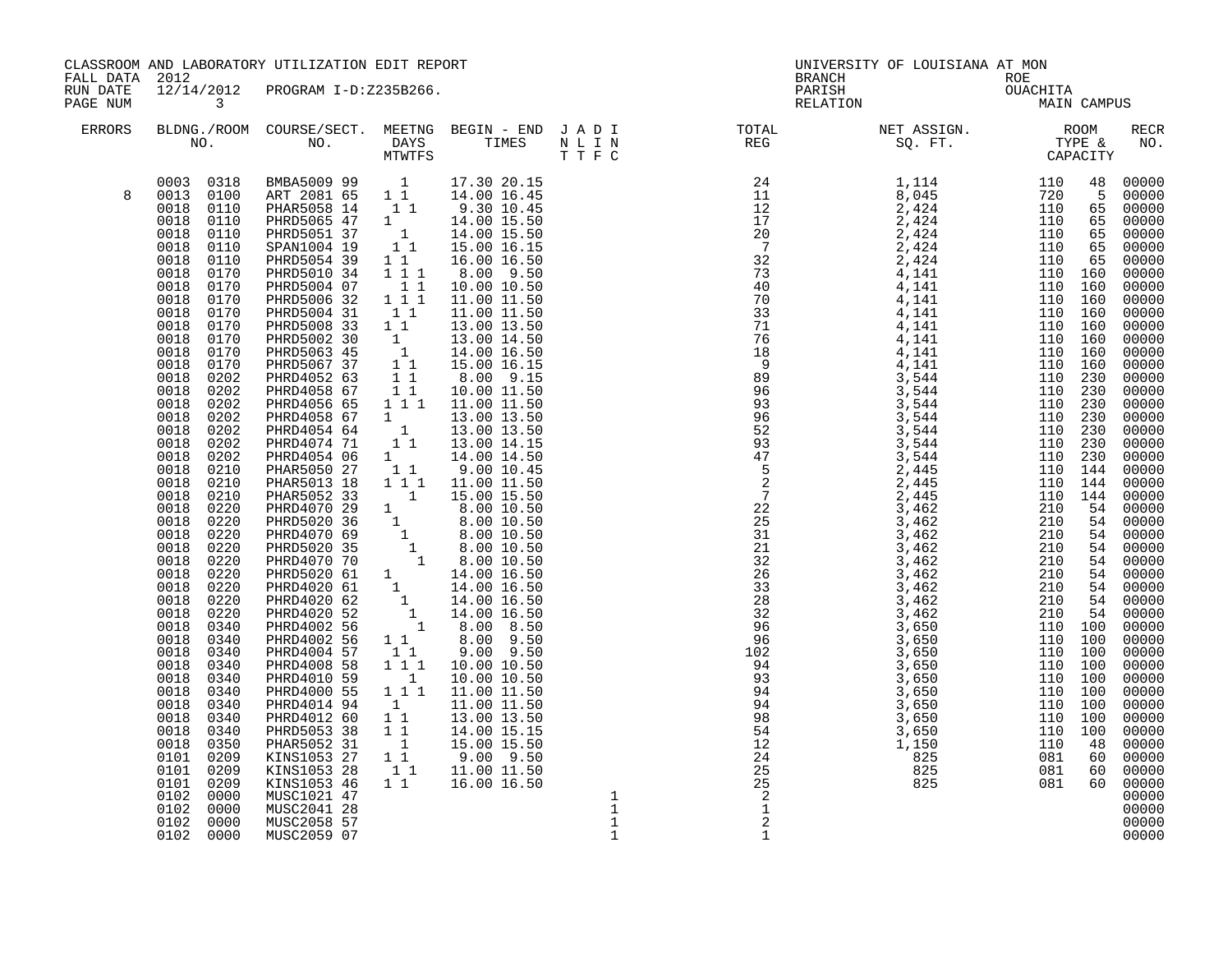| FALL DATA 2012       |                                                                                                                                                                                                                                                                                                                                                                                                                                                                                                                                                                                                                                                                                                                                                                                                                            | CLASSROOM AND LABORATORY UTILIZATION EDIT REPORT                                                                                                                                                                                                                                                                                                                                                                                                                                                                                                                                                                                                                                                                                                                                                                                                                                                                              |  |                                            |                                                                                                                                                            | UNIVERSITY OF LOUISIANA AT MON                               |                                                                                                                                                                                                                                                                                                                                                                                                                                    |                                                                                                                                                                                                                                                                                      |                                                                                                                                                                                                                                                                                                                                                                                                                                                                               |
|----------------------|----------------------------------------------------------------------------------------------------------------------------------------------------------------------------------------------------------------------------------------------------------------------------------------------------------------------------------------------------------------------------------------------------------------------------------------------------------------------------------------------------------------------------------------------------------------------------------------------------------------------------------------------------------------------------------------------------------------------------------------------------------------------------------------------------------------------------|-------------------------------------------------------------------------------------------------------------------------------------------------------------------------------------------------------------------------------------------------------------------------------------------------------------------------------------------------------------------------------------------------------------------------------------------------------------------------------------------------------------------------------------------------------------------------------------------------------------------------------------------------------------------------------------------------------------------------------------------------------------------------------------------------------------------------------------------------------------------------------------------------------------------------------|--|--------------------------------------------|------------------------------------------------------------------------------------------------------------------------------------------------------------|--------------------------------------------------------------|------------------------------------------------------------------------------------------------------------------------------------------------------------------------------------------------------------------------------------------------------------------------------------------------------------------------------------------------------------------------------------------------------------------------------------|--------------------------------------------------------------------------------------------------------------------------------------------------------------------------------------------------------------------------------------------------------------------------------------|-------------------------------------------------------------------------------------------------------------------------------------------------------------------------------------------------------------------------------------------------------------------------------------------------------------------------------------------------------------------------------------------------------------------------------------------------------------------------------|
| RUN DATE<br>PAGE NUM | 12/14/2012<br>$\overline{4}$                                                                                                                                                                                                                                                                                                                                                                                                                                                                                                                                                                                                                                                                                                                                                                                               | PROGRAM I-D:Z235B266.                                                                                                                                                                                                                                                                                                                                                                                                                                                                                                                                                                                                                                                                                                                                                                                                                                                                                                         |  |                                            |                                                                                                                                                            | PRANCH<br>PARISH<br>PARISH COUACHITA<br>RELATION MAIN CAMPUS |                                                                                                                                                                                                                                                                                                                                                                                                                                    |                                                                                                                                                                                                                                                                                      |                                                                                                                                                                                                                                                                                                                                                                                                                                                                               |
| <b>ERRORS</b>        |                                                                                                                                                                                                                                                                                                                                                                                                                                                                                                                                                                                                                                                                                                                                                                                                                            | NO. DAYS TIMES NLIN<br>MTWTFS TTFC                                                                                                                                                                                                                                                                                                                                                                                                                                                                                                                                                                                                                                                                                                                                                                                                                                                                                            |  |                                            | BLDNG./ROOM COURSE/SECT. MEETNG BEGIN – END JADI TOTAL NET ASSIGN. NET ASSIGN. ROOM ROOM COURSE WE BEGIN – END JADI TURE TOTAL NEG SQ. FT. TYPE & CAPACITY |                                                              |                                                                                                                                                                                                                                                                                                                                                                                                                                    |                                                                                                                                                                                                                                                                                      | RECR<br>NO.                                                                                                                                                                                                                                                                                                                                                                                                                                                                   |
| 8                    | 0102 0000<br>0102 0000<br>0102 0000<br>0102<br>0000<br>0102<br>0000<br>0110<br>0102<br>0102<br>0110<br>0102<br>0110<br>0102<br>0110<br>0102<br>0111<br>0102<br>0111<br>0102<br>0111<br>0102<br>0111<br>0102<br>0111<br>0102<br>0111<br>0102<br>0111<br>0102<br>0113<br>0102<br>0113<br>0102<br>0113<br>0102<br>0115<br>0102<br>0129<br>0102<br>0129<br>0129<br>0102<br>0102<br>0134<br>0102<br>0134<br>0102<br>0134<br>0102<br>0134<br>0102<br>0134<br>0102<br>0134<br>0102<br>0134<br>0102<br>0158<br>0102<br>0158<br>0102<br>0158<br>0102<br>0158<br>0102<br>0158<br>0102<br>0158<br>0102<br>0209<br>0102<br>0209<br>0102<br>0214<br>0102<br>0214<br>0102<br>0249<br>0102 0249<br>0102<br>0249<br>0102<br>0249<br>0249<br>0102<br>0102<br>0249<br>0102<br>0249<br>0102<br>0249<br>0102<br>0249<br>0102 0253<br>0103 0102 | MUSC2075 62<br>MUSC3058 60<br>MUSC4034 92<br>MUSC4059 08<br>MSED3022 71<br>MUSC2003 80<br>MUSC1002 91<br>MUSC1091 71<br>MUSC1091 73<br>MUSC1015 27<br>MUSC1015 95<br>MUSC1015 23<br>MUSC1016 00<br>MUSC1015 96<br>MUSC1015 99<br>MUSC2015 93<br>MUSC1091 61<br>MUSC1001 90<br>MUSC1091 74<br>MUSC4093 25<br>MUSC1003 92<br>MUSC2002 79<br>MUSC1091 64<br>MUSC4091 66<br>MUSC3066 76<br>MSED3035 72<br>MUSC1001 20<br>SOCL3005 11<br>MUSC3011 48<br>MUSC1091 72<br>MUSC1000 88<br>MUSC2000 77<br>MUSC2000 77<br>1 11.00 11.50<br>MUSC2000 45<br>1 11.00 11.50<br>MUSC2012 88<br>1 11.00 11.50<br>MUSC2012 88<br>1 11.00 11.50<br>MUSC2012 88<br>1 12.00 12.50<br>MUSC2012 88<br>1 12.00 12.50<br>MUSC4081 54<br>MUSC2091 43<br>MUSC3017 50<br>MUSC3013 49<br>MUSC1091 66<br>MUSC1091 67<br>MUSC1091 63<br>MUSC4033 11<br>MUSC1091 70<br>MUSC4029 53<br>MUSC4029 53<br>MUSC2006 81<br>MUSC4001 91<br>MUSC4075 53<br>KINS1009 97 |  | $\begin{array}{c} 1 \\ 1 \\ 1 \end{array}$ | $\frac{2}{2}$                                                                                                                                              |                                                              | $\begin{array}{ccc} 911 & 210 \\ 911 & 210 \\ 210 & 212 \end{array}$<br>210<br>210<br>210<br>210<br>210<br>210<br>210<br>210<br>210<br>210<br>210<br>210<br>210<br>210<br>210<br>210<br>210<br>210<br>210<br>210<br>210<br>210<br>210<br>610<br>610<br>610 284<br>610<br>610<br>610<br>220<br>220<br>220<br>220<br>210<br>210<br>210<br>210<br>210<br>$\begin{array}{r} 210 \\ 210 \\ 210 \\ 210 \\ 210 \\ 210 \\ 313 \end{array}$ | 54<br>54<br>12<br>12<br>12<br>12<br>12<br>12<br>12<br>40<br>40<br>40<br>18<br>50<br>50<br>50<br>30<br>30<br>30<br>30<br>30<br>30<br>30<br>284<br>284<br>284<br>284<br>284<br>15<br>15<br>5<br>$5^{\circ}$<br>70<br>70<br>70<br>70<br>70<br>70<br>70<br>70<br>70<br>8<br>$\mathbf{1}$ | 00000<br>00000<br>00000<br>00000<br>00000<br>54 00000<br>54 00000<br>00000<br>00000<br>00000<br>00000<br>00000<br>00000<br>00000<br>00000<br>00000<br>00000<br>00000<br>00000<br>00000<br>00000<br>00000<br>00000<br>00000<br>00000<br>00000<br>00000<br>00000<br>00000<br>00000<br>00000<br>00000<br>00000<br>00000<br>00000<br>00000<br>00000<br>00000<br>00000<br>00000<br>00000<br>00000<br>00000<br>00000<br>00000<br>00000<br>00000<br>00000<br>00000<br>00000<br>00000 |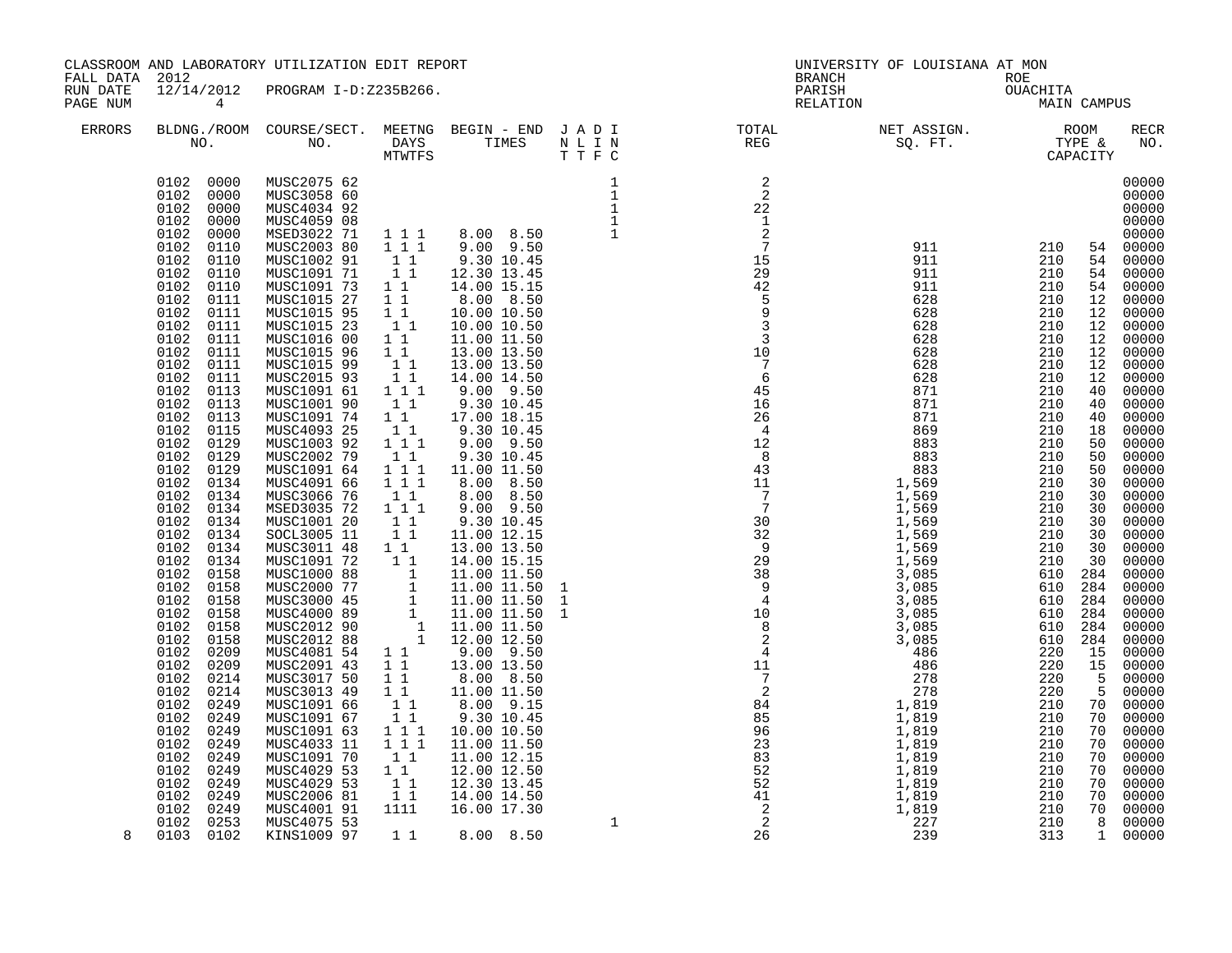| FALL DATA 2012       |                                                                                                                                                                                                                                                                                                                                                                                                                                                                                                                                                                                                   | CLASSROOM AND LABORATORY UTILIZATION EDIT REPORT                                                                                                                                                                                                                                                                                                                                                                                                                                                                                                                                                                                                                                                                                                                                                                                                                          |                                                                                                                                                                                                                                                                                                                                                                                                                                                                                                                                                                                                            |                                                                                                                                                                                                                                                                                                                                                                                                                                                                                                                                     |                                                                                                                                                                                                                                                                                                                                                                                                                                      | UNIVERSITY OF LOUISIANA AT MON<br>BRANCH |                         | ROE |                                                                                                                                                                                                                                                          |                                                                                                                                                                                                                                                                                                                                                                                              |
|----------------------|---------------------------------------------------------------------------------------------------------------------------------------------------------------------------------------------------------------------------------------------------------------------------------------------------------------------------------------------------------------------------------------------------------------------------------------------------------------------------------------------------------------------------------------------------------------------------------------------------|---------------------------------------------------------------------------------------------------------------------------------------------------------------------------------------------------------------------------------------------------------------------------------------------------------------------------------------------------------------------------------------------------------------------------------------------------------------------------------------------------------------------------------------------------------------------------------------------------------------------------------------------------------------------------------------------------------------------------------------------------------------------------------------------------------------------------------------------------------------------------|------------------------------------------------------------------------------------------------------------------------------------------------------------------------------------------------------------------------------------------------------------------------------------------------------------------------------------------------------------------------------------------------------------------------------------------------------------------------------------------------------------------------------------------------------------------------------------------------------------|-------------------------------------------------------------------------------------------------------------------------------------------------------------------------------------------------------------------------------------------------------------------------------------------------------------------------------------------------------------------------------------------------------------------------------------------------------------------------------------------------------------------------------------|--------------------------------------------------------------------------------------------------------------------------------------------------------------------------------------------------------------------------------------------------------------------------------------------------------------------------------------------------------------------------------------------------------------------------------------|------------------------------------------|-------------------------|-----|----------------------------------------------------------------------------------------------------------------------------------------------------------------------------------------------------------------------------------------------------------|----------------------------------------------------------------------------------------------------------------------------------------------------------------------------------------------------------------------------------------------------------------------------------------------------------------------------------------------------------------------------------------------|
| RUN DATE<br>PAGE NUM | 5 <sub>5</sub>                                                                                                                                                                                                                                                                                                                                                                                                                                                                                                                                                                                    | 12/14/2012 PROGRAM I-D:Z235B266.                                                                                                                                                                                                                                                                                                                                                                                                                                                                                                                                                                                                                                                                                                                                                                                                                                          |                                                                                                                                                                                                                                                                                                                                                                                                                                                                                                                                                                                                            |                                                                                                                                                                                                                                                                                                                                                                                                                                                                                                                                     |                                                                                                                                                                                                                                                                                                                                                                                                                                      | PARISH<br>RELATION                       | ROE<br>OUACHITA<br>MAIN |     | MAIN CAMPUS                                                                                                                                                                                                                                              |                                                                                                                                                                                                                                                                                                                                                                                              |
| <b>ERRORS</b>        |                                                                                                                                                                                                                                                                                                                                                                                                                                                                                                                                                                                                   |                                                                                                                                                                                                                                                                                                                                                                                                                                                                                                                                                                                                                                                                                                                                                                                                                                                                           |                                                                                                                                                                                                                                                                                                                                                                                                                                                                                                                                                                                                            |                                                                                                                                                                                                                                                                                                                                                                                                                                                                                                                                     |                                                                                                                                                                                                                                                                                                                                                                                                                                      |                                          |                         |     |                                                                                                                                                                                                                                                          | RECR<br>NO.                                                                                                                                                                                                                                                                                                                                                                                  |
|                      | 0103 0203<br>0103 0203<br>0103 0203<br>0103<br>0203<br>0103<br>0203<br>0103<br>0203<br>0103<br>0203<br>0103<br>0223<br>0103<br>0223<br>0103 0223<br>0103<br>0223<br>0103<br>0223<br>0103<br>0223<br>0103<br>0223<br>0103<br>0223<br>0103<br>0223<br>0103<br>0223<br>0103 0223<br>0103 0223<br>0103 0223<br>0103<br>0224<br>0103 0224<br>0103 0224<br>0103<br>0224<br>0103<br>0224<br>0103<br>0226<br>0103<br>0226<br>0103<br>0226<br>0103<br>0226<br>0103<br>0226<br>0103<br>0226<br>0103<br>0226<br>0103<br>0226<br>0103<br>0226<br>0103<br>0226<br>0103<br>0226<br>0103<br>0227<br>0103<br>0227 | $\begin{array}{cccccccc} 0103 & 0203 & \text{KINS2001} & 31 & 1 & 1 & 8.00 & 8.50 \\ 0103 & 0203 & \text{KINS2001} & 34 & 1 & 1 & 8.00 & 8.50 \\ 0103 & 0203 & \text{KINS2001} & 32 & 1 & 9.00 & 9.50 \\ 0103 & 0203 & \text{KINS2041} & 41 & 1 & 1 & 9.30 & 10.45 \end{array}$<br>KINS2001 33<br>KINS3018 89<br>HIST4090 98<br>KINS2001 36<br>KINS3021 44<br>ENGL2006 58<br>KINS2001 35<br>KINS4002 48<br>KINS4017 92<br>HIST3030 81<br>KINS2011 39<br>ENGL2005 49<br>KINS2011 38<br>KINS3035 91<br>ENGL2004 44<br>CHEM1003 32<br>CHEM1003 35<br>KINS4008 49<br>EXSC5007 95<br>KINS4045 56<br>SPAN1001 42<br>KINS2021 40<br>KINS4032 52<br>KINS4010 50<br>ENGL1001 96<br>ENGL1001 01<br>KINS3012 43<br>KINS3034 89<br>MATH1016 87<br>MATH1011 78<br>SPAN3001 63<br>KINS4031 90<br>KINS3065 60<br>EXSC5004 94<br>KINS4042 55<br>EXSC5038 96<br>ESLG1003 91<br>KINS3065 47 | $\begin{smallmatrix}1&1\\1&1&1\end{smallmatrix}$<br>$1\quad1$<br>11<br>$1\quad1$<br>11<br>$\begin{smallmatrix}1&1\\1&1\end{smallmatrix}$<br>1 1 1<br>$1\quad1$<br>1 1 1<br>$\overline{1}$ $\overline{1}$ $\overline{1}$<br>$1\quad1$<br>$1\quad1$<br>11<br>1<br>$\begin{bmatrix} 1 \\ 1 \end{bmatrix}$<br>$\begin{bmatrix} 1 \\ 1 \\ 1 \end{bmatrix}$<br>$1\quad1$<br>$1\quad1$<br>11<br>$\begin{smallmatrix}1&1\\1&1&1\end{smallmatrix}$<br>$1\quad1$<br>$\begin{array}{rrrr} & 1 & 1 \\ 1 & 1 & 1 \end{array}$<br>11<br>$1\quad1$<br>11<br>$\begin{bmatrix} 1 \\ 1 \\ 1 \\ 1 \end{bmatrix}$<br>$1\quad1$ | 10.00 10.50<br>11.00 11.50<br>11.00 12.15<br>12.00 12.50<br>12.30 13.45<br>13.00 14.15<br>14.00 14.50<br>8.00 9.15<br>9.00 9.50<br>9.30 10.45<br>10.00 10.50<br>11.00 11.50<br>11.00 12.15<br>12.00 13.15<br>12.30 13.45<br>14.00 14.50<br>14.00 14.50<br>14.00 15.15<br>17.00 19.45<br>17.00 19.45<br>9.30 10.45<br>10.00 10.50<br>11.00 12.15<br>13.00 14.15<br>9.30 10.45<br>10.00 10.50<br>11.00 11.50<br>11.00 12.15<br>12.30 13.45<br>13.00 14.15<br>17.00 19.45<br>17.00 19.45<br>17.00 19.45<br>$9.00$ $9.50$<br>9.30 10.45 | $\begin{smallmatrix} \text{N} & \text{L} & \text{R} & \text{R} & \text{R} & \text{R} \\ \text{N} & \text{R} & \text{R} & \text{R} & \text{R} \\ \text{N} & \text{R} & \text{R} & \text{R} & \text{R} \\ \text{N} & \text{R} & \text{R} & \text{R} & \text{R} \\ \text{N} & \text{R} & \text{R} & \text{R} & \text{R} \\ \text{N} & \text{R} & \text{R} & \text{R} & \text{R} \\ \text{N} & \text{R} & \text{R} & \text{R} & \text{R$ |                                          |                         |     | 50<br>50<br>50<br>50<br>50<br>50<br>50<br>50<br>50<br>50<br>50<br>49<br>49<br>49<br>49<br>49<br>49<br>49<br>49<br>49<br>49<br>49<br>49<br>49<br>49<br>49<br>49<br>49<br>49<br>38<br>38<br>38<br>38<br>38<br>38<br>38<br>38<br>38<br>38<br>38<br>40<br>40 | 00000<br>00000<br>00000<br>00000<br>00000<br>00000<br>00000<br>00000<br>00000<br>00000<br>00000<br>00000<br>00000<br>00000<br>00000<br>00000<br>00000<br>00000<br>00000<br>00000<br>$00000$<br>00000<br>00000<br>00000<br>$00000$<br>$00000$<br>00000<br>00000<br>00000<br>00000<br>00000<br>00000<br>00000<br>00000<br>00000<br>00000<br>00000<br>00000<br>00000<br>00000<br>00000<br>00000 |
|                      | 0103<br>0227<br>0103<br>0227<br>0103<br>0227<br>0103<br>0303<br>0103<br>0303<br>0103<br>0303                                                                                                                                                                                                                                                                                                                                                                                                                                                                                                      | KINS4037 54<br>POLS4013 21<br>CHEM1009 50<br>LATN1005 61<br>LATN1005 61<br>FRNH1001 12                                                                                                                                                                                                                                                                                                                                                                                                                                                                                                                                                                                                                                                                                                                                                                                    | $1 1 1$<br>11<br>1<br>111<br>11<br>$1 1 1$                                                                                                                                                                                                                                                                                                                                                                                                                                                                                                                                                                 | 10.00 10.50<br>11.00 12.15<br>14.00 14.50<br>8.00 8.50<br>8.00 9.15<br>$9.00$ $9.50$                                                                                                                                                                                                                                                                                                                                                                                                                                                |                                                                                                                                                                                                                                                                                                                                                                                                                                      |                                          |                         |     | 40<br>40<br>40<br>35<br>35<br>35                                                                                                                                                                                                                         | 00000<br>00000<br>00000<br>$00000$<br>$00000$<br>00000                                                                                                                                                                                                                                                                                                                                       |
|                      | 0103 0303<br>0103 0303<br>0103 0303                                                                                                                                                                                                                                                                                                                                                                                                                                                                                                                                                               | FRNH1001 13<br>FRNH1002 17<br>SPAN2005 52                                                                                                                                                                                                                                                                                                                                                                                                                                                                                                                                                                                                                                                                                                                                                                                                                                 | $1\quad1$<br>$1 1 1$<br>1 1 1                                                                                                                                                                                                                                                                                                                                                                                                                                                                                                                                                                              | 9.30 10.45<br>10.00 10.50<br>11.00 11.50                                                                                                                                                                                                                                                                                                                                                                                                                                                                                            |                                                                                                                                                                                                                                                                                                                                                                                                                                      |                                          |                         |     | 35<br>35                                                                                                                                                                                                                                                 | 00000<br>00000<br>35 00000                                                                                                                                                                                                                                                                                                                                                                   |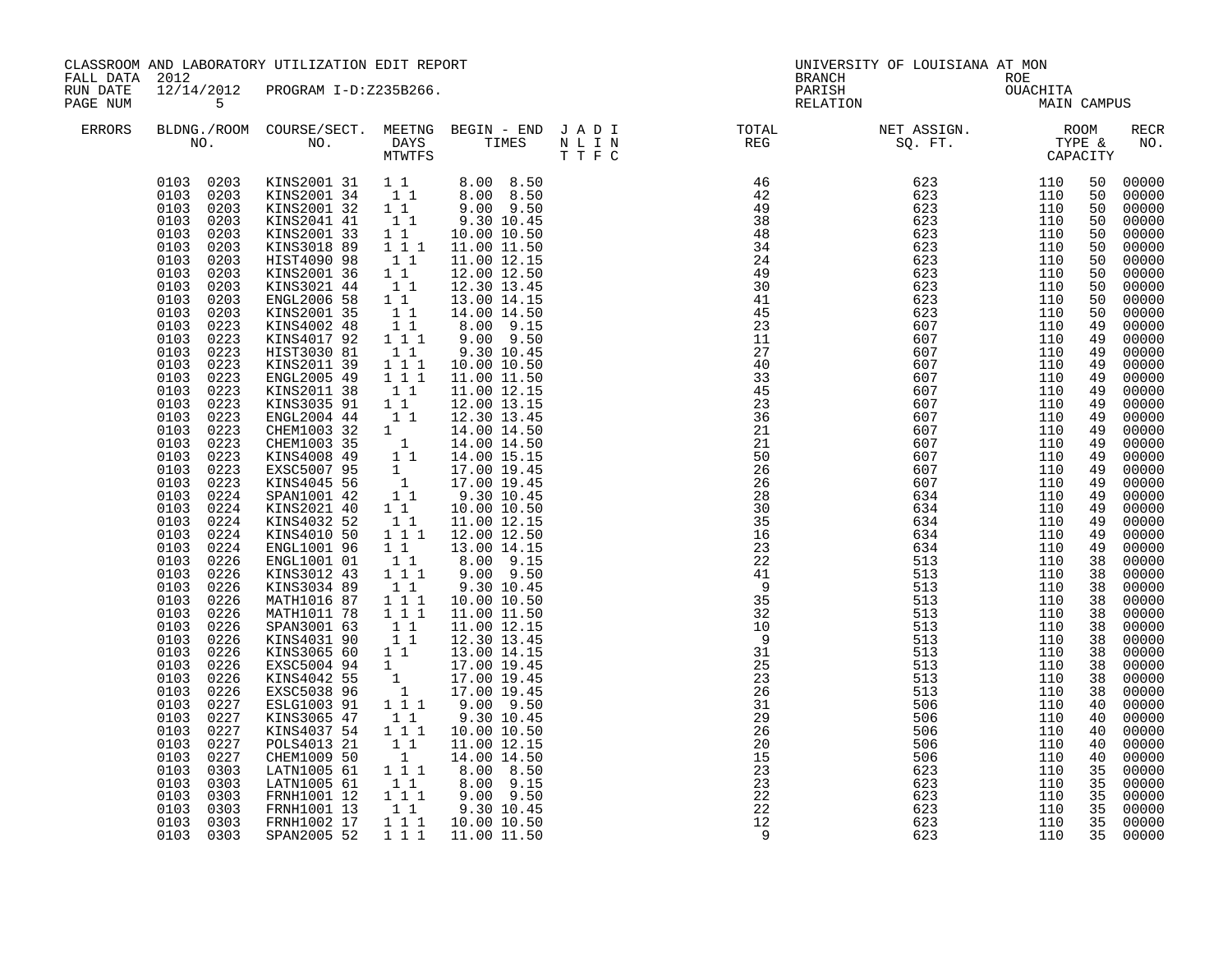| FALL DATA 2012       |                                                                                                                                                                                                                                                                                                                                                                                                                                                                                                                                                                                                                                                                                                               | CLASSROOM AND LABORATORY UTILIZATION EDIT REPORT                                                                                                                                                                                                                                                                                                                                                                                                                                                                                                                                                                                                                                                                                                                                                                                                                                                                                                                                                                                          |                                                                                                                                                                                                                                                                                                                                                                                                                                                                                                                                |                                                                                                                                                                                                                                                                                                                                                                                                                                                                                                                                                                                                                                                                                                                                                                                                                                                                            |  | UNIVERSITY OF LOUISIANA AT MON                                                                                                                                                                                                                                                                                                                                                                                                                 |  |                    |
|----------------------|---------------------------------------------------------------------------------------------------------------------------------------------------------------------------------------------------------------------------------------------------------------------------------------------------------------------------------------------------------------------------------------------------------------------------------------------------------------------------------------------------------------------------------------------------------------------------------------------------------------------------------------------------------------------------------------------------------------|-------------------------------------------------------------------------------------------------------------------------------------------------------------------------------------------------------------------------------------------------------------------------------------------------------------------------------------------------------------------------------------------------------------------------------------------------------------------------------------------------------------------------------------------------------------------------------------------------------------------------------------------------------------------------------------------------------------------------------------------------------------------------------------------------------------------------------------------------------------------------------------------------------------------------------------------------------------------------------------------------------------------------------------------|--------------------------------------------------------------------------------------------------------------------------------------------------------------------------------------------------------------------------------------------------------------------------------------------------------------------------------------------------------------------------------------------------------------------------------------------------------------------------------------------------------------------------------|----------------------------------------------------------------------------------------------------------------------------------------------------------------------------------------------------------------------------------------------------------------------------------------------------------------------------------------------------------------------------------------------------------------------------------------------------------------------------------------------------------------------------------------------------------------------------------------------------------------------------------------------------------------------------------------------------------------------------------------------------------------------------------------------------------------------------------------------------------------------------|--|------------------------------------------------------------------------------------------------------------------------------------------------------------------------------------------------------------------------------------------------------------------------------------------------------------------------------------------------------------------------------------------------------------------------------------------------|--|--------------------|
| RUN DATE<br>PAGE NUM | $\overline{6}$                                                                                                                                                                                                                                                                                                                                                                                                                                                                                                                                                                                                                                                                                                | 12/14/2012 PROGRAM I-D:Z235B266.                                                                                                                                                                                                                                                                                                                                                                                                                                                                                                                                                                                                                                                                                                                                                                                                                                                                                                                                                                                                          |                                                                                                                                                                                                                                                                                                                                                                                                                                                                                                                                |                                                                                                                                                                                                                                                                                                                                                                                                                                                                                                                                                                                                                                                                                                                                                                                                                                                                            |  | BRANCH ROE<br>PARISH OUACHITA<br>RELATION MAIN CAMPUS                                                                                                                                                                                                                                                                                                                                                                                          |  |                    |
| <b>ERRORS</b>        |                                                                                                                                                                                                                                                                                                                                                                                                                                                                                                                                                                                                                                                                                                               |                                                                                                                                                                                                                                                                                                                                                                                                                                                                                                                                                                                                                                                                                                                                                                                                                                                                                                                                                                                                                                           |                                                                                                                                                                                                                                                                                                                                                                                                                                                                                                                                |                                                                                                                                                                                                                                                                                                                                                                                                                                                                                                                                                                                                                                                                                                                                                                                                                                                                            |  | $\begin{tabular}{lllllllllllllllllllll} \textsc{BLONG.} \textsc{F100M.} & \textsc{COURSE/SECT.} & \textsc{METNG.} & \textsc{BEGIN - END} & \textsc{J A D I} & \textsc{DTAT} & \textsc{NTGTL} & \textsc{NET ASSIGN.} & \textsc{ROOM} \\ \textsc{NO.} & \textsc{NO.} & \textsc{DAYS} & \textsc{TIMES} & \textsc{N L I N} & \textsc{REG} & \textsc{SEG.} & \textsc{ST.} & \textsc{CTPE & \& \\ \textsc{MO.} & \textsc{NO.} & \textsc{MTWTFS} & \$ |  | <b>RECR</b><br>NO. |
|                      | 0103 0303<br>0103 0303<br>0103 0318<br>0103 0318<br>0103 0318<br>0103<br>0318<br>0103 0318<br>0103 0318<br>0103<br>0318<br>0103<br>0319<br>0103<br>0319<br>0103 0319<br>0103 0319<br>0103 0319<br>0103 0320<br>0103 0324<br>0103 0324<br>0103 0324<br>0103 0324<br>0103 0324<br>0103 0324<br>0104 0114<br>0104 0114<br>0104 0114<br>0104 0114<br>0104 0124<br>0105<br>0110<br>0105<br>0120<br>$0105$ $0120$<br>0105<br>0120<br>0105<br>0120<br>0105<br>0120<br>0105 0120<br>0105 0122<br>0105 0122<br>0105 0122<br>0105 0122<br>0105 0122<br>0105 0122<br>0105<br>0122<br>0105 0122<br>0105<br>0122<br>0106<br>0114<br>0106<br>0114<br>0106<br>0114<br>0106<br>0203<br>0106<br>0203<br>0106 0210<br>0106 0210 | $\begin{array}{cccccccc} 0103 & 0303 & \text{SPAN2005 $52$} & 1 & 1 & 11.00 & 12.15 \\ 0103 & 0303 & \text{FRNH3002} & 01 & 1 & 1 & 12.00 & 12.50 \end{array}$<br>SPAN1001 41  11  13.00 14.15<br>SPAN1001 45  11  17.30 18.45<br>SPAN1002 48<br>SPAN2005 51<br>SPAN2005 51<br>SPAN3012 03<br>SPAN1001 43<br>SPAN2010 02<br>SPAN1001 44<br>FRNH2005 19<br>FRNH2005 19<br>CHIN1001 57<br>ESLG1006 92<br>FRNH2031 00<br>ESLG1003 91<br>SPAN1001 38 1 1 1<br>SPAN1002 50<br>SPAN1001 39<br>SPAN1001 40<br>SPAN1002 18<br>SPAN1002 49<br>THEA1091 88<br>THEA1091 87<br>THEA3009 93<br>THEA3021 94<br>THEA2021 90<br>KINS3033 46<br>DANC1025 71 1 1<br>DANC1026 72 1 1<br>DANC2026 20<br>DANC4093 78<br>DANC1012 21 1 1 13.00 14.15<br>DANC4093 78 1 13.00 15.50<br>DANC3001 77 1 1 9.30 10.45<br>DANC3001 80 1 1 9.30 10.45<br>DANC4092 77<br>DANC1014 19<br>DANC3001 78<br>DANC3001 79<br>DANC4093 79<br>DANC4093 79<br>DANC4027 95<br>ART 2004 42<br>ART 2003 41<br>ART 4001 52<br>ART 1003 35<br>ART 4004 51<br>ART 2046 45<br>ART 4055 65 | 1 1 1<br>$1\bar{1}1$<br>$\begin{smallmatrix}1&1\\1&1&1\end{smallmatrix}$<br>$1\quad1$<br>$1\quad1$<br>$\begin{bmatrix} 1 \\ 1 \\ 1 \end{bmatrix}$<br>11<br>$1 1 1$<br>$1 1 1$<br>$\begin{bmatrix} 1 & 1 \\ 1 & 1 \end{bmatrix}$<br>$1\quad1$<br>$\begin{array}{rrrr} & 1 & 1 & 1 \\ & 1 & 1 & 1 \end{array}$<br>11<br>$\begin{bmatrix} 1 \\ 1 \\ 1 \\ 1 \\ 1 \\ 1 \end{bmatrix}$<br>11<br>11<br>$1\quad1$<br>1<br>$\begin{bmatrix} 1 \\ 1 \\ 1 \\ 1 \end{bmatrix}$<br>$1\quad1$<br>$1\quad1$<br>1 1 1<br>11<br>11<br>$1\quad1$ | 8.00 8.50<br>9.00 9.50<br>9.30 10.45<br>11.00 11.50<br>11.00 12.15<br>13.00 14.15<br>14.00 15.15<br>$9.00$ $9.50$<br>9.30 10.45<br>10.00 10.50<br>11.00 11.50<br>11.00 12.15<br>9.30 10.45<br>9.00 9.50<br>9.30 10.45<br>10.00 10.50<br>11.00 11.50<br>11.00 12.15<br>13.00 14.15<br>10.00 10.50<br>11.00 12.15<br>12.30 13.15<br>14.00 15.15<br>14.00 15.15<br>17.00 19.45<br>9.30 10.45<br>9.30 10.45<br>11.00 12.15<br>12.30 13.45<br>$\begin{bmatrix} 1 & 1 & 9 & 30 & 10 & 45 \\ 1 & 9 & 30 & 11 & 00 \end{bmatrix}$<br>11.00 12.15<br>11.00 12.15<br>$\begin{array}{rrrr} 1 & 1 & 11.00 & 12.15 \\ 1 & 11 & 12.30 & 13.45 \\ 1 & 12.30 & 13.45 \\ 1 & 13.00 & 15.50 \\ 1 & 14.30 & 17.00 \end{array}$<br>8.00 9.50<br>8.00 10.45<br>11.00 13.45<br>14.00 16.45<br>$\begin{array}{cccc} 1 & 1 & 17.00 & 19.45 \\ 1 & 1 & 8.00 & 10.50 \end{array}$<br>1 1 14.00 16.45 |  | $\begin{smallmatrix}\n\text{R}^{\text{H}}\text{R}^{\text{H}}\text{R}^{\text{H}}\text{R}^{\text{H}}\text{R}^{\text{H}}\text{R}^{\text{H}}\text{R}^{\text{H}}\text{R}^{\text{H}}\text{R}^{\text{H}}\text{R}^{\text{H}}\text{R}^{\text{H}}\text{R}^{\text{H}}\text{R}^{\text{H}}\text{R}^{\text{H}}\text{R}^{\text{H}}\text{R}^{\text{H}}\text{R}^{\text{H}}\text{R}^{\text{H}}\text{R}^{\text{H}}\text{R$                                        |  |                    |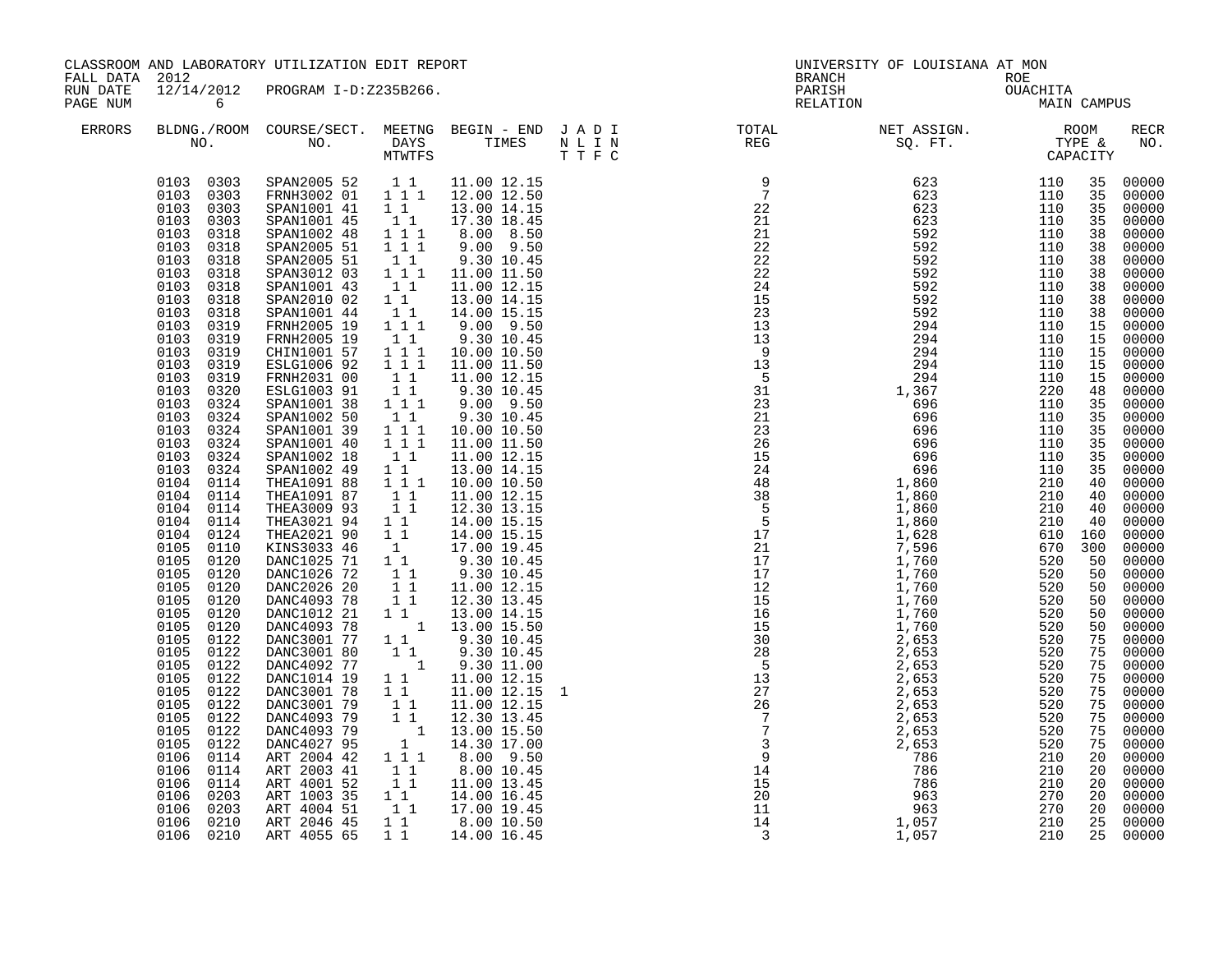| FALL DATA 2012       |                                                                                                                                                                                                                                                                                                                                                                                                                                                                                                                                                                                                                                                                                                                   | CLASSROOM AND LABORATORY UTILIZATION EDIT REPORT                                                                                                                                                                                                                                                                                                                                                                                                                                                                                                                                                                                                                                                                                                                                                                                      |                                                                                                                                                                                                                                                                                                                                                                                                                                                                                                                                                                                                                                                                                 |                                                                                                                                                                                                                                                                                                                                                                                                                                                                                                                                                                                                                                                                                                                                                                                                                                                                    |  | UNIVERSITY OF LOUISIANA AT MON<br><b>BRANCH</b>                                                                                                                                                                                                                                                                                                                                                                                                |             |                                                                                                                                                                                                                                                                                                                                                                                                                                                                                                                                                                                                            |
|----------------------|-------------------------------------------------------------------------------------------------------------------------------------------------------------------------------------------------------------------------------------------------------------------------------------------------------------------------------------------------------------------------------------------------------------------------------------------------------------------------------------------------------------------------------------------------------------------------------------------------------------------------------------------------------------------------------------------------------------------|---------------------------------------------------------------------------------------------------------------------------------------------------------------------------------------------------------------------------------------------------------------------------------------------------------------------------------------------------------------------------------------------------------------------------------------------------------------------------------------------------------------------------------------------------------------------------------------------------------------------------------------------------------------------------------------------------------------------------------------------------------------------------------------------------------------------------------------|---------------------------------------------------------------------------------------------------------------------------------------------------------------------------------------------------------------------------------------------------------------------------------------------------------------------------------------------------------------------------------------------------------------------------------------------------------------------------------------------------------------------------------------------------------------------------------------------------------------------------------------------------------------------------------|--------------------------------------------------------------------------------------------------------------------------------------------------------------------------------------------------------------------------------------------------------------------------------------------------------------------------------------------------------------------------------------------------------------------------------------------------------------------------------------------------------------------------------------------------------------------------------------------------------------------------------------------------------------------------------------------------------------------------------------------------------------------------------------------------------------------------------------------------------------------|--|------------------------------------------------------------------------------------------------------------------------------------------------------------------------------------------------------------------------------------------------------------------------------------------------------------------------------------------------------------------------------------------------------------------------------------------------|-------------|------------------------------------------------------------------------------------------------------------------------------------------------------------------------------------------------------------------------------------------------------------------------------------------------------------------------------------------------------------------------------------------------------------------------------------------------------------------------------------------------------------------------------------------------------------------------------------------------------------|
| RUN DATE<br>PAGE NUM | 12/14/2012<br>$\overline{7}$                                                                                                                                                                                                                                                                                                                                                                                                                                                                                                                                                                                                                                                                                      | PROGRAM I-D:Z235B266.                                                                                                                                                                                                                                                                                                                                                                                                                                                                                                                                                                                                                                                                                                                                                                                                                 |                                                                                                                                                                                                                                                                                                                                                                                                                                                                                                                                                                                                                                                                                 |                                                                                                                                                                                                                                                                                                                                                                                                                                                                                                                                                                                                                                                                                                                                                                                                                                                                    |  | ROE<br>OUACHITA<br>MAIN<br>PARISH<br>RELATION                                                                                                                                                                                                                                                                                                                                                                                                  | MAIN CAMPUS |                                                                                                                                                                                                                                                                                                                                                                                                                                                                                                                                                                                                            |
| <b>ERRORS</b>        |                                                                                                                                                                                                                                                                                                                                                                                                                                                                                                                                                                                                                                                                                                                   |                                                                                                                                                                                                                                                                                                                                                                                                                                                                                                                                                                                                                                                                                                                                                                                                                                       |                                                                                                                                                                                                                                                                                                                                                                                                                                                                                                                                                                                                                                                                                 |                                                                                                                                                                                                                                                                                                                                                                                                                                                                                                                                                                                                                                                                                                                                                                                                                                                                    |  | $\begin{tabular}{lllllllllllllllllllll} \textsc{BLONG.} \textsc{F100M.} & \textsc{CUIRSE/SECT.} & \textsc{METNG.} & \textsc{BEGIN - END.} & \textsc{J A D I} & \textsc{DTAT} & \textsc{NTGTL} & \textsc{NET ASSIGN.} & \textsc{ROOM} \\ \textsc{NO.} & \textsc{NO.} & \textsc{DAYS} & \textsc{TIMES} & \textsc{N L I N} & \textsc{REG} & \textsc{SG. FT.} & \textsc{CTP2} & \textsc{CAPACITY} \\ & \textsc{MTVTFS} & \textsc{T T F C} & \text$ |             | RECR<br>NO.                                                                                                                                                                                                                                                                                                                                                                                                                                                                                                                                                                                                |
| 8<br>8<br>8<br>8     | 0106 0210<br>0106 0213<br>0106 0213<br>0107<br>0100<br>0107 0100<br>0107 0100<br>0107 0100<br>0107 0100<br>0107 0100<br>0107 0100<br>0107 0100<br>0107 0100<br>0107 0100<br>0107 0100<br>0107 0100<br>0107 0117<br>0107<br>0117<br>0107 0139<br>0107 0139<br>0107 0139<br>0107 0139<br>0107 0139<br>0107 0140<br>0107 0140<br>0107<br>0140<br>0107 0140<br>$0107$ $0144$<br>0107 0144<br>0107<br>0144<br>0107<br>0144<br>0107 0144<br>0107 0144<br>0107 0144<br>0107 0151<br>0107 0151<br>0107 0156<br>0107 0230<br>0107 0230<br>0107 0230<br>0107 0230<br>0107 0240<br>0107<br>0240<br>0107<br>0240<br>0107<br>0244<br>0107<br>0244<br>0107<br>0244<br>0107<br>0244<br>0107<br>0244<br>0107<br>0244<br>0107 0244 | ART 2046 46 11<br>ART 3073 16 11<br>ART 4071 65 11<br>HIST1011 56 11<br>BIOL1022 35 1 1 1<br>SOCL1001 03<br>HIST1011 54<br>SOCL1001 86<br>HIST2001 71<br>CMST1001 29<br>HIST1012 63<br>HIST1011 55<br>PS1C2078 15<br>SOCL1001 44<br>HIST1011 57<br>CMST1009 32<br>COMM4090 84<br>ART 3000 51<br>ART 4005 54<br>ART 2005 43<br>ART 1001 32<br>ART 1003 90<br>ART 4011 55<br>ART 1001 33<br>ART 4011 56<br>ART 2041 44<br>MCOM4010 78<br>MCOM2010 84<br>MCOM3030 20<br>MCOM4010 78<br>MCOM3061 24<br>MCOM3030 20 1 14.30 16.30<br>MCOM3030 20 1 14.30 16.30<br>MCOM3052 21 1 9.30 10.45<br>MCOM3052 21<br>SOCW4022 36<br>ENGL2005 08<br>ENGL2006 56<br>ENGL2001 31<br>ENGL4082 39<br>SOCW1002 26<br>ENGL1001 87<br>CMST1018 37<br>SOCL4012 14<br>SOCW1001 25<br>ENGL2004 43<br>ANTS2007 27<br>ENGL0090 55<br>SOCW3015 30<br>CMST3005 54 | $\begin{bmatrix} 1 & 1 \\ 1 & 1 \\ 1 & 1 \end{bmatrix}$<br>$\begin{bmatrix} 1 & 1 \\ 1 & 1 \end{bmatrix}$<br>$\begin{bmatrix} 1 & 1 \\ 1 & 1 \end{bmatrix}$<br>$1\quad1$<br>$1^{\degree}1^{\degree}$<br>$\begin{bmatrix} 1 \\ 1 \end{bmatrix}$<br>$1\quad1$<br>11<br>11<br>$1\quad1$<br>$\begin{bmatrix} 1 \\ 1 \\ 1 \end{bmatrix}$<br>$\begin{smallmatrix}1\1\1\end{smallmatrix}$<br>$\begin{array}{c} 1 \\ 1 \end{array}$<br>$\begin{bmatrix} 1 \\ 1 \end{bmatrix}$<br>$1 1 1$<br>11<br>$\begin{bmatrix} 1 & 1 \\ 1 & 1 \\ 1 & 1 \end{bmatrix}$<br>$\begin{smallmatrix}1&1\\1&1\end{smallmatrix}$<br>$1$ $1$ $1$<br>$1\quad1$<br>$1 1 1$<br>$1 1 1$<br>$1\quad1$<br>$1\quad1$ | 14.00 16.50<br>11.00 13.45<br>11.00 13.45 1<br>8.00 9.15<br>$9.00$ $9.50$<br>9.30 10.45<br>10.00 10.50<br>11.00 11.50<br>11.00 12.15<br>12.00 12.50<br>12.30 13.45<br>13.00 14.15<br>14.00 15.15<br>15.30 16.45<br>$\begin{array}{cccc} 1 & & 18.00 & 20.45 \\ 1 & & 16.00 & 17.00 \\ 1 & & 17.30 & 19.00 \end{array}$<br>$\begin{array}{cccc} 1 & 1 & & 8\, . \, 00 & 10\, . \, 45 \\ 1 & 1 & & 8\, . \, 00 & 10\, . \, 45 \end{array}$<br>14.00 16.45<br>14.00 16.45<br>11.00 12.15<br>11.00 13.45<br>12.30 13.45<br>14.00 15.15<br>$8.00$ $9.15$<br>8.30 10.30<br>11.00 12.15<br>12.30 14.20<br>13.00 14.15<br>13.00 14.50<br>9.00 11.30<br>$9.00$ $9.50$<br>9.30 10.45<br>1 1 1 10.00 10.50<br>13.00 14.15<br>9.30 10.45<br>10.00 10.50<br>11.00 12.15<br>8.00 9.15<br>$9.00$ $9.50$<br>9.30 10.45<br>10.00 10.50<br>11.00 11.50<br>11.00 12.15<br>12.30 13.45 |  |                                                                                                                                                                                                                                                                                                                                                                                                                                                |             | 00000<br>00000<br>00000<br>00000<br>00000<br>$00000$<br>$00000$<br>$00000$<br>$00000$<br>$00000$<br>$00000$<br>00000<br>$00000$<br>00000<br>00000<br>00000<br>$00000$<br>00000<br>00000<br>$00000$<br>00000<br>00000<br>00000<br>$\begin{array}{@{}ll} 24 & 00000 \\ 24 & 00000 \\ 24 & 00000 \\ 24 & 00000 \\ 20 & 00000 \end{array}$<br>00000<br>00000<br>$00000$<br>00000<br>00000<br>$00000$<br>00000<br>00000<br>12 00000<br>$00000$<br>00000<br>00000<br>00000<br>$\begin{array}{cc} 40 & 00000 \\ 40 & 00000 \end{array}$<br>00000<br>00000<br>00000<br>00000<br>$00000$<br>00000<br>00000<br>00000 |
|                      | 0107 0244                                                                                                                                                                                                                                                                                                                                                                                                                                                                                                                                                                                                                                                                                                         | CMST3011 55                                                                                                                                                                                                                                                                                                                                                                                                                                                                                                                                                                                                                                                                                                                                                                                                                           | $1\quad1$                                                                                                                                                                                                                                                                                                                                                                                                                                                                                                                                                                                                                                                                       | 12.30 13.45                                                                                                                                                                                                                                                                                                                                                                                                                                                                                                                                                                                                                                                                                                                                                                                                                                                        |  |                                                                                                                                                                                                                                                                                                                                                                                                                                                |             | 00000                                                                                                                                                                                                                                                                                                                                                                                                                                                                                                                                                                                                      |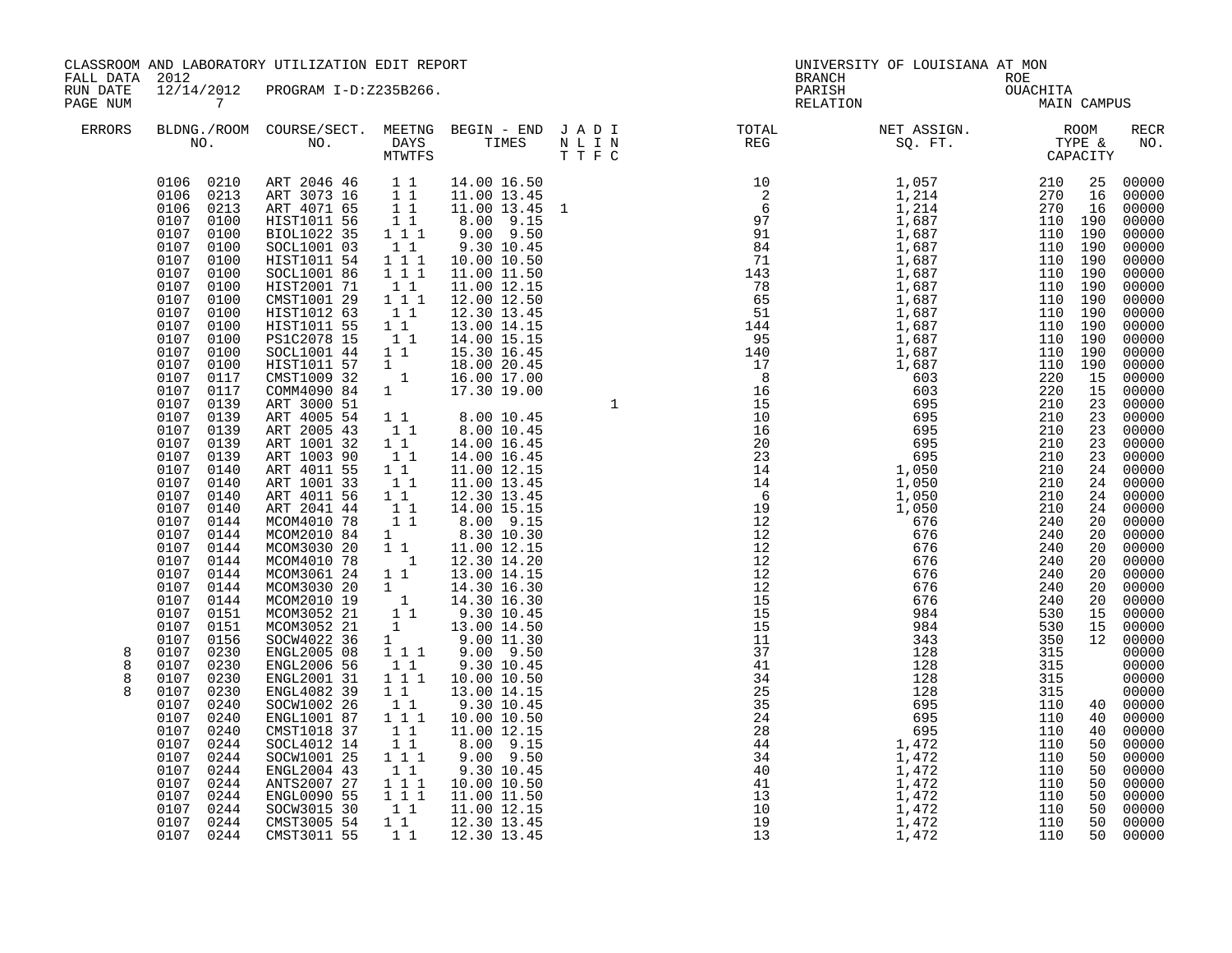| FALL DATA 2012<br>BRANCH<br>ROE<br>OUACHITA<br>MAIN<br>12/14/2012 PROGRAM I-D:Z235B266.<br>PARISH<br>RUN DATE<br>PAGE NUM<br>8 <sup>8</sup><br>RELATION<br>ERRORS                                                                                                                                                                                                                                                                                                                                                                                                                                                                                                                                                                                                                                                                                                                                                                                                                                                                                                                                                                                                                                                                                                                                                                                                                                                                                                                                                                                                                                                                                                                                                                                                                                                                                                                                                                                                                                                                                                                                                                                                                                                                                                                                                                                                                                                                                                                                                                                                                                                                                                                                                                                                                                                                                                                                                                                                                                                                                                                                                                                                                                                                                                                                                                                                  | MAIN CAMPUS |                                                                                                                                                                                                                                                                                                                                                                                                                                                                                                                 |
|--------------------------------------------------------------------------------------------------------------------------------------------------------------------------------------------------------------------------------------------------------------------------------------------------------------------------------------------------------------------------------------------------------------------------------------------------------------------------------------------------------------------------------------------------------------------------------------------------------------------------------------------------------------------------------------------------------------------------------------------------------------------------------------------------------------------------------------------------------------------------------------------------------------------------------------------------------------------------------------------------------------------------------------------------------------------------------------------------------------------------------------------------------------------------------------------------------------------------------------------------------------------------------------------------------------------------------------------------------------------------------------------------------------------------------------------------------------------------------------------------------------------------------------------------------------------------------------------------------------------------------------------------------------------------------------------------------------------------------------------------------------------------------------------------------------------------------------------------------------------------------------------------------------------------------------------------------------------------------------------------------------------------------------------------------------------------------------------------------------------------------------------------------------------------------------------------------------------------------------------------------------------------------------------------------------------------------------------------------------------------------------------------------------------------------------------------------------------------------------------------------------------------------------------------------------------------------------------------------------------------------------------------------------------------------------------------------------------------------------------------------------------------------------------------------------------------------------------------------------------------------------------------------------------------------------------------------------------------------------------------------------------------------------------------------------------------------------------------------------------------------------------------------------------------------------------------------------------------------------------------------------------------------------------------------------------------------------------------------------------|-------------|-----------------------------------------------------------------------------------------------------------------------------------------------------------------------------------------------------------------------------------------------------------------------------------------------------------------------------------------------------------------------------------------------------------------------------------------------------------------------------------------------------------------|
|                                                                                                                                                                                                                                                                                                                                                                                                                                                                                                                                                                                                                                                                                                                                                                                                                                                                                                                                                                                                                                                                                                                                                                                                                                                                                                                                                                                                                                                                                                                                                                                                                                                                                                                                                                                                                                                                                                                                                                                                                                                                                                                                                                                                                                                                                                                                                                                                                                                                                                                                                                                                                                                                                                                                                                                                                                                                                                                                                                                                                                                                                                                                                                                                                                                                                                                                                                    |             |                                                                                                                                                                                                                                                                                                                                                                                                                                                                                                                 |
| $\begin{tabular}{lllllllllllllllllllll} \textsc{BLONG.} \textsc{F100M.} & \textsc{COURSE/SECT.} & \textsc{METNG.} & \textsc{BEGIN - END.} & \textsc{J A D I} & \textsc{DTATM E} & \textsc{NET ASSIGN.} & \textsc{ROOM} \\ \textsc{NO.} & \textsc{NO.} & \textsc{DAYS} & \textsc{TIMES} & \textsc{N L I N} & \textsc{REG} & \textsc{SEG} & \textsc{ST.} & \textsc{STF.} & \textsc{CTPACITY} \\ & \textsc{MTVTFS} & \textsc{T T F C} & \textsc{$                                                                                                                                                                                                                                                                                                                                                                                                                                                                                                                                                                                                                                                                                                                                                                                                                                                                                                                                                                                                                                                                                                                                                                                                                                                                                                                                                                                                                                                                                                                                                                                                                                                                                                                                                                                                                                                                                                                                                                                                                                                                                                                                                                                                                                                                                                                                                                                                                                                                                                                                                                                                                                                                                                                                                                                                                                                                                                                     |             | RECR<br>NO.                                                                                                                                                                                                                                                                                                                                                                                                                                                                                                     |
| $\begin{smallmatrix} 0.11&0.02&0.000&0.000&0.000&0.000&0.000&0.000&0.000&0.000&0.000&0.000&0.000&0.000&0.000&0.000&0.000&0.000&0.000&0.000&0.000&0.000&0.000&0.000&0.000&0.000&0.000&0.000&0.000&0.000&0.000&0.000&0.000&0.000&0.000&0.000$<br>$\begin{array}{cccccccc} 0107 & 0244 & \text{MCOM3060} & 23 & 1 & 1 & 15.30 & 16.45 \\ 0107 & 0247 & \text{SOCL4030} & 17 & 1 & 1 & 1 & 9.00 & 9.50 \end{array}$<br>00000116 34<br>000072026 08 1 3.30 16.15<br>000072026 08 1 13.00 15.50<br>00072022 05 1 1 11.00 12.15<br>0107 0247<br>0108<br>0104<br>8<br>0108<br>0104<br>0108 0115<br>8<br>0CCT2026 07<br>0CCT2026 07<br>1 1<br>0CCT2026 09<br>1 DHIG4021 95<br>1111<br>0108<br>0115<br>13.00 15.50<br>0108<br>0115<br>13.00 15.50<br>8<br>8<br>0108<br>0115<br>13.00 15.50<br>8<br>0108<br>0125<br>13.00 16.50<br>0108<br>DH1G4033 02<br>DH1G4014 93<br>0218<br>$\begin{array}{cccc} 1111 & 13.00 & 16.50 \ 1 & 7.00 & 8.50 \ 1 & 8.30 & 9.45 \ 1 & 9.00 & 10.50 \ 1 & 10.00 & 11.15 \ 1 & 10.00 & 11.50 \ 1 & 12.00 & 12.50 \ 1 & 17.00 & 19.45 \ 1 & 1 & 13.00 & 15.50 \end{array}$<br>0108<br>0218<br>0108<br>0218<br>DH1G4022 96<br>DH1G4034 03<br>0108<br>0218<br>0108<br>0218<br>DH1G4019 94<br>DH1G1001 86<br>0108<br>0218<br>0108<br>0218<br>DH1G3023 92<br>OCCT2045 10<br>0108<br>0220<br>0108<br>0229<br>0.00 9.50<br>DHIG3020 89 1 1 9.00 9.50<br>DHIG3022 91 1 9.00 11.50<br>DHIG3022 91 1 9.00 11.50<br>DHIG3021 90 1 9.00 11.50<br>0108<br>0229<br>0108<br>0229<br>0108 0229<br>0108<br>0229<br>DH1G3021 90<br>$\begin{array}{ccc} 1 & 1 & 10.00 & 11.50 \\ 1 & 10.00 & 11.50 \\ 1 & 1 & 10.00 & 11.50 \end{array}$<br>0108<br>0229<br>DH1G3019 88<br>0108<br>0237<br>OCCT2005 03<br>0239<br>0239<br>OCCT2004 01<br>OCCT1015 99<br>0108<br>$\begin{array}{rrrr} 1 & 3.00 & 10.50 \ 1 & 8.30 & 9.45 \ 1 & 1 & 10.00 & 11.50 \ 1 & 11.00 & 12.15 \end{array}$<br>0108<br>0108<br>0239<br>OCCT2005 02<br>OCCT2022 04<br>0108<br>0239<br>0108<br>0239<br>OCCT2026 06<br>OCCT2045 11<br>$\begin{bmatrix} 1\\ 1\\ 1\\ 1 \end{bmatrix}$<br>13.00 15.50<br>0108<br>0239<br>13.00 15.50<br>MATH1011 81<br>0109<br>0201<br>8.00 8.50<br>0109<br>MATH1012 60<br>$1\quad1$<br>8.00 9.15<br>0201<br>0109<br>0201<br>MATH1011 82<br>111<br>$9.00$ $9.50$<br>MATH1012 63<br>0109<br>0201<br>$1\quad1$<br>9.30 10.45<br>0109<br>$1\ 1\ 1$<br>0201<br>MATH1011 85<br>10.00 10.50<br>0109<br>0201<br>MATH1011 86<br>111<br>11.00 11.50<br>MATH1011 69 1 1 1<br>0109<br>0201<br>12.00 12.50<br>0109<br>0201<br>MATH1012 67<br>$\begin{bmatrix} 1 & 1 \\ 1 & 1 \end{bmatrix}$<br>12.30 13.45<br>0109<br>0201<br>MATH1012 61<br>14.00 15.15<br>0109<br>0203<br>MATH1018 91<br>$\begin{smallmatrix}1&1\\1&1&1\end{smallmatrix}$<br>8.00 9.15<br>9.00 9.50<br>0109<br>MATH1011 01<br>0203<br>0109<br>0203<br>MATH1018 92<br>MATH1011 03<br>$\begin{smallmatrix}1&1\\1&1&1\end{smallmatrix}$<br>9.30 10.45<br>0109<br>0203<br>10.00 10.50<br>$1 1 1$<br>0109<br>0203<br>MATH1011 05<br>MATH1018 95<br>11.00 11.50<br>$\begin{bmatrix} 1 \\ 1 \end{bmatrix}$<br>0109<br>0203<br>11.00 12.15<br>MATH1011 12<br>MATH1018 47<br>ENGL2004 45<br>$1 1 1$<br>0109<br>0203<br>12.00 12.50<br>0109<br>11<br>0203<br>12.30 13.45<br>0109<br>1 1 13.00 14.15<br>0203<br>0109<br>MATH1016 78<br>$1 1 1$<br>8.00 8.50<br>0205<br>0109 0205<br>MATH1016 77<br>1 1 1<br>$9.00$ $9.50$ |             | 50 00000<br>00000<br>35 00000<br>00000<br>6 00000<br>6 00000<br>6 00000<br>00000<br>00000<br>00000<br>00000<br>00000<br>$00000$<br>00000<br>00000<br>00000<br>00000<br>00000<br>00000<br>00000<br>$00000$<br>00000<br>00000<br>$00000$<br>00000<br>00000<br>00000<br>00000<br>00000<br>00000<br>00000<br>00000<br>37 00000<br>00000<br>00000<br>00000<br>00000<br>$00000$<br>$00000$<br>00000<br>$00000$<br>$00000$<br>46 00000<br>46 00000<br>00000<br>00000<br>$00000$<br>00000<br>00000<br>00000<br>50 00000 |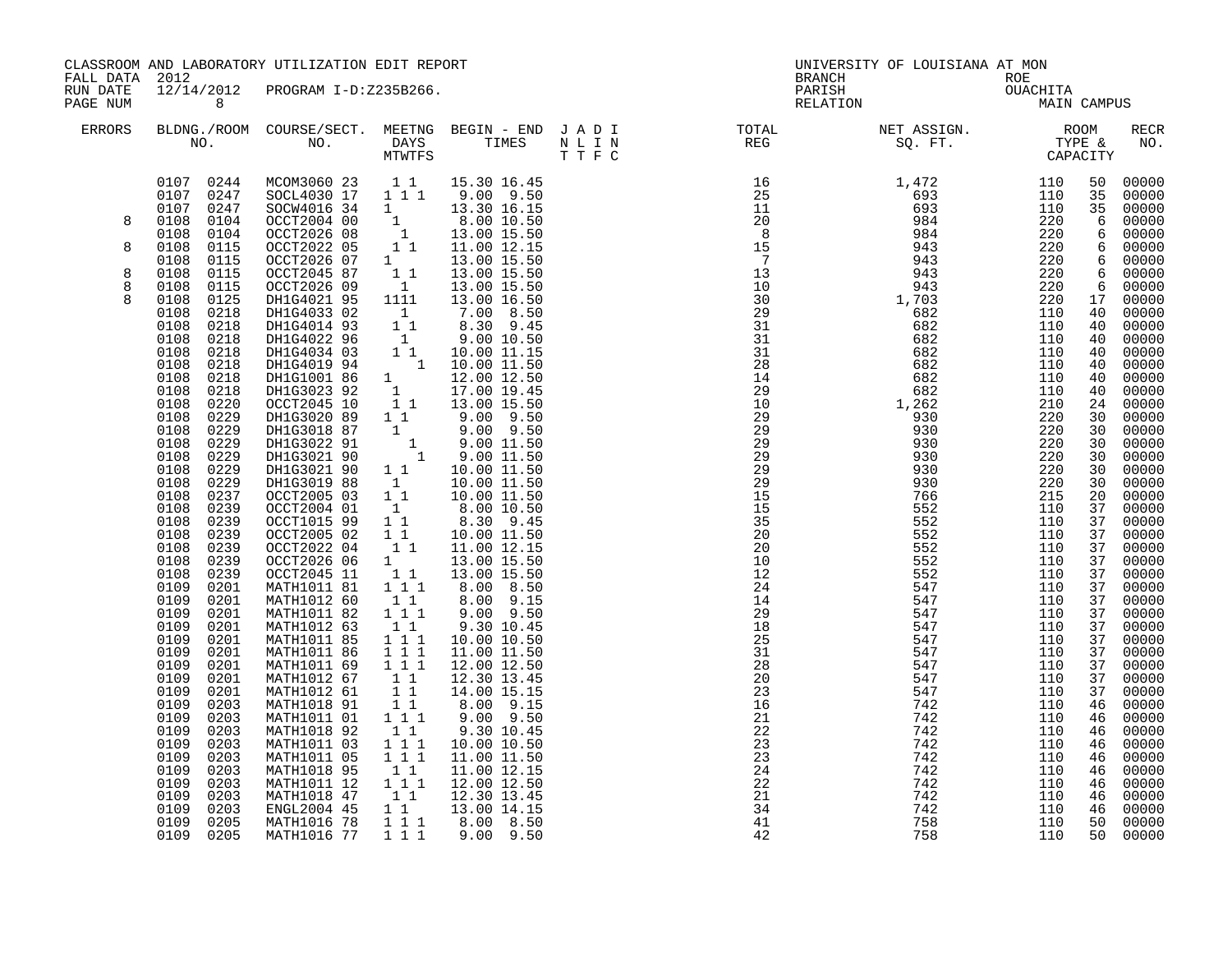| FALL DATA 2012       |                                                                                                                                                                                                                                                                                                                                                                                                                                                                                                                                                                                                                                                                                                                                                                                                                                     | CLASSROOM AND LABORATORY UTILIZATION EDIT REPORT                                                                                                                                                                                                                                                                                                                                                                                                                                                                                                                                                                                                                                                                                                                                                                  |                                                                                                                                                                                                                                                                                                                                                                                                                                                                                                                                                                                                                                                                                                                                                                                                                                                                                                        |                                                                                                                                                                                                                                                                                                                                                                                                                                                                                                                                                                                                                                                                                                                                                          |                 | UNIVERSITY OF LOUISIANA AT MON<br>BRANCH                                                                                  |                                 |                                                                                                                                                                                                                                                                                                                |                                                                                                                                                                                                                                                                                                                                                                                                                                                       |
|----------------------|-------------------------------------------------------------------------------------------------------------------------------------------------------------------------------------------------------------------------------------------------------------------------------------------------------------------------------------------------------------------------------------------------------------------------------------------------------------------------------------------------------------------------------------------------------------------------------------------------------------------------------------------------------------------------------------------------------------------------------------------------------------------------------------------------------------------------------------|-------------------------------------------------------------------------------------------------------------------------------------------------------------------------------------------------------------------------------------------------------------------------------------------------------------------------------------------------------------------------------------------------------------------------------------------------------------------------------------------------------------------------------------------------------------------------------------------------------------------------------------------------------------------------------------------------------------------------------------------------------------------------------------------------------------------|--------------------------------------------------------------------------------------------------------------------------------------------------------------------------------------------------------------------------------------------------------------------------------------------------------------------------------------------------------------------------------------------------------------------------------------------------------------------------------------------------------------------------------------------------------------------------------------------------------------------------------------------------------------------------------------------------------------------------------------------------------------------------------------------------------------------------------------------------------------------------------------------------------|----------------------------------------------------------------------------------------------------------------------------------------------------------------------------------------------------------------------------------------------------------------------------------------------------------------------------------------------------------------------------------------------------------------------------------------------------------------------------------------------------------------------------------------------------------------------------------------------------------------------------------------------------------------------------------------------------------------------------------------------------------|-----------------|---------------------------------------------------------------------------------------------------------------------------|---------------------------------|----------------------------------------------------------------------------------------------------------------------------------------------------------------------------------------------------------------------------------------------------------------------------------------------------------------|-------------------------------------------------------------------------------------------------------------------------------------------------------------------------------------------------------------------------------------------------------------------------------------------------------------------------------------------------------------------------------------------------------------------------------------------------------|
| RUN DATE<br>PAGE NUM | $\overline{9}$                                                                                                                                                                                                                                                                                                                                                                                                                                                                                                                                                                                                                                                                                                                                                                                                                      | 12/14/2012 PROGRAM I-D:Z235B266.                                                                                                                                                                                                                                                                                                                                                                                                                                                                                                                                                                                                                                                                                                                                                                                  |                                                                                                                                                                                                                                                                                                                                                                                                                                                                                                                                                                                                                                                                                                                                                                                                                                                                                                        |                                                                                                                                                                                                                                                                                                                                                                                                                                                                                                                                                                                                                                                                                                                                                          |                 | ROE<br>OUACHITA<br>MAIN CAMPUS<br>PARISH<br>RELATION                                                                      |                                 |                                                                                                                                                                                                                                                                                                                |                                                                                                                                                                                                                                                                                                                                                                                                                                                       |
| ERRORS               |                                                                                                                                                                                                                                                                                                                                                                                                                                                                                                                                                                                                                                                                                                                                                                                                                                     | NO. DAYS TIMES NLIN<br>MTWTFS TTFC                                                                                                                                                                                                                                                                                                                                                                                                                                                                                                                                                                                                                                                                                                                                                                                |                                                                                                                                                                                                                                                                                                                                                                                                                                                                                                                                                                                                                                                                                                                                                                                                                                                                                                        |                                                                                                                                                                                                                                                                                                                                                                                                                                                                                                                                                                                                                                                                                                                                                          |                 | BLDNG./ROOM COURSE/SECT. MEETNG BEGIN – END JADI TOTAL NET ASSIGN. NET ASSIGN. ROOM NO. DAYS TIMES NLIN REG SQ.FT. TYPE & |                                 |                                                                                                                                                                                                                                                                                                                | RECR<br>NO.                                                                                                                                                                                                                                                                                                                                                                                                                                           |
|                      | 0109 0205<br>0109 0205<br>0109<br>0205<br>0109<br>0205<br>0109<br>0205<br>0109<br>0205<br>0109<br>0212<br>0109<br>0212<br>0109<br>0212<br>0109<br>0212<br>0109<br>0212<br>0109<br>0212<br>0109<br>0212<br>0109<br>0228<br>0109<br>0228<br>0109<br>0228<br>0109<br>0228<br>0109<br>0228<br>0109<br>0228<br>0109<br>0228<br>0109<br>0228<br>0109<br>0228<br>0109<br>0229<br>0109<br>0229<br>0109<br>0229<br>0109<br>0229<br>0109<br>0229<br>0109<br>0229<br>0109<br>0229<br>0109<br>0229<br>0109<br>0229<br>0109<br>0229<br>0109<br>0238<br>0109<br>0238<br>0109<br>0238<br>0109<br>0245<br>0109<br>0245<br>0109<br>0245<br>0109<br>0245<br>0109<br>0245<br>0109<br>0245<br>0109<br>0245<br>0109<br>0245<br>0109<br>0245<br>0109<br>0245<br>0109<br>0250<br>0109<br>0250<br>0109<br>0250<br>0109<br>0250<br>0109<br>0250<br>0109 0250 | MATH1016 83 1 1<br>MATH1016 80  1  1  10.00  10.50<br>MATH1016 84<br>MATH1016 85<br>MATH1011 13<br>MATH1016 86<br>MATH1011 99<br>MATH0093 06<br>MATH1013 68<br>MATH1011 77<br>MATH0093 10<br>MATH1031 97<br>MATH2002 01<br>ENGL0090 53<br>ENGL1001 83<br>ENGL1002 28<br>ENGL0090 54<br>ENGL1001 93<br>ENGL1001 07<br>ENGL1002 23<br>ENGL1002 25<br>ENGL1001 11<br>ENGL1001 80<br>ENGL1001 82<br>ENGL1001 02<br>ENGL1002 16<br>ENGL1001 90<br>ENGL1001 08<br>ENGL1001 94<br>ENGL1001 09<br>ENGL1001 10<br>ENGL1002 27<br>MATH2050 05<br>MATH2055 49<br>MATH2050 04<br>MATH0093 09<br>MATH1013 66<br>MATH1016 19<br>MATH1013 70<br>MATH0093 13<br>MATH0093 02<br>MATH1013 69<br>MATH0093 34<br>MATH1013 65<br>MATH1013 67<br>ENGL1002 15<br>ENGL1001 00<br>ENGL1001 84<br>GRMN1001 19<br>ENGL1002 17<br>ENGL1001 05 | 1 1 1<br>11<br>1 1 1<br>$1\quad1$<br>$1 1 1$<br>$1 1 1$<br>$1\quad1$<br>$\begin{array}{rrrr}\n1 & 1 & 1 \\ 1 & 1 & 1\n\end{array}$<br>1111<br>$1\quad1$<br>$1 1 1$<br>$1 1 1$<br>$\begin{bmatrix} 1 & 1 \\ 1 & 1 \end{bmatrix}$<br>$\begin{smallmatrix}1&&1\\&1\\1&&1\end{smallmatrix}$<br>$\begin{array}{ccc} & 1 & 1 \\ & 1 & 1 \end{array}$<br>11<br>$1 1 1$<br>$\overline{1}$ $\overline{1}$ $\overline{1}$<br>$1\quad1$<br>$1 1 1$<br>$\overline{1}$ $\overline{1}$ $\overline{1}$<br>$1\;1$<br>$1 \quad 1 \quad 1$<br>11<br>11<br>$\begin{smallmatrix}1\\1\\1\end{smallmatrix}$<br>11<br>$\begin{smallmatrix}&1\\1&&1\\&1&1&1\end{smallmatrix}$<br>11<br>$1 1 1$<br>$1\quad1$<br>$1\hspace{0.1cm} 1\hspace{0.1cm} 1$<br>111<br>11<br>1 1 1<br>$\begin{bmatrix} 1 \\ 1 \end{bmatrix}$<br>$1\quad1$<br>$1^{\circ}1^{\circ}1$<br>11<br>111<br>$\bar{1}$ $\bar{1}$ $\bar{1}$<br>$1 1 1$<br>$1\quad1$ | 9.30 10.45<br>11.00 11.50<br>11.00 12.15<br>12.00 12.50<br>14.00 15.15<br>8.00 8.50<br>$9.00$ $9.50$<br>9.30 10.45<br>10.00 10.50<br>11.00 11.50<br>12.00 12.50<br>13.00 14.15<br>8.00 8.50<br>9.00 9.50<br>9.30 10.45<br>10.00 10.50<br>11.00 11.50<br>11.00 12.15<br>12.30 13.45<br>14.00 15.15<br>15.30 16.45<br>8.00 8.50<br>9.00 9.50<br>9.30 10.45<br>10.00 10.50<br>11.00 11.50<br>11.00 12.15<br>12.00 12.50<br>12.30 13.45<br>14.00 15.15<br>17.30 20.15<br>9.30 10.45<br>11.00 12.15<br>11.00 12.15<br>8.00 8.50<br>8.00 9.15<br>$9.00$ $9.50$<br>9.30 10.45<br>10.00 10.50<br>11.00 11.50<br>11.00 12.15<br>12.00 12.50<br>12.30 13.45<br>14.00 15.15<br>8.00 8.50<br>8.00 9.15<br>$9.00$ $9.50$<br>10.00 10.50<br>11.00 11.50<br>11.00 12.15 | $\frac{26}{26}$ | 830<br>830<br>830<br>830<br>830                                                                                           | 110<br>110<br>110<br>110<br>110 | 50<br>50<br>50<br>50<br>50<br>50<br>40<br>40<br>40<br>40<br>40<br>40<br>40<br>25<br>25<br>25<br>25<br>25<br>25<br>25<br>25<br>25<br>47<br>47<br>47<br>47<br>47<br>47<br>47<br>47<br>47<br>47<br>25<br>25<br>25<br>50<br>50<br>50<br>50<br>50<br>50<br>50<br>50<br>50<br>50<br>30<br>30<br>30<br>30<br>30<br>30 | 00000<br>00000<br>00000<br>00000<br>00000<br>00000<br>00000<br>00000<br>00000<br>00000<br>00000<br>00000<br>00000<br>00000<br>00000<br>00000<br>00000<br>00000<br>00000<br>00000<br>00000<br>00000<br>00000<br>00000<br>00000<br>00000<br>00000<br>00000<br>00000<br>00000<br>00000<br>00000<br>00000<br>00000<br>00000<br>00000<br>00000<br>00000<br>00000<br>00000<br>00000<br>00000<br>00000<br>00000<br>00000<br>00000<br>00000<br>00000<br>00000 |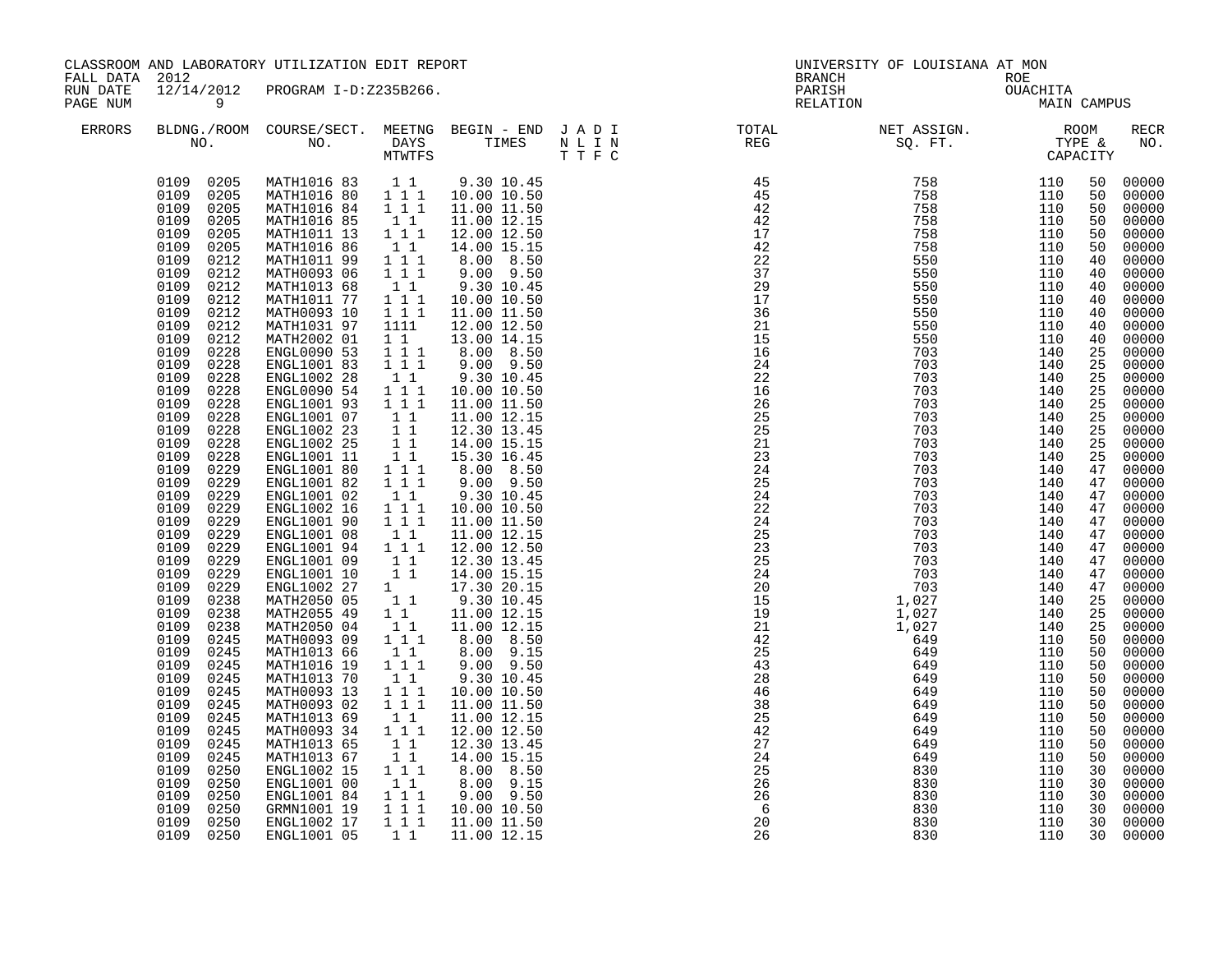| FALL DATA 2012       |                                                                                                                                                                                                                                                                                                                                                                                                                                                                                                                                                                                                                                                                                                                                                                                                                        | CLASSROOM AND LABORATORY UTILIZATION EDIT REPORT                                                                                                                                                                                                                                                                                                                                                                                                                                                                                                                                                                                                                                                                                                                                                             |                                                                                                                                                                                                                                                                                                                                                                                                                                                                                                                                                                          |                                                                                                                                                                                                                                                                                                                                                                                                                                                                                                                                                                                                                                                                                                                                                                                                                                                    |  | UNIVERSITY OF LOUISIANA AT MON<br>BRANCH                                                                                                                                                                                                                                                                                                                                                                                              |                                                                                                                                  |                                                                                                                                                                                                                                               |                                                                                                                                                                                                                                                                                                                                                                                                                                                  |
|----------------------|------------------------------------------------------------------------------------------------------------------------------------------------------------------------------------------------------------------------------------------------------------------------------------------------------------------------------------------------------------------------------------------------------------------------------------------------------------------------------------------------------------------------------------------------------------------------------------------------------------------------------------------------------------------------------------------------------------------------------------------------------------------------------------------------------------------------|--------------------------------------------------------------------------------------------------------------------------------------------------------------------------------------------------------------------------------------------------------------------------------------------------------------------------------------------------------------------------------------------------------------------------------------------------------------------------------------------------------------------------------------------------------------------------------------------------------------------------------------------------------------------------------------------------------------------------------------------------------------------------------------------------------------|--------------------------------------------------------------------------------------------------------------------------------------------------------------------------------------------------------------------------------------------------------------------------------------------------------------------------------------------------------------------------------------------------------------------------------------------------------------------------------------------------------------------------------------------------------------------------|----------------------------------------------------------------------------------------------------------------------------------------------------------------------------------------------------------------------------------------------------------------------------------------------------------------------------------------------------------------------------------------------------------------------------------------------------------------------------------------------------------------------------------------------------------------------------------------------------------------------------------------------------------------------------------------------------------------------------------------------------------------------------------------------------------------------------------------------------|--|---------------------------------------------------------------------------------------------------------------------------------------------------------------------------------------------------------------------------------------------------------------------------------------------------------------------------------------------------------------------------------------------------------------------------------------|----------------------------------------------------------------------------------------------------------------------------------|-----------------------------------------------------------------------------------------------------------------------------------------------------------------------------------------------------------------------------------------------|--------------------------------------------------------------------------------------------------------------------------------------------------------------------------------------------------------------------------------------------------------------------------------------------------------------------------------------------------------------------------------------------------------------------------------------------------|
| RUN DATE<br>PAGE NUM | 10                                                                                                                                                                                                                                                                                                                                                                                                                                                                                                                                                                                                                                                                                                                                                                                                                     | 12/14/2012 PROGRAM I-D:Z235B266.                                                                                                                                                                                                                                                                                                                                                                                                                                                                                                                                                                                                                                                                                                                                                                             |                                                                                                                                                                                                                                                                                                                                                                                                                                                                                                                                                                          |                                                                                                                                                                                                                                                                                                                                                                                                                                                                                                                                                                                                                                                                                                                                                                                                                                                    |  | ROE<br>OUACHITA<br>MAIN CAMPUS<br>PARISH<br>RELATION                                                                                                                                                                                                                                                                                                                                                                                  |                                                                                                                                  |                                                                                                                                                                                                                                               |                                                                                                                                                                                                                                                                                                                                                                                                                                                  |
| <b>ERRORS</b>        |                                                                                                                                                                                                                                                                                                                                                                                                                                                                                                                                                                                                                                                                                                                                                                                                                        |                                                                                                                                                                                                                                                                                                                                                                                                                                                                                                                                                                                                                                                                                                                                                                                                              |                                                                                                                                                                                                                                                                                                                                                                                                                                                                                                                                                                          |                                                                                                                                                                                                                                                                                                                                                                                                                                                                                                                                                                                                                                                                                                                                                                                                                                                    |  | BLDNG./ROOM COURSE/SECT. MEETNG BEGIN – END JADI TOTAL NET ASSIGN. NET ASSIGN. ROOM NO. DAYS TIMES NLIN REG SQ.FT. TYPE &                                                                                                                                                                                                                                                                                                             |                                                                                                                                  |                                                                                                                                                                                                                                               | RECR<br>NO.                                                                                                                                                                                                                                                                                                                                                                                                                                      |
|                      | 0109 0250<br>0109 0250<br>0109<br>0250<br>0109<br>0250<br>0109<br>0250<br>0109<br>0308<br>0109<br>0308<br>0109<br>0308<br>0109<br>0308<br>0109<br>0308<br>0109<br>0308<br>0109<br>0308<br>0109<br>0308<br>0109<br>0308<br>0109<br>0308<br>0109<br>0308<br>0109<br>0315<br>0109<br>0315<br>0109<br>0316<br>0109<br>0316<br>0109<br>0316<br>0109<br>0316<br>0109<br>0316<br>0109<br>0316<br>0109<br>0322<br>0109<br>0322<br>0109<br>0322<br>0109<br>0322<br>0109<br>0322<br>0109<br>0322<br>0109<br>0326<br>0109<br>0326<br>0109<br>0326<br>0109<br>0326<br>0109<br>0326<br>0109<br>0326<br>0109<br>0328<br>0109<br>0333<br>0109<br>0337<br>0109<br>0337<br>0109<br>0337<br>0109<br>0337<br>0109<br>0337<br>0109<br>0337<br>0109<br>0337<br>0109<br>0337<br>0109<br>0337<br>0109<br>0337<br>0109<br>0337<br>0109<br>0337 | ENGL1001 95 1 1 1 12.00 12.50<br>ENGL1002 19 1 1 13.00 14.15<br>MATH3050 21<br>ENGL1002 20<br>ENGL4038 14<br>MATH1009 06<br>MATH1011 00<br>SOCW2005 27<br>MATH1011 02<br>MATH1011 04<br>MATH5020 16<br>ATMS3020 05<br>ATMS2005 12<br>ATMS1003 69<br>ATMS2000 35<br>MATH3001 09<br>PH1S1050 90<br>PH1S1050 91<br>ENGL1001 81<br>ENGL3020 63<br>ENGL3022 66<br>ENGL1002 22<br>PHIS2010 83<br>ENGL1001 98<br>PHIS2009 77<br>PH1S2009 79<br>PH1S2009 80<br>PH1S2009 78<br>PH1S2009 82<br>PH1S2009 81<br>MATH1031 96<br>MATH1032 99<br>MATH2032 46<br>MATH1031 98<br>GEOL1003 32<br>GEOS1050 72<br>ATMS4003 37<br>GEOS4050 13<br>GEOG1002 25<br>GEOG1001 22<br>MATH0093 05<br>MATH1009 57<br>GEOL1001 51<br>GEOL1002 30<br>MATH1009 55<br>ATMS1001 68<br>MATH1009 56<br>GEOG1001 23<br>HIST2001 74<br>MATH1009 15 | 11<br>$1^{\degree}1^{\degree}$<br>11<br>$\begin{bmatrix} 1 \\ 1 \\ 1 \end{bmatrix}$<br>$1\quad1$<br>111<br>$1\ 1\ 1$<br>$1\overline{1}$<br>1<br>$1\quad1$<br>$\overline{1}$<br>$1\quad1$<br>11<br>11<br>$\begin{smallmatrix}1&1\\1&1&1\end{smallmatrix}$<br>111<br>11<br>$\frac{1}{1}$<br>11<br>1111<br>1111<br>1111<br>1111<br>$\begin{bmatrix} 1 & 1 & 1 \\ 1 & 1 & 1 \\ 1 & 1 & 1 \\ 1 & 1 & 1 \end{bmatrix}$<br>$1\quad1$<br>$1 1 1$<br>$1\quad1$<br>1 1 1<br>11<br>$\begin{smallmatrix}1&1\\1&1&1\end{smallmatrix}$<br>11<br>$1\quad1$<br>$1^{\circ}1$<br>$1\quad1$ | 14.00 15.15<br>14.30 15.45<br>16.00 17.15<br>8.00 9.15<br>9.00 9.50<br>9.30 10.45<br>10.00 10.50<br>11.00 11.50<br>11.00 12.15<br>13.00 13.50<br>13.00 14.15<br>13.00 14.50<br>14.30 15.20<br>15.30 16.45<br>12.30 13.45<br>12.30 13.45<br>8.00 8.50<br>$9.00$ $9.50$<br>9.30 10.45<br>11.00 12.15<br>14.00 16.50<br>14.30 15.45<br>$\begin{array}{rrrr} 1 & 14.50 & 13.49 \\ 1 & 11.00 & 13.50 \\ 1 & 11.00 & 13.50 \\ 1 & 11.00 & 13.50 \\ 1 & 14.00 & 16.50 \\ 1 & 14.00 & 16.50 \\ 1 & 14.00 & 16.50 \\ 1 & 14.00 & 16.50 \\ \end{array}$<br>8.00 8.50<br>9.00 9.50<br>10.00 10.50<br>11.00 11.50<br>12.00 13.50<br>12.30 13.45<br>12.30 14.20<br>14.30 17.15<br>8.00 8.50<br>$8.00$ $9.15$<br>9.00 9.50<br>9.30 10.45<br>10.00 10.50<br>11.00 11.50<br>11.00 12.15<br>12.00 12.50<br>12.30 13.45<br>13.00 14.15<br>14.00 15.15<br>17.00 18.15 |  | $\begin{smallmatrix} \text{R} & \text{R} & \text{R} & \text{R} & \text{R} & \text{R} \\ \text{R} & \text{R} & \text{R} & \text{R} & \text{R} \\ \text{R} & \text{R} & \text{R} & \text{R} & \text{R} \\ \text{R} & \text{R} & \text{R} & \text{R} \\ \text{R} & \text{R} & \text{R} & \text{R} \\ \text{R} & \text{R} & \text{R} & \text{R} \\ \text{R} & \text{R} & \text{R} & \text{R} \\ \text{R} & \text{R} & \text{R} & \text{R$ | 110 105<br>110 105<br>110 105<br>110 105<br>110 105<br>110 105<br>110 105<br>110 105<br>110 105<br>110 105<br>110 105<br>110 105 | 30<br>30<br>30<br>30<br>30<br>16<br>16<br>16<br>16<br>16<br>16<br>16<br>16<br>16<br>16<br>16<br>25<br>25<br>25<br>25<br>25<br>25<br>25<br>25<br>25<br>25<br>$\overline{25}$<br>25<br>25<br>25<br>32<br>32<br>32<br>32<br>32<br>32<br>15<br>30 | 00000<br>00000<br>00000<br>00000<br>00000<br>00000<br>00000<br>00000<br>00000<br>00000<br>00000<br>00000<br>00000<br>00000<br>00000<br>00000<br>00000<br>00000<br>00000<br>00000<br>00000<br>00000<br>00000<br>00000<br>00000<br>00000<br>00000<br>00000<br>00000<br>00000<br>00000<br>00000<br>00000<br>00000<br>00000<br>$00000$<br>$00000$<br>00000<br>00000<br>00000<br>00000<br>00000<br>00000<br>00000<br>00000<br>00000<br>00000<br>00000 |
|                      | 0109 0346                                                                                                                                                                                                                                                                                                                                                                                                                                                                                                                                                                                                                                                                                                                                                                                                              | ATMS3060 06                                                                                                                                                                                                                                                                                                                                                                                                                                                                                                                                                                                                                                                                                                                                                                                                  | 111                                                                                                                                                                                                                                                                                                                                                                                                                                                                                                                                                                      | 10.00 10.50                                                                                                                                                                                                                                                                                                                                                                                                                                                                                                                                                                                                                                                                                                                                                                                                                                        |  |                                                                                                                                                                                                                                                                                                                                                                                                                                       |                                                                                                                                  | 15                                                                                                                                                                                                                                            | 00000                                                                                                                                                                                                                                                                                                                                                                                                                                            |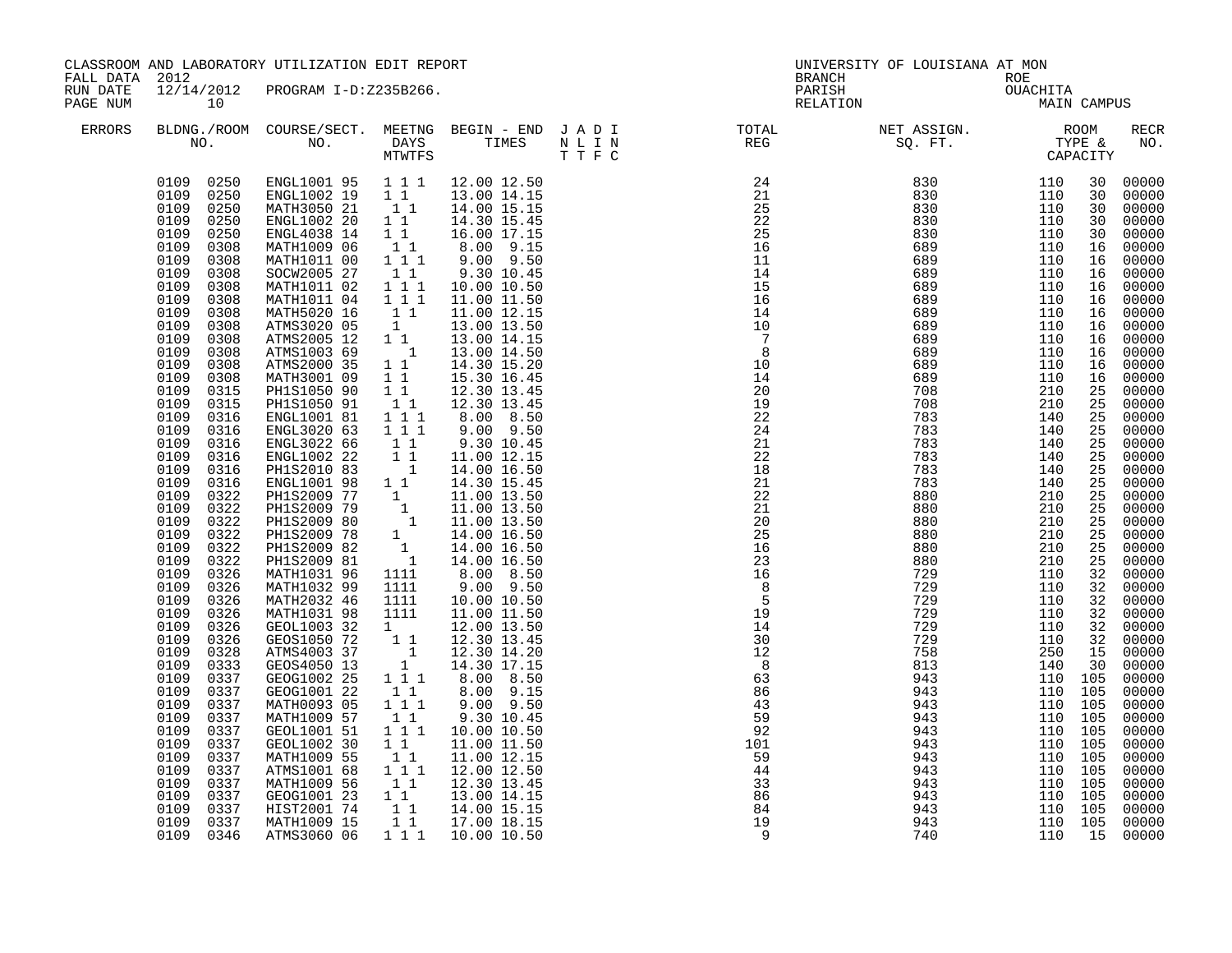| FALL DATA 2012       |                                                                                                                                                                                                                                                                                                                                                                                                                                                                                                                                                                                                                                                                                                                                                    | CLASSROOM AND LABORATORY UTILIZATION EDIT REPORT                                                                                                                                                                                                                                                                                                                                                                                                                                                                                                                                                                                                                                                                                 |                                                                                                                                                                                                                                                                                                              |                                                                                                                                                                                                                                                                                                                                                                                                                                                                                                                                |          | UNIVERSITY OF LOUISIANA AT MON<br>BRANCH             |            |    |                    |
|----------------------|----------------------------------------------------------------------------------------------------------------------------------------------------------------------------------------------------------------------------------------------------------------------------------------------------------------------------------------------------------------------------------------------------------------------------------------------------------------------------------------------------------------------------------------------------------------------------------------------------------------------------------------------------------------------------------------------------------------------------------------------------|----------------------------------------------------------------------------------------------------------------------------------------------------------------------------------------------------------------------------------------------------------------------------------------------------------------------------------------------------------------------------------------------------------------------------------------------------------------------------------------------------------------------------------------------------------------------------------------------------------------------------------------------------------------------------------------------------------------------------------|--------------------------------------------------------------------------------------------------------------------------------------------------------------------------------------------------------------------------------------------------------------------------------------------------------------|--------------------------------------------------------------------------------------------------------------------------------------------------------------------------------------------------------------------------------------------------------------------------------------------------------------------------------------------------------------------------------------------------------------------------------------------------------------------------------------------------------------------------------|----------|------------------------------------------------------|------------|----|--------------------|
| RUN DATE<br>PAGE NUM | 11                                                                                                                                                                                                                                                                                                                                                                                                                                                                                                                                                                                                                                                                                                                                                 | 12/14/2012 PROGRAM I-D:Z235B266.                                                                                                                                                                                                                                                                                                                                                                                                                                                                                                                                                                                                                                                                                                 |                                                                                                                                                                                                                                                                                                              |                                                                                                                                                                                                                                                                                                                                                                                                                                                                                                                                |          | ROE<br>OUACHITA<br>MAIN CAMPUS<br>PARISH<br>RELATION |            |    |                    |
| <b>ERRORS</b>        |                                                                                                                                                                                                                                                                                                                                                                                                                                                                                                                                                                                                                                                                                                                                                    |                                                                                                                                                                                                                                                                                                                                                                                                                                                                                                                                                                                                                                                                                                                                  |                                                                                                                                                                                                                                                                                                              |                                                                                                                                                                                                                                                                                                                                                                                                                                                                                                                                |          |                                                      |            |    | <b>RECR</b><br>NO. |
|                      | 0109 0346<br>0109 0346<br>0109 0346<br>0109<br>0346<br>0109<br>0346<br>0110<br>0102<br>0110<br>0102<br>0110<br>0102<br>0110<br>0102<br>0110<br>0102<br>0110<br>0105<br>0110<br>0105<br>0110<br>0105<br>0110<br>0105<br>0110<br>0105<br>0110 0105<br>0110<br>0105<br>0110 0110<br>0110 0110<br>0110 0110<br>0110<br>0110<br>0110 0110<br>0110 0110<br>0110 0116<br>0110<br>0116<br>0110<br>0116<br>0110<br>0116<br>0110<br>0116<br>0110<br>0116<br>0110<br>0127<br>0110<br>0127<br>0110<br>0133<br>0110<br>0133<br>0110<br>0202<br>0110<br>0202<br>0110<br>0202<br>0110 0202<br>0110<br>0202<br>0110 0206<br>0110 0206<br>0110 0218<br>0110<br>0218<br>0110<br>0220<br>0110<br>0220<br>0110<br>0220<br>0110<br>0220<br>0110<br>0220<br>0110<br>0220 | ATMS4011 07 1 1<br>MATH3007 48 1 1<br>ATMS4003 37 1 1<br>MATH2040 03 1 1<br>ENGL4091 26<br>BIOL1023 37<br>BIOL1023 38<br>BIOL2030 21<br>BIOL1023 39<br>BIOL2030 22<br>BIOL4044 24<br>BIOL1050 39<br>BIOL5005 28<br>BIOL1050 38<br>BIOL5006 29<br>BIOL5006 29 1 13.00 14.50<br>BIOL5006 29 1 14.30 17.30<br>BIOL5007 88 1 17.00 18.00<br>BIOL2041 63 1 11.00 13.50<br>BIOL2041 64 1 11.00 13.50<br>BIOL2041 64 1 14.00 16.50<br>BIOL2041 65 1 17.00 19.50<br>BIOL2041 65 1 17.00 19.50<br>BIOL20<br>BIOL4070 35<br>BIOL4114 27<br>BIOL4072 80<br>BIOL5040 30<br>BIOL4088 26<br>BIOL4088 26<br>BIOL1021 20<br>BIOL3006 69<br>PSCI1001 97<br>UNIV1001 32<br>BIOL4012 23<br>PH1S2004 74<br>BIOL2030 21<br>BIOL2030 22<br>PSCI1001 98 | 11<br>11<br>$\begin{bmatrix} 1 \\ 1 \end{bmatrix}$<br>$\begin{bmatrix} 1 & 1 \\ 1 & 1 \end{bmatrix}$<br>$1\quad1$<br>11<br>11<br>$\begin{bmatrix} 1 \\ 1 \\ 1 \end{bmatrix}$<br>$1\quad1$<br>$1\quad1$<br>$\begin{smallmatrix}1&1\\1&1&1\end{smallmatrix}$<br>$\begin{bmatrix} 1 & 1 \\ 1 & 1 \end{bmatrix}$ | 11.00 12.15<br>12.30 13.45<br>13.00 14.15<br>14.00 15.15<br>$\begin{bmatrix} 1 & 14.00 & 13.15 \ 1 & 17.30 & 20.15 \ 1 & 12.00 & 13.50 \ 1 & 14.00 & 15.50 \ 1 & 14.00 & 16.00 \ 1 & 16.00 & 17.50 \ 1 & 16.15 & 18.15 \end{bmatrix}$<br>1 1 1 9.00 9.50<br>9.30 10.45<br>11.00 11.50<br>12.30 13.45<br>13.00 14.50<br>11.00 12.15<br>12.30 13.45<br>13.00 14.15<br>15.30 16.45<br>8.00 9.15<br>14.00 17.00<br>14.00 15.50<br>15.30 18.30<br>8.00 9.15<br>9.00 9.50<br>9.30 10.45<br>10.00 10.50<br>11.00 12.15<br>11.00 12.15 |          |                                                      |            |    |                    |
|                      | 0110<br>0220<br>0110 0220<br>0110 0220                                                                                                                                                                                                                                                                                                                                                                                                                                                                                                                                                                                                                                                                                                             | PH1S2007 76<br>BIOL4099 86                                                                                                                                                                                                                                                                                                                                                                                                                                                                                                                                                                                                                                                                                                       |                                                                                                                                                                                                                                                                                                              | $\begin{array}{rrrr} 1 & 1 & 14.00 & 15.15 \\ 1 & 1 & 15.30 & 16.45 \end{array}$<br>1 17.30 18.20                                                                                                                                                                                                                                                                                                                                                                                                                              | 13<br>25 | 920<br>920                                           | 110<br>110 | 55 | 00000<br>55 00000  |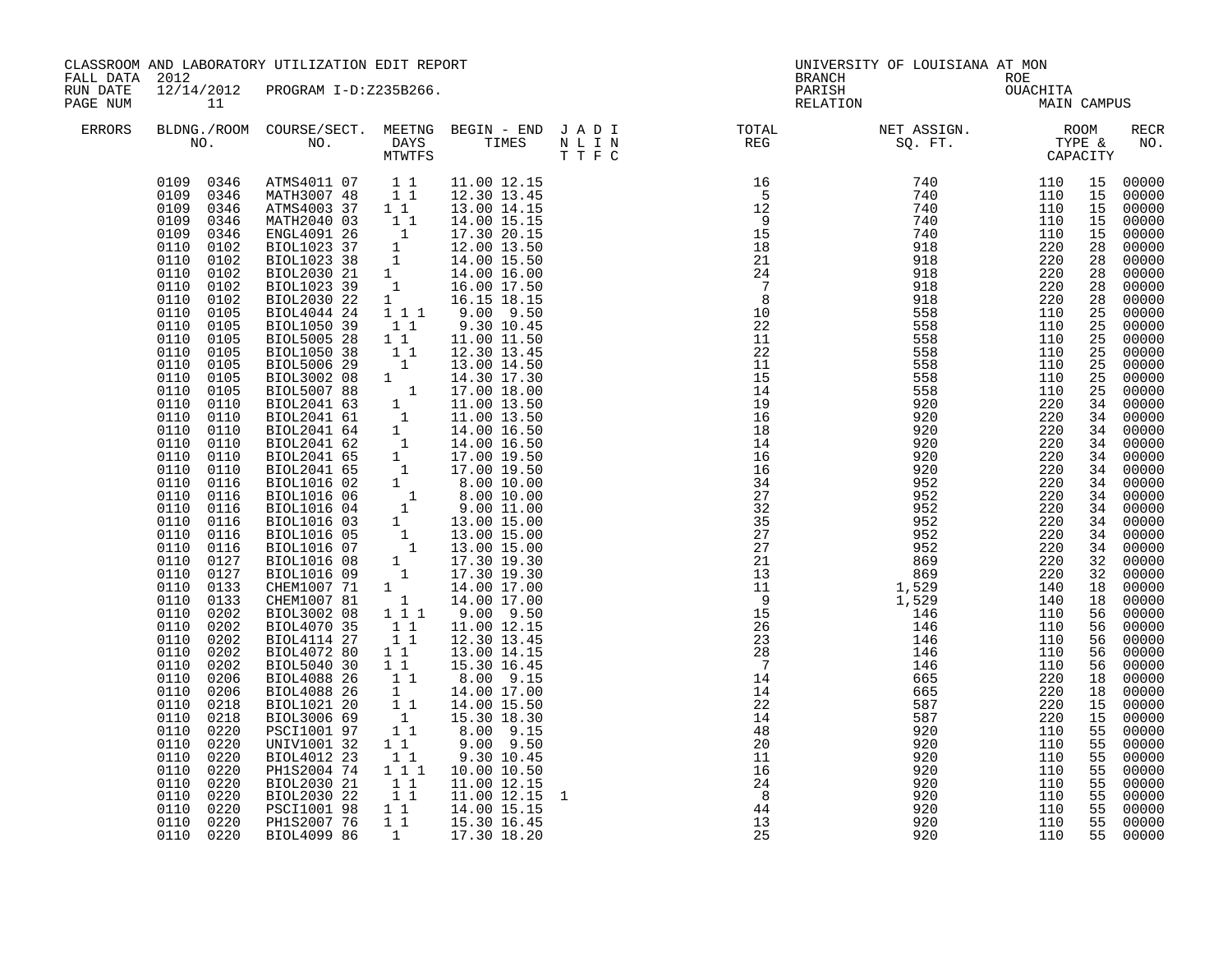| BRANCH ROE<br>PARISH OUACHITA<br>RELATION MAIN CAMPUS<br>12/14/2012 PROGRAM I-D:Z235B266.<br>RUN DATE<br>PAGE NUM<br>12<br>ERRORS<br>$\begin{tabular}{@{}c@{}}\hline & $610 \\ \hline \texttt{END4044} & 24 & 1 & 14.00 & 17.00 & 14 & 1 & 10 & 570 & 24 \\ \texttt{KINS1002} & 24 & 1 & 1 & 13.00 & 13.50 & 1 & 10 & 570 & 220 \\ \texttt{KINS1002} & 28 & 1 & 1 & 8.00 & 12.00 & 7 & 7 & 951 & 110 \\ \texttt{KINS1002} & 23 & 1 & 1 & 9.30 & 10.20 & 2$<br>0110 0229<br>25 00000<br>0113 0000<br>0113 0029<br>39<br>0113 0029<br>39<br>0113 0029<br>39<br>0113<br>0029<br>39<br>0113 0029<br>39<br>0113 0044<br>50<br>0113 0044<br>50<br>0114 0218<br>15<br>0114 0218<br>15<br>0114 0218<br>15<br>0114 0218<br>15<br>0114 0218<br>15<br>0114 0218<br>15<br>0114<br>0218<br>15<br>0114 0218<br>15<br>15 00000<br>0114 0218<br>0117 0000<br>CHEM1007 71 1 1 1<br>0117 0101<br>110 120<br>8.00 8.50<br>$\overline{1}$ $\overline{1}$ $\overline{1}$<br>0117<br>CHEM1007 81<br>8.00 8.50 1<br>110 120<br>0101<br>0117 0101<br>110 120<br>PH1S2003 73<br>$1\quad1$<br>8.00 9.15<br>0117 0101<br>CHEM1001 27<br>$1\ 1\ 1$<br>9.00 9.50<br>110 120<br>110 120<br>0117 0101<br>HIST2001 69<br>$1\quad1$<br>9.30 10.45<br>$1 1 1$<br>0117 0101<br>CHEM1008 44<br>110 120<br>10.00 10.50<br>HIST2007 13<br>110 120<br>0117 0101<br>11<br>11.00 12.15<br>0117 0101<br>PS1C4001 25<br>11<br>110 120<br>11.00 12.15<br>11<br>0117 0101<br>CHEM1001 29<br>110 120<br>12.30 13.45<br>0117 0101<br>PS1C4001 24 1 1<br>13.00 14.15<br>110 120<br>$\begin{bmatrix} 1 \\ 1 \end{bmatrix}$<br>CHEM1009 49<br>110 120<br>0117<br>0101<br>14.00 14.50<br>0117 0101<br>CHEM1010 58<br>14.00 14.50<br>110 120<br>0117 0101<br>$1\quad1$<br>PH1S2003 72<br>14.30 15.45<br>110 120<br>0117 0101<br>BIOL1010 96<br>11<br>110 120<br>15.30 16.45<br>11<br>110 120<br>0117<br>0101<br>CHEM1007 41<br>18.00 19.15<br>0117 0153<br>HIST3002 00<br>$\begin{smallmatrix}1&&1\\&1\\1&&1\end{smallmatrix}$<br>8.00 9.15<br>8.00 9.15<br>110<br>30<br>0117 0153<br>SPLP5076 81<br>110<br>30<br>0117 0153<br>HIST3001 97<br>$1\quad1$<br>110<br>9.30 10.45<br>30<br>11<br>0117<br>ENGL2005 50<br>0153<br>9.30 10.45<br>110<br>30<br>0117 0153<br>HIST4002 11<br>$1\quad1$<br>11.00 12.15<br>110<br>30<br>$\begin{bmatrix} 1 \\ 1 \end{bmatrix}$<br>CHEM1003 34<br>0117 0153<br>14.00 14.50<br>110<br>30<br>CHEM1009 52 1<br>HIST2002 93 1 1<br>0117 0153<br>14.00 14.50<br>110<br>30<br>0117<br>0153<br>14.00 15.15<br>110<br>30<br>$\begin{bmatrix} 1 \\ 1 \end{bmatrix}$<br>BIOL1021 22<br>BIOL1021 18<br>210<br>0117<br>0202B<br>9.00 10.50<br>18<br>$9.30$ 11.30<br>0117<br>210<br>0202B<br>18<br>210<br>18<br>210<br>18 | CLASSROOM AND LABORATORY UTILIZATION EDIT REPORT<br>FALL DATA 2012 |  |  |  |  | UNIVERSITY OF LOUISIANA AT MON |     |    |                                                                                                                                                                                                                                                                                                                                                                                                                                                        |
|--------------------------------------------------------------------------------------------------------------------------------------------------------------------------------------------------------------------------------------------------------------------------------------------------------------------------------------------------------------------------------------------------------------------------------------------------------------------------------------------------------------------------------------------------------------------------------------------------------------------------------------------------------------------------------------------------------------------------------------------------------------------------------------------------------------------------------------------------------------------------------------------------------------------------------------------------------------------------------------------------------------------------------------------------------------------------------------------------------------------------------------------------------------------------------------------------------------------------------------------------------------------------------------------------------------------------------------------------------------------------------------------------------------------------------------------------------------------------------------------------------------------------------------------------------------------------------------------------------------------------------------------------------------------------------------------------------------------------------------------------------------------------------------------------------------------------------------------------------------------------------------------------------------------------------------------------------------------------------------------------------------------------------------------------------------------------------------------------------------------------------------------------------------------------------------------------------------------------------------------------------------------------------------------------------------------------------------------------------------------------------------------------------------------------------------------------------------------------------------------------------------------------------------------------------------------------------------------------------------------------------------------------------------------------------------------|--------------------------------------------------------------------|--|--|--|--|--------------------------------|-----|----|--------------------------------------------------------------------------------------------------------------------------------------------------------------------------------------------------------------------------------------------------------------------------------------------------------------------------------------------------------------------------------------------------------------------------------------------------------|
|                                                                                                                                                                                                                                                                                                                                                                                                                                                                                                                                                                                                                                                                                                                                                                                                                                                                                                                                                                                                                                                                                                                                                                                                                                                                                                                                                                                                                                                                                                                                                                                                                                                                                                                                                                                                                                                                                                                                                                                                                                                                                                                                                                                                                                                                                                                                                                                                                                                                                                                                                                                                                                                                                            |                                                                    |  |  |  |  |                                |     |    |                                                                                                                                                                                                                                                                                                                                                                                                                                                        |
|                                                                                                                                                                                                                                                                                                                                                                                                                                                                                                                                                                                                                                                                                                                                                                                                                                                                                                                                                                                                                                                                                                                                                                                                                                                                                                                                                                                                                                                                                                                                                                                                                                                                                                                                                                                                                                                                                                                                                                                                                                                                                                                                                                                                                                                                                                                                                                                                                                                                                                                                                                                                                                                                                            |                                                                    |  |  |  |  |                                |     |    | RECR<br>NO.                                                                                                                                                                                                                                                                                                                                                                                                                                            |
| 0117 0202B BIOLI021 18<br>0117 0202B BIOLI021 19<br>0117 0202B BIOLI021 16<br>0117 0202B BIOLI021 16<br>0117 0202B BIOLI021 24<br>0117 0202B BIOLI021 21<br>1 14.00 15.50<br>0117 0202B BIOLI021 28<br>0117 0202B BIOLI021 28<br>0117 0202B BIOL<br>210<br>18<br>210<br>18<br>210<br>18<br>0117 0202B BIOL1021 25<br>1 15.45 17.45<br>210<br>18                                                                                                                                                                                                                                                                                                                                                                                                                                                                                                                                                                                                                                                                                                                                                                                                                                                                                                                                                                                                                                                                                                                                                                                                                                                                                                                                                                                                                                                                                                                                                                                                                                                                                                                                                                                                                                                                                                                                                                                                                                                                                                                                                                                                                                                                                                                                            |                                                                    |  |  |  |  |                                | 210 | 18 | 00000<br>00000<br>00000<br>00000<br>00000<br>00000<br>00000<br>$00000$<br>00000<br>00000<br>00000<br>00000<br>00000<br>00000<br>00000<br>00000<br>00000<br>00000<br>00000<br>00000<br>00000<br>00000<br>$00000$<br>00000<br>00000<br>00000<br>$00000$<br>$00000$<br>00000<br>00000<br>00000<br>$00000$<br>00000<br>00000<br>00000<br>00000<br>00000<br>00000<br>00000<br>00000<br>00000<br>00000<br>00000<br>00000<br>00000<br>00000<br>00000<br>00000 |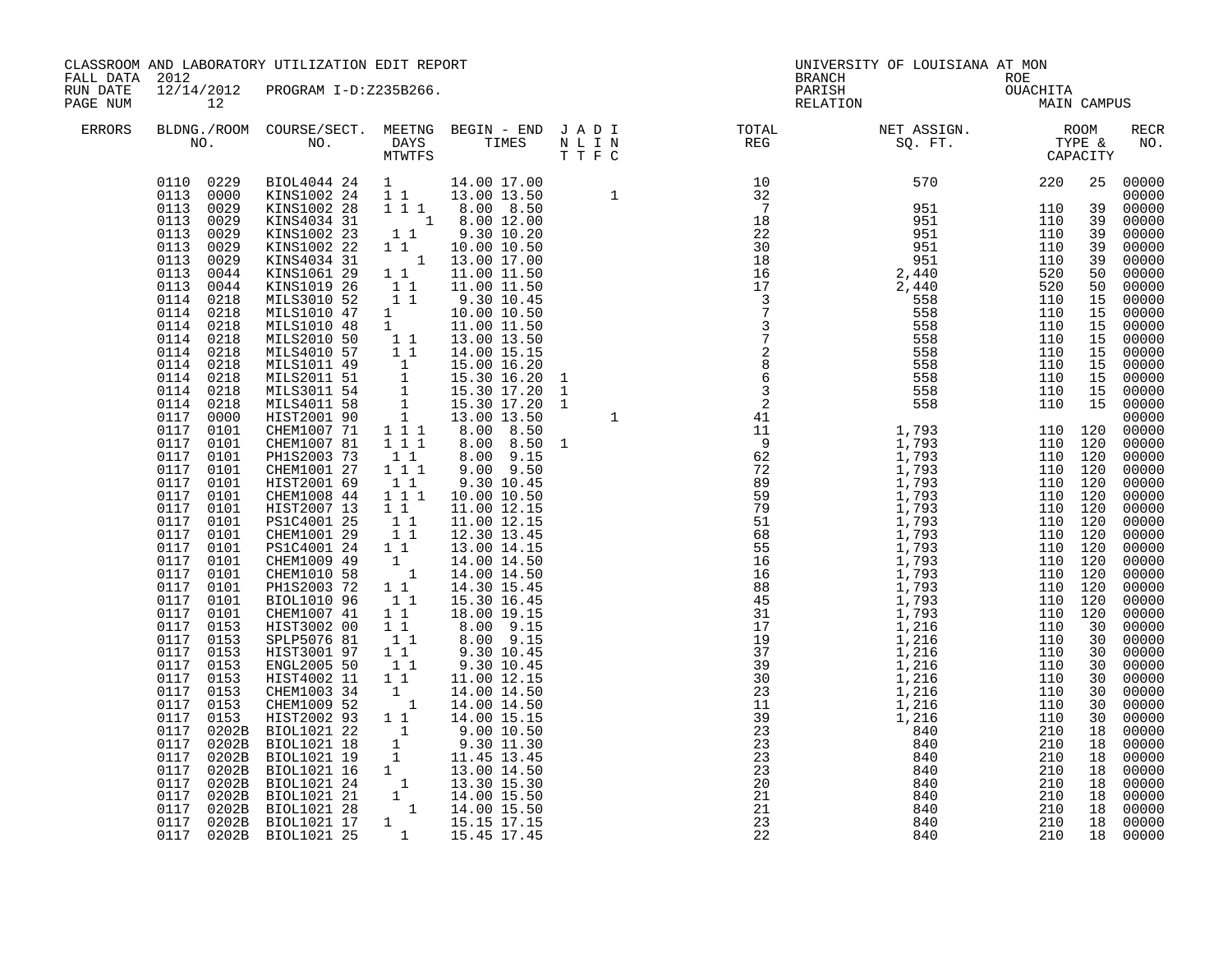| FALL DATA 2012        | CLASSROOM AND LABORATORY UTILIZATION EDIT REPORT                                                                                                                                                         |                                                                                                                                                                                                                                                                                                                                                                                                                                                                                                                                                 |                                                                                                |                                                                                                                                                                                                                                                                                                       | UNIVERSITY OF LOUISIANA AT MON<br>BRANCH |                                                                                                                                                                                                                                                                                                                                                                                                                                                |             |  |             |
|-----------------------|----------------------------------------------------------------------------------------------------------------------------------------------------------------------------------------------------------|-------------------------------------------------------------------------------------------------------------------------------------------------------------------------------------------------------------------------------------------------------------------------------------------------------------------------------------------------------------------------------------------------------------------------------------------------------------------------------------------------------------------------------------------------|------------------------------------------------------------------------------------------------|-------------------------------------------------------------------------------------------------------------------------------------------------------------------------------------------------------------------------------------------------------------------------------------------------------|------------------------------------------|------------------------------------------------------------------------------------------------------------------------------------------------------------------------------------------------------------------------------------------------------------------------------------------------------------------------------------------------------------------------------------------------------------------------------------------------|-------------|--|-------------|
| RUN DATE<br>PAGE NUM  |                                                                                                                                                                                                          |                                                                                                                                                                                                                                                                                                                                                                                                                                                                                                                                                 |                                                                                                |                                                                                                                                                                                                                                                                                                       |                                          | ROE<br>OUACHITA<br>MAIN<br>PARISH<br>RELATION                                                                                                                                                                                                                                                                                                                                                                                                  | MAIN CAMPUS |  |             |
| <b>ERRORS</b>         |                                                                                                                                                                                                          |                                                                                                                                                                                                                                                                                                                                                                                                                                                                                                                                                 |                                                                                                |                                                                                                                                                                                                                                                                                                       |                                          | $\begin{tabular}{lllllllllllllllllllll} \textsc{BLONG.} \textsc{F100M.} & \textsc{COURSE/SECT.} & \textsc{METNG.} & \textsc{BEGIN - END} & \textsc{J A D I} & \textsc{DTAT} & \textsc{NTGTL} & \textsc{NET ASSIGN.} & \textsc{ROOM} \\ \textsc{NO.} & \textsc{NO.} & \textsc{DAYS} & \textsc{TIMES} & \textsc{N L I N} & \textsc{REG} & \textsc{SEG.} & \textsc{ST.} & \textsc{CTPE & \& \\ \textsc{MO.} & \textsc{NO.} & \textsc{MTWTFS} & \$ |             |  | RECR<br>NO. |
|                       | 0117 0205<br>0117 0205<br>0117 0205<br>0117<br>0254                                                                                                                                                      | $\begin{tabular}{ccccc} & $A^f$.\quad & $A^f$.\quad & $A^f$.\quad & $A^f$.\quad & $A^f$.\quad & $A^f$.\quad & $A^f$.\quad & $A^f$.\quad & $A^f$.\quad & $A^f$.\quad & $A^f$.\quad & $A^f$.\quad & $A^f$.\quad & $A^f$.\quad & $A^f$.\quad & $A^f$.\quad & $A^f$.\quad & $A^f$.\quad & $A^f$.\quad & $A^f$.\quad & $A^f$.\quad & $A^f$.\quad & $A^f$.\quad & $A^f$.\quad & $A^f$.\quad & $A^f$.\quad & $A$<br>0NIV001 12<br>SPLP4002 91<br>CHEM2031 64<br>CHEM2031 64<br>CHEM2031 65<br>CHEM1009 54<br>CHEM1002 44<br>CHEM1002 44<br>CHEM1002 44 |                                                                                                | 14.00 14.50<br>14.00 14.50<br>18.00 18.50<br>9.30 10.45                                                                                                                                                                                                                                               |                                          |                                                                                                                                                                                                                                                                                                                                                                                                                                                |             |  |             |
| 8<br>8<br>8<br>8<br>8 | 0117 0254<br>0117 0254<br>0117 0254<br>0117<br>0254<br>0117 0259<br>0117<br>0259<br>0117 0259<br>0117<br>0259<br>0117 0259<br>0117 0259<br>0117 0259<br>0117 0259<br>0117 0259<br>0117 0259<br>0117 0304 | CHEM1009 46<br>CHEM1009 48<br>CHEM1009 51<br>CHEM1009 53<br>TOXI4041 04<br>TOXI1001 98<br>TOXI4091 05<br>MCOM4081 26<br>CHEM2040 73<br>TOXI4012 00<br>CHEM2031 61 1<br>CHEM2031 63 1<br>CHEM2031 63 1<br>TOXI4024 03 1 1<br>CHEM1009 46                                                                                                                                                                                                                                                                                                         | $1 1 1$<br>$\overline{1}$ $\overline{1}$ $\overline{1}$<br>11<br>$1$ $1$ $1$<br>$1\quad1$<br>1 | $1\ \ 1\ \ 14.00\ 14.50\ \ 1\ \ 14.00\ 14.50\ \ 1\ \ 14.00\ 14.50\ \ 1\ \ 14.00\ 14.50\ \ 1\ \ 14.00\ 14.50\ \ 1\ \ 1\ \ 2\ \ 3\ \ 0\ \ 10.45\$<br>10.00 10.50<br>11.00 11.50<br>11.00 12.15<br>12.00 12.50<br>12.30 13.45<br>14.00 14.50<br>14.00 14.50<br>14.00 14.50<br>15.00 15.50<br>15.00 16.50 |                                          |                                                                                                                                                                                                                                                                                                                                                                                                                                                |             |  |             |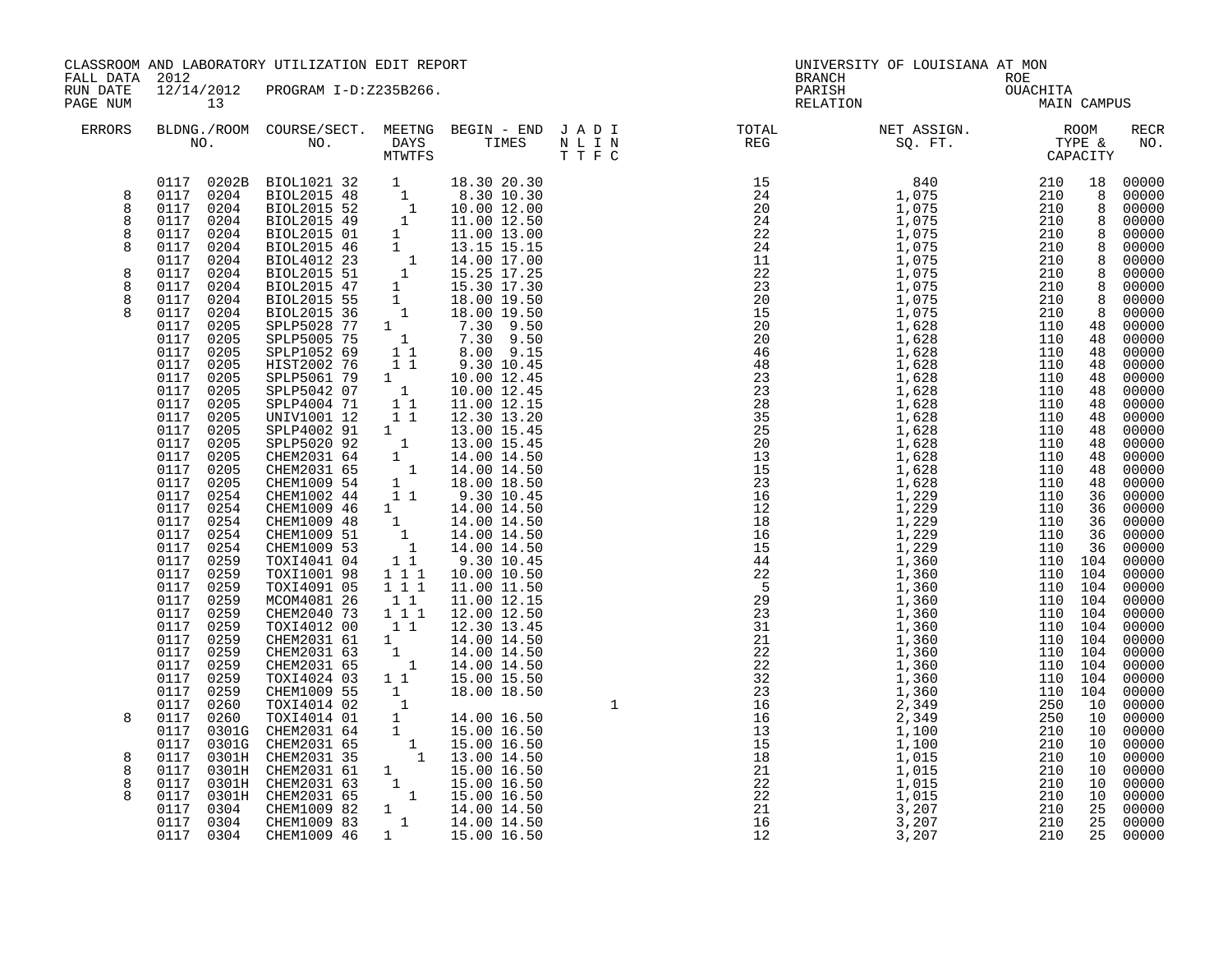| FALL DATA 2012        | CLASSROOM AND LABORATORY UTILIZATION EDIT REPORT                                                                                                                                                                                                                                                                                                                                                                                                         |                                                                                                                                                                                                                                                                                                                                                                                                                                                                                                                                                                                                                                                                                                                                                                                                                                                                                                                                        |                                                                                                                                                                                                                                                                                                                                                                                                    | BRANCH                                                                                                                                                                                                                                                                                                                                                                                                                                     | UNIVERSITY OF LOUISIANA AT MON |                                                                                                                                                                                                                                             |                                                                                                         |                                                                                                                                                                                                                                                                               |
|-----------------------|----------------------------------------------------------------------------------------------------------------------------------------------------------------------------------------------------------------------------------------------------------------------------------------------------------------------------------------------------------------------------------------------------------------------------------------------------------|----------------------------------------------------------------------------------------------------------------------------------------------------------------------------------------------------------------------------------------------------------------------------------------------------------------------------------------------------------------------------------------------------------------------------------------------------------------------------------------------------------------------------------------------------------------------------------------------------------------------------------------------------------------------------------------------------------------------------------------------------------------------------------------------------------------------------------------------------------------------------------------------------------------------------------------|----------------------------------------------------------------------------------------------------------------------------------------------------------------------------------------------------------------------------------------------------------------------------------------------------------------------------------------------------------------------------------------------------|--------------------------------------------------------------------------------------------------------------------------------------------------------------------------------------------------------------------------------------------------------------------------------------------------------------------------------------------------------------------------------------------------------------------------------------------|--------------------------------|---------------------------------------------------------------------------------------------------------------------------------------------------------------------------------------------------------------------------------------------|---------------------------------------------------------------------------------------------------------|-------------------------------------------------------------------------------------------------------------------------------------------------------------------------------------------------------------------------------------------------------------------------------|
| RUN DATE<br>PAGE NUM  | 12/14/2012<br>14                                                                                                                                                                                                                                                                                                                                                                                                                                         | PROGRAM I-D:Z235B266.                                                                                                                                                                                                                                                                                                                                                                                                                                                                                                                                                                                                                                                                                                                                                                                                                                                                                                                  |                                                                                                                                                                                                                                                                                                                                                                                                    | PARISH<br>RELATION                                                                                                                                                                                                                                                                                                                                                                                                                         | ROE<br>OUACHITA<br>MAIN        | MAIN CAMPUS                                                                                                                                                                                                                                 |                                                                                                         |                                                                                                                                                                                                                                                                               |
| <b>ERRORS</b>         |                                                                                                                                                                                                                                                                                                                                                                                                                                                          |                                                                                                                                                                                                                                                                                                                                                                                                                                                                                                                                                                                                                                                                                                                                                                                                                                                                                                                                        |                                                                                                                                                                                                                                                                                                                                                                                                    | $\begin{tabular}{lllllllllllllllllllll} \textsc{BLONG.} \textsc{F100M.} & \textsc{CUIRSE/SECT.} & \textsc{METING.} & \textsc{BEGIN - END.} & \textsc{J A D I} & \textsc{DTQTAL} & \textsc{NET ASSIGN.} & \textsc{ROOM} \\ \textsc{NO.} & \textsc{NO.} & \textsc{DAYS} & \textsc{TIMES} & \textsc{N L I N} & \textsc{REG} & \textsc{SQ. FT.} & \textsc{TTPE & \texttt{C} \\ \textsc{MTVFTS} & \textsc{DTT T F C} & \textsc{STG} & \textsc{$ |                                |                                                                                                                                                                                                                                             |                                                                                                         | RECR<br>NO.                                                                                                                                                                                                                                                                   |
| 8                     | 0117 0304<br>0117 0304<br>0117 0304<br>0117<br>0304<br>0117 0304<br>0117<br>0304<br>0117 0304<br>0117<br>0304<br>0117 0304<br>0117<br>0305<br>0117<br>0305<br>0117<br>0305<br>0117<br>0305<br>0117<br>0305<br>0117<br>0305<br>0117<br>0305<br>0117<br>0305<br>0117<br>0305<br>0117<br>0305<br>0117<br>0351<br>0117<br>0351<br>0117 0351<br>0117<br>0351<br>0117 0351<br>0117<br>0351<br>0117 0351<br>0117 0351<br>0117 0351<br>0117<br>0351<br>0117 0351 | CHEM1009 82 1<br>CHEMI009 82 1 15.00 16.50<br>CHEMI009 49 1 15.00 16.50<br>CHEMI009 49 1 15.00 16.50<br>CHEMI009 51 1 15.00 16.50<br>CHEMI009 83 1 15.00 16.50<br>CHEMI009 52 1 15.00 16.50<br>CHEMI009 53 1 15.00 16.50<br>CHEMI009 54 1 19.00 20.50<br>CHEMI0<br>CHEM2030 59<br>111<br>HIST1012 61<br>$\begin{array}{rr} & 1 & 1 \\ & 1 & 1 \end{array}$<br>BIOL3005 67<br>1 1 1<br>CHEM1007 37<br>$1\bar{1}1$<br>CHEM1007 39<br>CHEM2030 60<br>CHEM2031 35<br>CHEM1003 21<br>CHEM1010 57<br>BIOL2014 44<br><b>BIOL1014 98</b><br>$1\hspace{0.1cm} 1\hspace{0.1cm} 1$<br>BIOL2040 60<br>$1\quad1$<br>$1\hspace{0.1cm} 1\hspace{0.1cm} 1$<br>ENGL2003 38<br>$1\quad1$<br>BIOL1020 13<br>CHEM3050 69<br>$1 1 1$<br>$1\ 1\ 1$<br>BIOL1001 90<br>BIOL2028 59<br>$\begin{bmatrix} 1 & 1 \\ 1 & 1 \end{bmatrix}$<br>BIOL1020 14<br>BIOL2014 43<br>$\begin{smallmatrix}1&&1\\&1\\1&&1\end{smallmatrix}$<br>BIOL1001 91<br>11<br>BIOL1014 00 | 15.00 16.50 1<br>$15.00$ $16.50$ 1<br>8.00 8.50<br>$8.00$ $9.15$<br>9.30 10.45<br>10.00 10.50<br>11.00 11.50<br>$\begin{array}{rrrr} 1&1&11.00&12.15\ 1&12.00&12.50\ 1&14.00&14.50\ 1&14.00&14.50\ 1&1&14.00&15.15\ \end{array}$<br>8.00 8.50<br>8.00 9.15<br>$9.00$ $9.50$<br>9.30 10.45<br>10.00 10.50<br>11.00 11.50<br>11.00 12.15<br>12.30 13.45<br>14.00 15.15<br>14.00 15.15<br>17.30 18.45 |                                                                                                                                                                                                                                                                                                                                                                                                                                            |                                | 110 112<br>$110$ $112$<br>110 112<br>110 112<br>$110$ $112$<br>110 112<br>110 112<br>110 112<br>110 112<br>110 112<br>110 228<br>110 228<br>110 228<br>110 228<br>110 228<br>110 228<br>110 228<br>110 228<br>110 228<br>110 228<br>110 228 | 25<br>25<br>25<br>25<br>25<br>25<br>25<br>25<br>25                                                      | 00000<br>00000<br>00000<br>00000<br>00000<br>00000<br>00000<br>$00000$<br>$00000$<br>00000<br>00000<br>00000<br>$00000$<br>$00000$<br>00000<br>00000<br>00000<br>00000<br>00000<br>00000<br>00000<br>00000<br>00000<br>00000<br>$00000$<br>$00000$<br>00000<br>00000<br>00000 |
| 8<br>8<br>8<br>8<br>8 | 0117<br>0357<br>0117 0357<br>0117<br>0357<br>0117 0357<br>0117<br>0357<br>0117<br>0359<br>0117<br>0359<br>0117<br>0359<br>0117<br>0359<br>0117<br>0359<br>0118<br>0000<br>0118<br>0000<br>0118<br>0000<br>0118<br>0000<br>0118<br>0000<br>0118<br>0000<br>0118<br>0135<br>0118<br>0135<br>0118<br>0135<br>0118<br>0135<br>0118 0135                                                                                                                      | $\begin{bmatrix} 1 \\ 1 \\ 1 \\ 1 \\ 1 \end{bmatrix}$<br>CHEM1009 10<br>CHEM1003 21<br>CHEM1009 10<br>CHEM1009 50<br>CHEM1010 58<br>$1\quad1$<br>CHEM1050 69<br>CHEM1003 32<br>1<br>CHEM1003 34<br>CHEM1003 35<br>CHEM1010 57<br>MAFT7050 89<br>MAFT7050 40<br>MAFT6070 68<br>MAFT6070 72<br>$\begin{bmatrix} 1 \\ 1 \end{bmatrix}$<br>MAFT6070 86<br>MAFT6070 85<br>MAFT7014 95<br>PS1C4039 34<br>ENGL2019 10<br>COUN5062 50<br>$1 \quad \blacksquare$<br>COUN5022 61<br>1                                                                                                                                                                                                                                                                                                                                                                                                                                                            | 14.00 14.50<br>15.00 16.45<br>15.00 16.50<br>15.00 16.50<br>15.00 16.50<br>12.30 13.45<br>15.00 16.50<br>15.00 16.50<br>15.00 16.50<br>15.00 16.50<br>12.00 16.00<br>12.00 16.00<br>16.00 20.00<br>16.00 20.00<br>16.00 20.00<br>16.00 20.00<br>1 9.00 11.45<br>1 1 9.30 10.45<br>1 1 12.30 13.45<br>13.00 15.45<br>17.00 19.45                                                                    |                                                                                                                                                                                                                                                                                                                                                                                                                                            |                                |                                                                                                                                                                                                                                             | $\frac{1}{5}$<br>5<br>5<br>5<br>5<br>5<br>5<br>$\overline{5}$<br>16<br>16<br>16<br>16<br>16<br>46<br>46 | $00000$<br>00000<br>00000<br>00000<br>00000<br>00000<br>00000<br>00000<br>00000<br>00000<br>00000<br>00000<br>00000<br>00000<br>00000<br>00000<br>$\begin{matrix}00000\\46&00000\end{matrix}$<br>00000<br>46 00000<br>00000<br>46 00000                                       |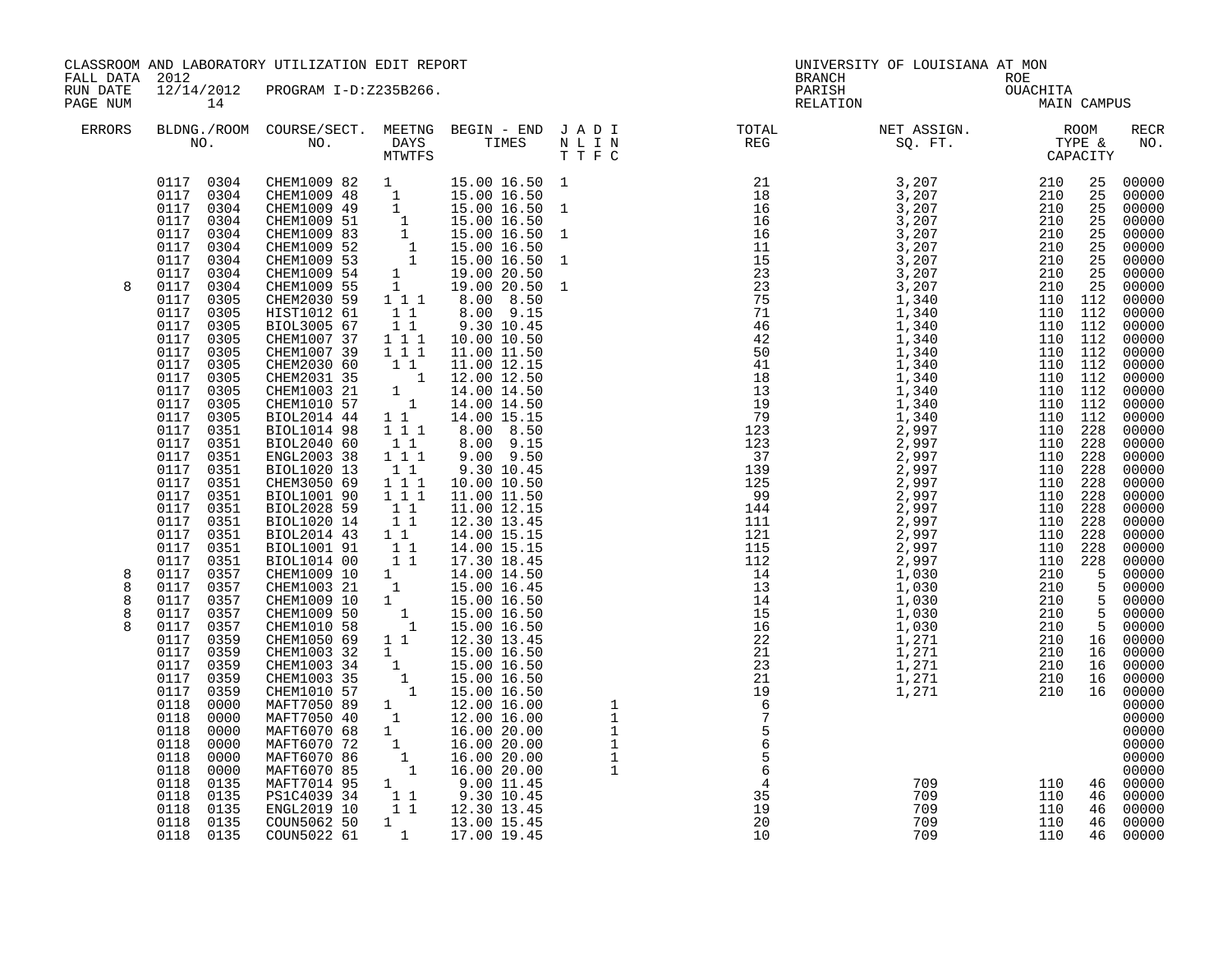| 15                                                                                                                                                                                                                                                                                                                                                                                                                                                                                                                                                                                                                                                                                            |                                                                                                                                                                                                                                                                                                                                                                                                                                                                                                                                                                                                                                     |                                                                                                                                                                                                                           |                                                                                                                                                                                                               |                                                                                                                                                                                                                                                                                                                                                                                                                                                                                                                                                                                                                                                                                                                                                                                                                                                                                                                                                                                                                                                                                                                                                                  |  |                              |                                |                                                                                                                                                                                                                                                                                                                                                                                                                                                                                                                                                                                                                                                                                                                                                                                                                                                                            |
|-----------------------------------------------------------------------------------------------------------------------------------------------------------------------------------------------------------------------------------------------------------------------------------------------------------------------------------------------------------------------------------------------------------------------------------------------------------------------------------------------------------------------------------------------------------------------------------------------------------------------------------------------------------------------------------------------|-------------------------------------------------------------------------------------------------------------------------------------------------------------------------------------------------------------------------------------------------------------------------------------------------------------------------------------------------------------------------------------------------------------------------------------------------------------------------------------------------------------------------------------------------------------------------------------------------------------------------------------|---------------------------------------------------------------------------------------------------------------------------------------------------------------------------------------------------------------------------|---------------------------------------------------------------------------------------------------------------------------------------------------------------------------------------------------------------|------------------------------------------------------------------------------------------------------------------------------------------------------------------------------------------------------------------------------------------------------------------------------------------------------------------------------------------------------------------------------------------------------------------------------------------------------------------------------------------------------------------------------------------------------------------------------------------------------------------------------------------------------------------------------------------------------------------------------------------------------------------------------------------------------------------------------------------------------------------------------------------------------------------------------------------------------------------------------------------------------------------------------------------------------------------------------------------------------------------------------------------------------------------|--|------------------------------|--------------------------------|----------------------------------------------------------------------------------------------------------------------------------------------------------------------------------------------------------------------------------------------------------------------------------------------------------------------------------------------------------------------------------------------------------------------------------------------------------------------------------------------------------------------------------------------------------------------------------------------------------------------------------------------------------------------------------------------------------------------------------------------------------------------------------------------------------------------------------------------------------------------------|
|                                                                                                                                                                                                                                                                                                                                                                                                                                                                                                                                                                                                                                                                                               |                                                                                                                                                                                                                                                                                                                                                                                                                                                                                                                                                                                                                                     |                                                                                                                                                                                                                           |                                                                                                                                                                                                               |                                                                                                                                                                                                                                                                                                                                                                                                                                                                                                                                                                                                                                                                                                                                                                                                                                                                                                                                                                                                                                                                                                                                                                  |  |                              |                                | <b>RECR</b><br>NO.                                                                                                                                                                                                                                                                                                                                                                                                                                                                                                                                                                                                                                                                                                                                                                                                                                                         |
| 0118 0148<br>0118 0148<br>0118<br>0151<br>0118<br>0151<br>0118<br>0151<br>0118<br>0151<br>0118<br>0151<br>0118<br>0161<br>0118<br>0163<br>0118<br>0163<br>0118<br>0163<br>0118<br>0163<br>0118<br>0165<br>0118 0165<br>0118 0165<br>0118 0165<br>0118<br>0202<br>0118<br>0202<br>0118<br>0207<br>0118<br>0207<br>0118<br>0207<br>0118<br>0207<br>0118<br>0207<br>0118<br>0259<br>0118<br>0259<br>0118<br>0259<br>0118<br>0259<br>0118<br>0259<br>0118<br>0259<br>0118<br>0259<br>0118<br>0269<br>0118<br>0269<br>0118<br>0269<br>0118<br>0269<br>0118<br>0269<br>0118<br>0269<br>0118<br>0269<br>0118<br>0269<br>0118<br>0269<br>0118<br>0269<br>0118<br>0270<br>0118<br>0270<br>0118<br>0270 | PS1C3019 21<br>PS1C2003 11<br>CURR2085 24<br>CURR5018 22<br>CURR2085 26<br>COUN5005 48<br>SPED3010 96<br>SPED2002 56<br>ELED3040 37<br>SPED4015 97<br>ELED4042 42<br>ELED4043 43<br>ELED3042 39<br>ELED4041 40<br>EDLE5000 17<br>ESLG5050 41<br>CURR3077 56<br>MAFT6066 89<br>MAFT7030 97<br>MAFT6010 64<br>COUN5065 98<br>HIST2001 68<br>PS1C3003 18<br>PS1C4002 30<br>ENGL4027 13<br>PS1C5034 41<br>COUN5081 24<br>ENGL3015 62<br>CURR4085 60<br>CURR3004 30<br>GER04035 53<br>COUN6063 51<br>ENGL1002 21<br>ENGL1001 06<br>ENGL3051 12<br>ENGL1010 30<br>COUN4033 93<br>ENGL1010 34<br>UNIV1001 17<br>PS1C2001 05<br>PS1C2001 02 | $1 1 1$<br>$1\quad1$<br>1<br>11111<br>11111<br>11111<br>11111<br>$\overline{\phantom{a}}$<br>$\begin{array}{rr} & 1 & 1 \\ & 1 & 1 \end{array}$<br>$1\quad1$<br>$\overline{1}$<br>$1\quad1$<br>$1\quad1$<br>11<br>$1 1 1$ | 12.30 13.45<br>10.00 11.15<br>16.30 19.45<br>11.00 12.15<br>13.00 14.15<br>14.30 15.45<br>11.00 12.15<br>13.00 14.15<br>14.30 15.45                                                                           |                                                                                                                                                                                                                                                                                                                                                                                                                                                                                                                                                                                                                                                                                                                                                                                                                                                                                                                                                                                                                                                                                                                                                                  |  |                              |                                | 00000<br>00000<br>85 00000<br>00000<br>85 00000<br>85 00000<br>24 00000<br>24 00000<br>24 00000<br>24 00000<br>00000<br>24 00000<br>39 00000<br>00000<br>00000<br>00000<br>00000<br>00000<br>00000<br>00000<br>00000<br>00000<br>00000<br>00000<br>00000<br>00000<br>00000<br>00000<br>62 00000<br>62 00000<br>62 00000<br>00000<br>62 00000<br>00000<br>00000<br>00000<br>00000<br>00000<br>00000<br>00000<br>00000<br>00000<br>00000<br>00000<br>00000<br>00000<br>00000<br>00000                                                                                                                                                                                                                                                                                                                                                                                        |
| 0118 0270<br>0118 0270                                                                                                                                                                                                                                                                                                                                                                                                                                                                                                                                                                                                                                                                        | PS1C2005 13<br>ART 1009 39                                                                                                                                                                                                                                                                                                                                                                                                                                                                                                                                                                                                          | $1\;1$                                                                                                                                                                                                                    | 11.00 12.15                                                                                                                                                                                                   |                                                                                                                                                                                                                                                                                                                                                                                                                                                                                                                                                                                                                                                                                                                                                                                                                                                                                                                                                                                                                                                                                                                                                                  |  |                              |                                | 00000<br>00000<br>00000                                                                                                                                                                                                                                                                                                                                                                                                                                                                                                                                                                                                                                                                                                                                                                                                                                                    |
|                                                                                                                                                                                                                                                                                                                                                                                                                                                                                                                                                                                                                                                                                               | FALL DATA 2012<br>0118<br>0270<br>0118<br>0270                                                                                                                                                                                                                                                                                                                                                                                                                                                                                                                                                                                      | HIST1012 62<br>UNIV1001 31                                                                                                                                                                                                | $\frac{1}{1}$ $\frac{1}{1}$<br>CURR2085 25 1 1<br>CURR2085 23 1 1<br>1 1 1<br>$\frac{1}{1}$ $\frac{1}{1}$ $\frac{1}{1}$<br>$1 1 1$<br>$\begin{bmatrix} 1 & 1 \\ 1 & 1 \end{bmatrix}$<br>11<br>11<br>$1\quad1$ | CLASSROOM AND LABORATORY UTILIZATION EDIT REPORT<br>12/14/2012 PROGRAM I-D:Z235B266.<br>$\begin{array}{cccccc} 0118 & 0135 & \text{COUN6070} & 35 & 1 & 17.00 & 19.45 \\ 0118 & 0135 & \text{ENGL5030} & 19 & 1 & 17.30 & 20.15 \\ 0118 & 0148 & \text{PS1C3039} & 22 & 1 & 1 & 9.00 & 9.50 \\ 0118 & 0148 & \text{PS1C4000} & 23 & 1 & 1 & 11.00 & 12.15 \end{array}$<br>12.00 12.50<br>8.00 9.15<br>9.30 10.45<br>$\begin{array}{rrrr} 1 & 17.00 & 19.45 \ 1 & 9.00 & 11.45 \ 1 & 8.00 & 10.30 \ 1 & 8.30 & 10.55 \ 1 & 1 & 8.30 & 12.25 \end{array}$<br>$\begin{array}{cccc} 1 & 1 & & 8.30 & 12.25 \\ 1 & 1 & & 11.00 & 12.30 \end{array}$<br>8.00 8.50<br>9.00 9.50<br>10.00 10.50<br>11.00 11.50<br>11111 11.00 11.50<br>1 17.00 20.15<br>1 3.30 12.25<br>1 9.00 11.45<br>1 13.00 15.45<br>1 13.00 15.45<br>1 17.00 19.45<br>$9.00$ $9.50$<br>10.00 10.50<br>11.00 11.50<br>13.00 15.45<br>$\begin{array}{rrrr} 1 & 1.30 & 10.50 \ 1 & 7.30 & 10.50 \ 1 & 8.00 & 16.30 \ 1 & 9.00 & 11.45 \ 1 & 1 & 9.30 & 10.45 \end{array}$<br>12.30 13.45<br>14.00 16.45<br>8.00 8.50<br>8.00 9.15<br>$9.00$ $9.50$<br>9.30 10.45<br>10.00 10.50<br>1 1 1 1 11.00 11.50 |  | BRANCH<br>PARISH<br>RELATION | UNIVERSITY OF LOUISIANA AT MON | ROE<br>OUACHITA<br>MAIN<br>MAIN CAMPUS<br>$\begin{tabular}{lllllllllllllllllllll} \textsc{BLONG.} \textsc{F100M.} & \textsc{CUIRSE/SECT.} & \textsc{METING.} & \textsc{BEGIN - END.} & \textsc{J A D I} & \textsc{DTQTAL} & \textsc{NET ASSIGN.} & \textsc{ROOM} \\ \textsc{NO.} & \textsc{NO.} & \textsc{DAYS} & \textsc{TIMES} & \textsc{N L I N} & \textsc{REG} & \textsc{SEG} & \textsc{ST.} & \textsc{STQ.} & \textsc{TTP E} & \textsc{CAPACITY} \\ & \textsc{MTVTFS} & \textsc$<br>$\begin{array}{l} \textbf{1.1.8} \\ \textbf{1.2.9} \\ \textbf{1.3.1} \\ \textbf{1.4.1} \\ \textbf{1.5.2} \\ \textbf{1.6.3} \\ \textbf{1.7.4} \\ \textbf{1.8.5} \\ \textbf{1.8.6} \\ \textbf{1.8.7} \\ \textbf{1.8.8} \\ \textbf{1.8.8} \\ \textbf{1.8.8} \\ \textbf{1.8.8} \\ \textbf{1.8.8} \\ \textbf{1.8.8} \\ \textbf{1.8.8} \\ \textbf{1.8.8} \\ \textbf{1.8.8} \\ \textbf{$ |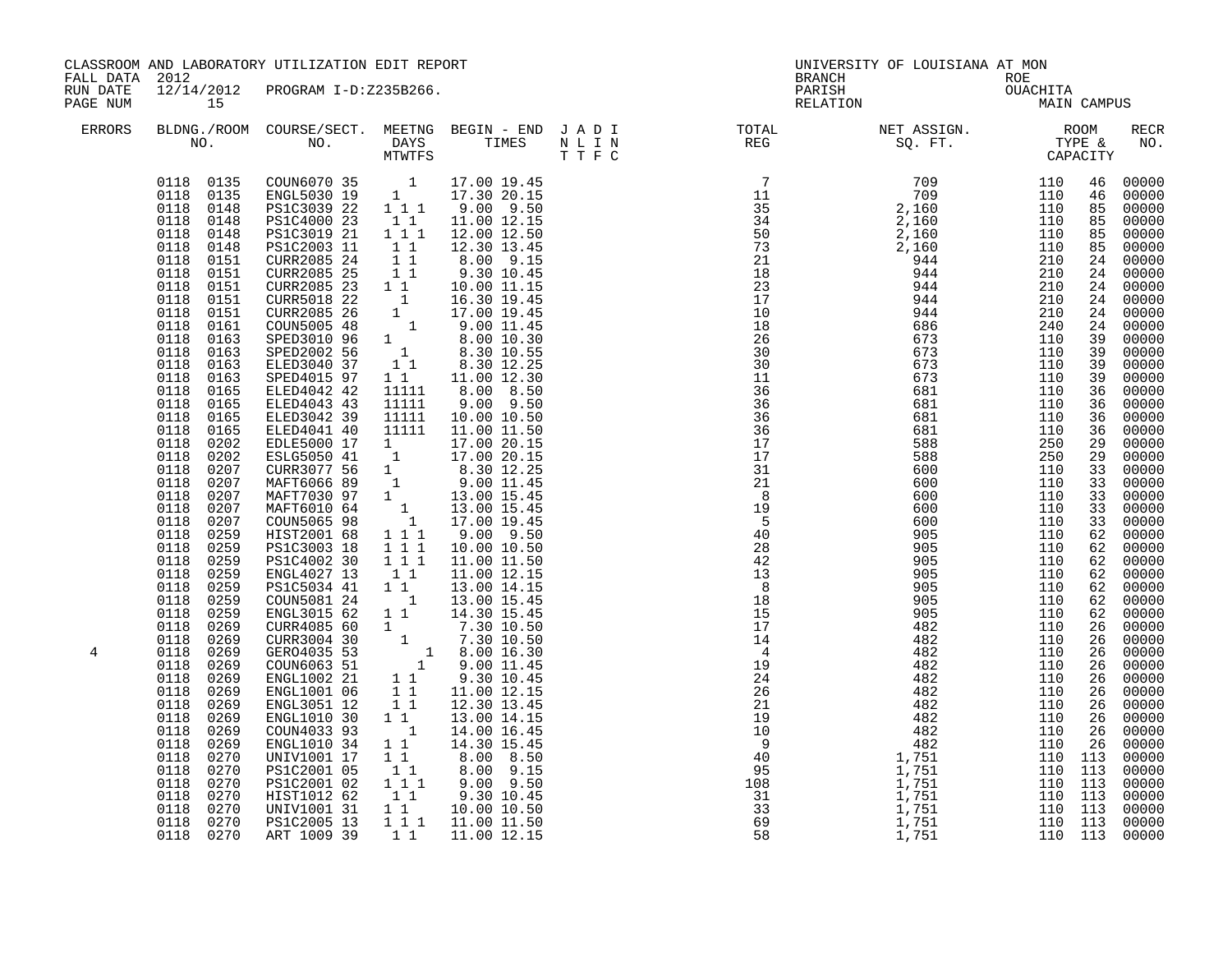| FALL DATA 2012       |                                                                                                                                                                                                                                                                                                                                                                                                                                                                                                                                                                                                                                                                                                                                                                                                     | CLASSROOM AND LABORATORY UTILIZATION EDIT REPORT                                                                                                                                                                                                                                                                                                                                                                                                                                                                                                                                                                                                                                                                                                                                                                                                                                                                            |                                                                                                                                                                                                                                                                                                                                                                                                                                                                                                                                                                                                                                   |                                                                                                                                                                                                                                                                                                                                                                                                                                                                                                                                                                                                                                                                                                                                                                                                                                              |  | UNIVERSITY OF LOUISIANA AT MON                        |  |                                                                                                                                                                                                                                                                                                                                                                                                                                                                                                                     |
|----------------------|-----------------------------------------------------------------------------------------------------------------------------------------------------------------------------------------------------------------------------------------------------------------------------------------------------------------------------------------------------------------------------------------------------------------------------------------------------------------------------------------------------------------------------------------------------------------------------------------------------------------------------------------------------------------------------------------------------------------------------------------------------------------------------------------------------|-----------------------------------------------------------------------------------------------------------------------------------------------------------------------------------------------------------------------------------------------------------------------------------------------------------------------------------------------------------------------------------------------------------------------------------------------------------------------------------------------------------------------------------------------------------------------------------------------------------------------------------------------------------------------------------------------------------------------------------------------------------------------------------------------------------------------------------------------------------------------------------------------------------------------------|-----------------------------------------------------------------------------------------------------------------------------------------------------------------------------------------------------------------------------------------------------------------------------------------------------------------------------------------------------------------------------------------------------------------------------------------------------------------------------------------------------------------------------------------------------------------------------------------------------------------------------------|----------------------------------------------------------------------------------------------------------------------------------------------------------------------------------------------------------------------------------------------------------------------------------------------------------------------------------------------------------------------------------------------------------------------------------------------------------------------------------------------------------------------------------------------------------------------------------------------------------------------------------------------------------------------------------------------------------------------------------------------------------------------------------------------------------------------------------------------|--|-------------------------------------------------------|--|---------------------------------------------------------------------------------------------------------------------------------------------------------------------------------------------------------------------------------------------------------------------------------------------------------------------------------------------------------------------------------------------------------------------------------------------------------------------------------------------------------------------|
| RUN DATE<br>PAGE NUM | 16                                                                                                                                                                                                                                                                                                                                                                                                                                                                                                                                                                                                                                                                                                                                                                                                  | 12/14/2012 PROGRAM I-D:Z235B266.                                                                                                                                                                                                                                                                                                                                                                                                                                                                                                                                                                                                                                                                                                                                                                                                                                                                                            |                                                                                                                                                                                                                                                                                                                                                                                                                                                                                                                                                                                                                                   |                                                                                                                                                                                                                                                                                                                                                                                                                                                                                                                                                                                                                                                                                                                                                                                                                                              |  | BRANCH ROE<br>PARISH OUACHITA<br>RELATION MAIN CAMPUS |  |                                                                                                                                                                                                                                                                                                                                                                                                                                                                                                                     |
| <b>ERRORS</b>        |                                                                                                                                                                                                                                                                                                                                                                                                                                                                                                                                                                                                                                                                                                                                                                                                     |                                                                                                                                                                                                                                                                                                                                                                                                                                                                                                                                                                                                                                                                                                                                                                                                                                                                                                                             |                                                                                                                                                                                                                                                                                                                                                                                                                                                                                                                                                                                                                                   |                                                                                                                                                                                                                                                                                                                                                                                                                                                                                                                                                                                                                                                                                                                                                                                                                                              |  |                                                       |  | RECR<br>NO.                                                                                                                                                                                                                                                                                                                                                                                                                                                                                                         |
| 4                    | 0118 0270<br>0118<br>0270<br>0118<br>0270<br>0118<br>0305<br>0118<br>0305<br>0118<br>0305<br>0118<br>0305<br>0118<br>0305<br>0118<br>0305<br>0118<br>0333<br>0333<br>0118<br>0118<br>0340<br>0118<br>0340<br>0118<br>0340<br>0118<br>0340<br>0118<br>0340<br>0118<br>0340<br>0118<br>0340<br>0118<br>0366<br>0118<br>0366<br>0118<br>0366<br>0118<br>0366<br>0118<br>0366<br>0118<br>0366<br>0118<br>0375<br>0119<br>0100<br>0119<br>0100<br>0119<br>0100<br>0119<br>0100<br>0119<br>0100<br>0119<br>0100<br>0119<br>0100<br>0119<br>0100<br>0123<br>0100<br>0123<br>0100<br>0123<br>0100<br>0123<br>0100<br>0123<br>0100<br>0123<br>0100<br>0123<br>0100<br>0123<br>0100<br>0123<br>0100<br>0123<br>0100<br>0123<br>0123<br>0123<br>0123<br>0123<br>0123<br>0123<br>0123<br>0123 0123<br>0123 0123 | $\begin{array}{cccccccc} 0118 & 0270 & PSLC2078 & 14 & 1 & 1 & 1 & 12.00 & 12.50 \\ 0118 & 0270 & PSLC2001 & 06 & 1 & 1 & 12.30 & 13.45 \end{array}$<br>PS1C2001 03 1 1<br>PS1C2001 85 1 1<br>PS1C2001 04<br>ELED3041 38<br>MAFT7010 94<br>MAFT7020 96<br>MAFT6020 88<br>MAFT7040 98<br>COUN5010 65<br>MAFT7000 93<br>PS1C5018 10<br>PS1C3001 16<br>PS1C5009 36<br>PS1C5015 37<br>PS1C5022 39<br>PS1C3001 17<br>ENGL2005 53<br>PS1C5009 36<br>MAFT5002 85<br>CURR2001 07<br>CURR2001 08<br>UNIV1001 30<br>ENGL2006 59<br>PS1C4007 32<br>PS1C5022 39<br>MUSC2008 84<br>MUSC2073 41<br>MUSC4026 57<br>MUSC2013 91<br>MUSC2007 56<br>MUSC4023 08<br>MUSC2014 92<br>MUSC4023 08<br>CONS1001 65<br>POLS2001 17<br>SPLP1013 68<br>ENGL1001 88<br>ENGL2003 36<br>CONS3008 80<br>HIST1012 60<br>CONS3009 81<br>CONS3050 85<br>CONS3051 86<br>CONS4017 91<br>CONS2008 72<br>CONS4018 92<br>CONS2009 73<br>CONS4008 88<br>CONS4009 88 | 11<br>$\begin{bmatrix} 1 \\ 1 \end{bmatrix}$<br>$\begin{smallmatrix} 1 & 1 \\ 1 & 1 \end{smallmatrix}$<br>$1\quad1$<br>$1\quad1$<br>11<br>$\begin{bmatrix} 1 \\ 1 \\ 1 \\ 1 \end{bmatrix}$<br>$1\quad1$<br>$\begin{bmatrix} 1 \\ 1 \end{bmatrix}$<br>11<br>$\begin{bmatrix} 1 \\ 1 \end{bmatrix}$<br>11111<br>11<br>$1 1 1$<br>$1\ 1\ 1$<br>11111<br>$\begin{smallmatrix}1&&1\\&1\\1&&1\end{smallmatrix}$<br>$\begin{smallmatrix} &\overline{1}\\ &1\\ 1&\end{smallmatrix}$<br>$1\quad1$<br>11<br>$1 1 1$<br>$\begin{bmatrix} 1 \\ 1 \\ 1 \end{bmatrix}$<br>11<br>$\begin{smallmatrix}1&1\1&1\end{smallmatrix}$<br>11<br>11<br>11 | 13.00 14.15<br>14.00 15.15<br>14.30 15.45<br>8.00 11.50<br>9.00 11.45<br>$\begin{array}{rrrr} 1&1&8.00&11.50\ 1&9.00&11.45\ 1&13.00&15.45\ 1&13.00&15.45\ 1&13.00&15.45\ 1&17.00&19.45\ 1&9.00&11.45\ 1&1&12.30&13.45\ 1&1&1&9.00&9.50\ \end{array}$<br>1 1 1 1 10.00 10.50<br>11.00 12.15<br>11.00 12.15<br>12.30 13.45<br>13.00 14.15<br>14.30 15.45<br>9.00 11.45<br>9.30 10.45<br>11.00 12.15<br>12.00 12.50<br>12.30 13.45<br>13.00 14.15<br>12.30 13.45<br>8.00 19.50<br>9.30 10.45 1<br>10.00 10.50<br>11.00 11.50<br>13.30 16.59<br>14.00 15.15 1<br>14.00 15.15<br>17.45 19.00<br>8.00 9.15<br>8.00 9.15<br>9.30 10.45<br>10.00 10.50<br>11.00 12.15<br>12.30 13.20<br>13.00 14.15<br>13.30 14.45<br>18.00 18.50<br>19.00 20.15<br>8.00 8.50<br>8.00 8.50<br>1 1 9.00 10.15<br>1 1 9.00 10.15<br>1 1 13.00 13.50<br>1 1 14.00 15.15 |  |                                                       |  | 00000<br>00000<br>00000<br>00000<br>$00000$<br>$00000$<br>00000<br>00000<br>00000<br>00000<br>00000<br>00000<br>8 00000<br>53 00000<br>00000<br>53 00000<br>53 00000<br>53 00000<br>53 00000<br>$00000$<br>$00000$<br>$00000$<br>00000<br>00000<br>00000<br>$00000$<br>00000<br>00000<br>00000<br>$00000$<br>00000<br>00000<br>$00000$<br>00000<br>00000<br>00000<br>$960000$<br>$9600000$<br>$9600000$<br>00000<br>00000<br>00000<br>00000<br>00000<br>00000<br>00000<br>00000<br>00000<br>00000<br>00000<br>00000 |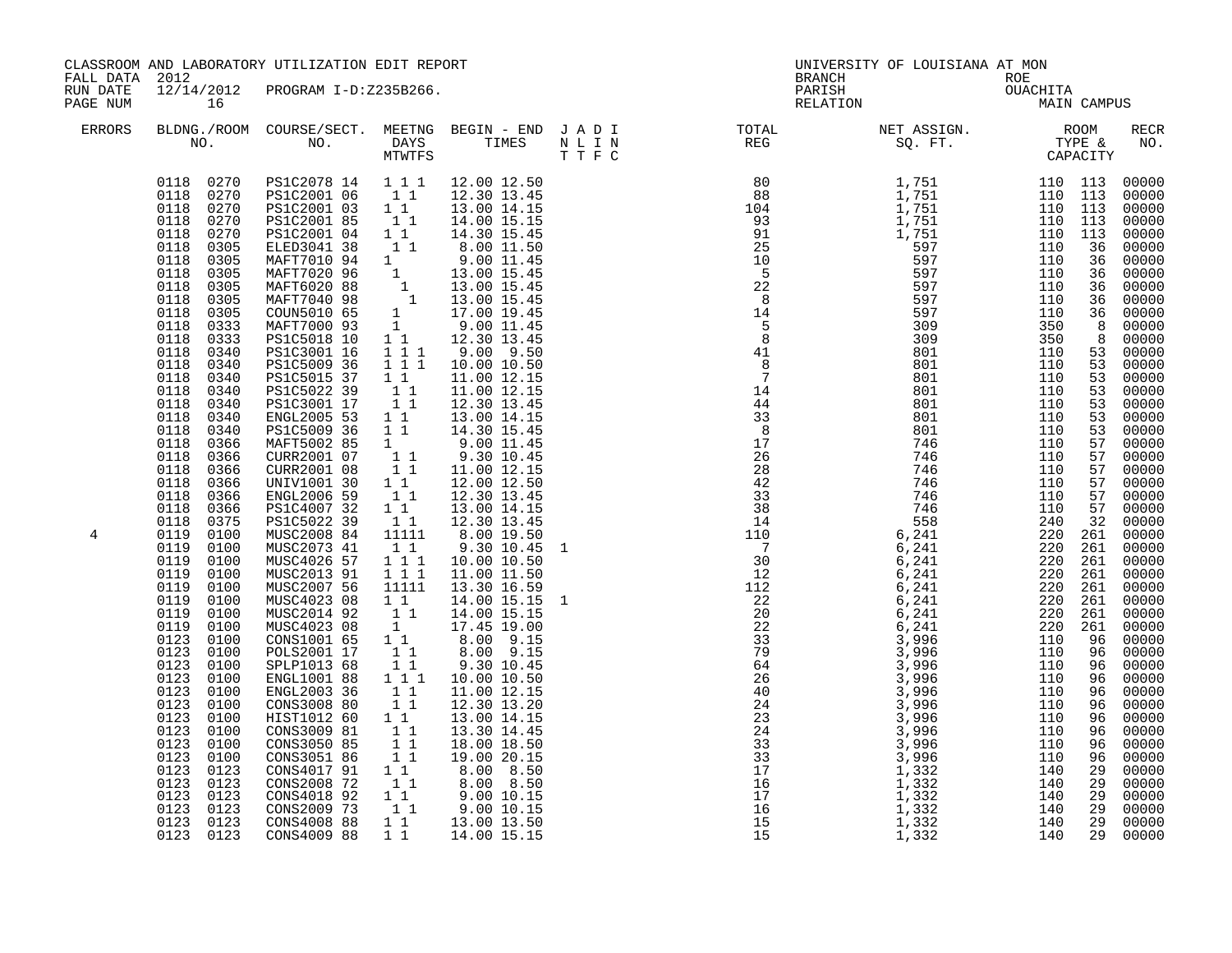|                                    | CLASSROOM AND LABORATORY UTILIZATION EDIT REPORT<br>FALL DATA 2012                                                                                                                                                                                                                                                                                                                                                                                       |                                                                                                                                                                                                                                                                                                                                                                                                                                                                                                                                                                                                                                                                        |                                                                                                                                                                                               |                                                                                                                                                                                                                                                                                                                                                                                                                                                                                 | UNIVERSITY OF LOUISIANA AT MON |                                                         |             |  |             |
|------------------------------------|----------------------------------------------------------------------------------------------------------------------------------------------------------------------------------------------------------------------------------------------------------------------------------------------------------------------------------------------------------------------------------------------------------------------------------------------------------|------------------------------------------------------------------------------------------------------------------------------------------------------------------------------------------------------------------------------------------------------------------------------------------------------------------------------------------------------------------------------------------------------------------------------------------------------------------------------------------------------------------------------------------------------------------------------------------------------------------------------------------------------------------------|-----------------------------------------------------------------------------------------------------------------------------------------------------------------------------------------------|---------------------------------------------------------------------------------------------------------------------------------------------------------------------------------------------------------------------------------------------------------------------------------------------------------------------------------------------------------------------------------------------------------------------------------------------------------------------------------|--------------------------------|---------------------------------------------------------|-------------|--|-------------|
| RUN DATE<br>PAGE NUM               | 17                                                                                                                                                                                                                                                                                                                                                                                                                                                       | 12/14/2012 PROGRAM I-D:Z235B266.                                                                                                                                                                                                                                                                                                                                                                                                                                                                                                                                                                                                                                       |                                                                                                                                                                                               |                                                                                                                                                                                                                                                                                                                                                                                                                                                                                 |                                | BRANCH<br>ROE<br>OUACHITA<br>MAIN<br>PARISH<br>RELATION | MAIN CAMPUS |  |             |
| ERRORS                             |                                                                                                                                                                                                                                                                                                                                                                                                                                                          |                                                                                                                                                                                                                                                                                                                                                                                                                                                                                                                                                                                                                                                                        |                                                                                                                                                                                               |                                                                                                                                                                                                                                                                                                                                                                                                                                                                                 |                                |                                                         |             |  | RECR<br>NO. |
| 4<br>4<br>4<br>$\overline{4}$<br>4 | 0123 0126<br>0123 0126<br>0123 0126<br>0123 0126<br>0123 0127<br>0123<br>0127<br>0123<br>0127<br>0123<br>0127<br>0123<br>0127<br>0123 0127<br>0123 0127<br>0123 0127<br>0123 0127<br>0123 0127<br>0123 0127<br>0123<br>0127<br>0123<br>0128<br>0123 0128<br>$0123$ $0128$<br>0124 0107<br>0124<br>0107<br>0124<br>0107<br>0124 0107<br>0124 0218<br>0124 0218<br>0124 0218<br>0124 0218<br>0124 0218<br>0124 0218<br>0124 0218<br>0124 0218<br>0124 0218 | ENGL1001 04   1   1   9.30 10.45<br>ENGL1002 18   1   11.00 12.15<br>CONS2011 74 1 1 13.00 13.25<br>CONS2012 75<br>CONS3018 82<br>CONS3018 82<br>CONS3003 76<br>CONS3019 83<br>CONS3006 79<br>CONS3004 77<br>CONS4007 87<br>UNIV1001 22<br>CONS4015 90<br>ENGL1001 97<br>FCSC1017 52<br>CONS4064 64<br>CONS2003 68<br>CONS2004 69<br>FCSC3016 11<br>BIOL1014 99<br>NURS2000 19<br>BIOL2020 57<br>NURS2080 37<br>NURS2007 24 1 7.00 11.00<br>NURS2007 25 1 7.00 11.00<br>NURS2007 25 1 7.00 11.00<br>NURS2007 26 1 7.00 11.00<br>NURS2007 26 1 7.00 11.00<br>NURS2007 28 1 7.00 11.00<br>NURS2007 28 1 7.00 11.00<br>NURS2007 24 1 7.00 15.00<br>NURS2007 25 1 7.00 15. | $1\quad1$<br>11<br>$\begin{bmatrix} 1 \\ 1 \end{bmatrix}$<br>$1\quad1$<br>$\begin{array}{c} 1 \\ 1 \\ 1 \end{array}$<br>$\begin{array}{c} 1 \\ 1 \\ 1 \\ 1 \\ 1 \\ 1 \end{array}$<br>11<br>11 | 13.30 16.30<br>$\begin{array}{rrrr} 1 & 1 & 1.3 & 0.0 & 0.50 \ 1 & 1 & 8 & 0.0 & 8 & 50 \ 1 & 1 & 8 & 0.0 & 9 & 40 \ 1 & 1 & 9 & 0.0 & 10 & 15 \ 1 & 1 & 9 & 0.0 & 10 & 15 \ 1 & 1 & 10 & 0.0 & 12 & 50 \ \end{array}$<br>10.30 11.20<br>11.00 11.50<br>11.30 12.45<br>13.00 14.15<br>17.00 19.45<br>$\begin{array}{ccc} 1 & 18.00 & 20.45 \ 1 & 1 & 8.00 & 8.50 \ 1 & 1 & 9.00 & 10.15 \end{array}$<br>11.00 12.15<br>11.00 12.15<br>13.00 15.00<br>15.30 16.45<br>15.30 16.45 |                                |                                                         |             |  |             |
| 4<br>4                             | 0124 0218<br>0124 0218<br>0124 0242<br>0124 0242<br>0124 0315<br>0124 0315<br>0124 0315<br>0124 0315<br>0124 0320<br>0124 0320<br>0124 0320<br>0124<br>0320<br>0124 0322<br>0124 0322<br>0124 0322<br>0124 0322<br>0124 0322<br>0124 0322<br>0124 0322                                                                                                                                                                                                   | MLSC4023 33<br>MLSC3021 26<br>MLSC3010 74<br>MLSC2001 02<br>MLSC4043 36<br>MLSC3022 27<br>MLSC4043 36<br>MLSC3020 25<br>MLSC3024 28<br>MLSC3021 26<br>MLSC3040 29                                                                                                                                                                                                                                                                                                                                                                                                                                                                                                      | 11111<br>$1\quad1$<br>1<br>$\overline{1}$<br>1111<br>11<br>$1\quad1$<br>$1\quad1$                                                                                                             | 10.45 11.45<br>13.30 16.30<br>14.00 17.00<br>8.00 9.15<br>1 8.00 12.00<br>8.30 10.00<br>9.30 10.45<br>$1\overline{1}$ 10.15 10.40<br>1 1 11.00 12.15                                                                                                                                                                                                                                                                                                                            |                                |                                                         |             |  |             |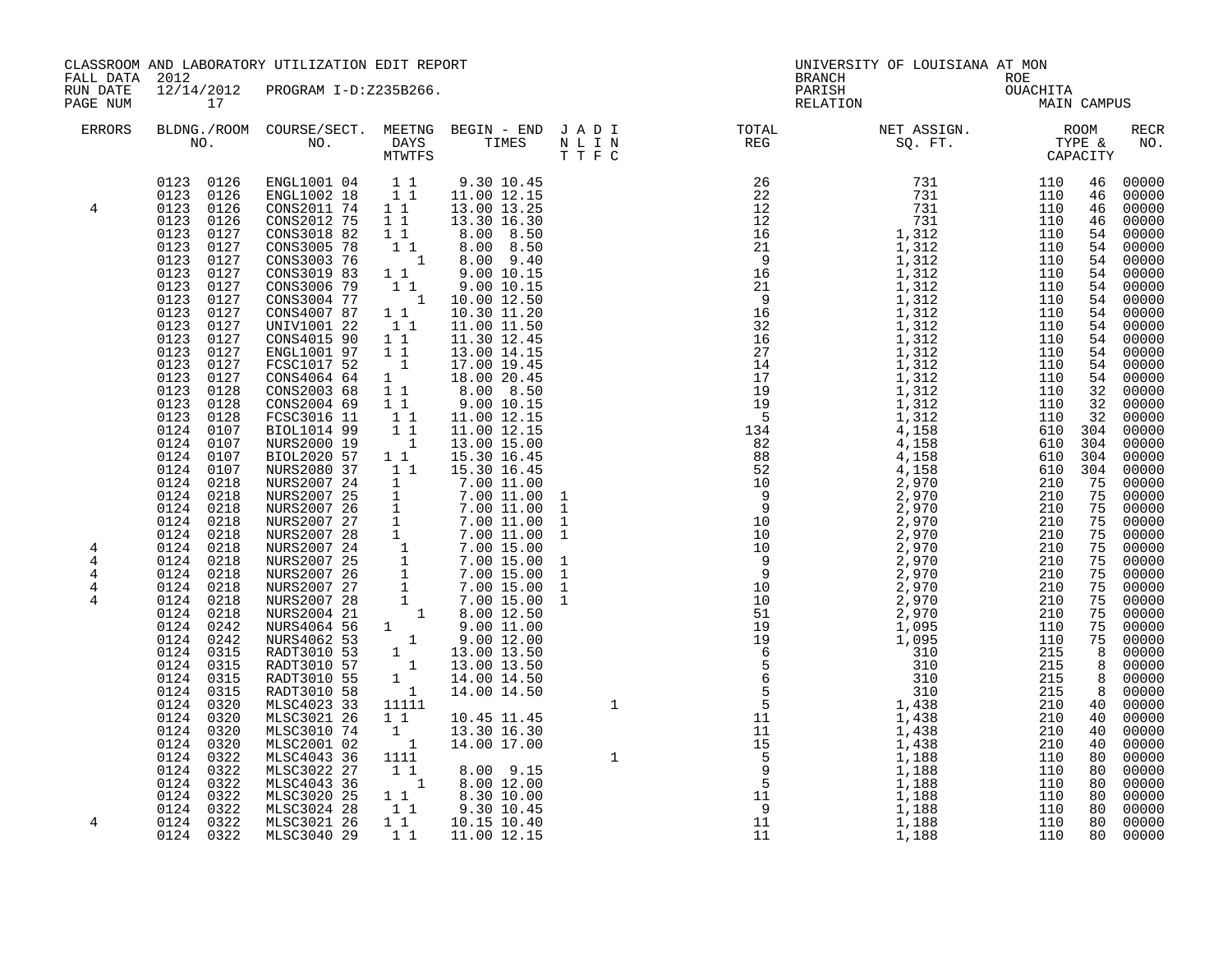| 18                                                                                                                                                                                                                                                                                                                                               |                        |                                        |                                                                                                                                                                                                                   |                                                                                                                                                                                                                                                                                                                                                                                                                                                                                                                                                                                                                                                                    |                                                                                                                                                                                                                                                                                                                                                                                                                                                                                                                                        |                                     |                                |                                                                                                                                                                                                                                                                                                                                                                                                                                                                                                                                                                                                                                                                                                                                                                                                                                                                                                                                                                                                                        |
|--------------------------------------------------------------------------------------------------------------------------------------------------------------------------------------------------------------------------------------------------------------------------------------------------------------------------------------------------|------------------------|----------------------------------------|-------------------------------------------------------------------------------------------------------------------------------------------------------------------------------------------------------------------|--------------------------------------------------------------------------------------------------------------------------------------------------------------------------------------------------------------------------------------------------------------------------------------------------------------------------------------------------------------------------------------------------------------------------------------------------------------------------------------------------------------------------------------------------------------------------------------------------------------------------------------------------------------------|----------------------------------------------------------------------------------------------------------------------------------------------------------------------------------------------------------------------------------------------------------------------------------------------------------------------------------------------------------------------------------------------------------------------------------------------------------------------------------------------------------------------------------------|-------------------------------------|--------------------------------|------------------------------------------------------------------------------------------------------------------------------------------------------------------------------------------------------------------------------------------------------------------------------------------------------------------------------------------------------------------------------------------------------------------------------------------------------------------------------------------------------------------------------------------------------------------------------------------------------------------------------------------------------------------------------------------------------------------------------------------------------------------------------------------------------------------------------------------------------------------------------------------------------------------------------------------------------------------------------------------------------------------------|
|                                                                                                                                                                                                                                                                                                                                                  |                        |                                        |                                                                                                                                                                                                                   |                                                                                                                                                                                                                                                                                                                                                                                                                                                                                                                                                                                                                                                                    |                                                                                                                                                                                                                                                                                                                                                                                                                                                                                                                                        |                                     |                                | RECR<br>NO.                                                                                                                                                                                                                                                                                                                                                                                                                                                                                                                                                                                                                                                                                                                                                                                                                                                                                                                                                                                                            |
| 0124 0327<br>0124 0338<br>0124 0338<br>0124 0338<br>0124 0338<br>0124 0338<br>0124 0340<br>0124 0340<br>0124 0340<br>0124<br>0124<br>0124 0340<br>0124 0340<br>0124 0340<br>0124 0340<br>0124 0340<br>0124 0340<br>0124 0340<br>0124 0340<br>0124 0340<br>0124 0340<br>0124 0340<br>0124<br>0124<br>0124<br>0128<br>0128<br>0128<br>0128<br>0128 |                        |                                        |                                                                                                                                                                                                                   |                                                                                                                                                                                                                                                                                                                                                                                                                                                                                                                                                                                                                                                                    |                                                                                                                                                                                                                                                                                                                                                                                                                                                                                                                                        |                                     |                                | 00000<br>00000<br>00000<br>$00000$<br>00000<br>$00000$<br>00000<br>00000<br>56 00000<br>00000<br>00000<br>00000<br>56 00000<br>56 00000<br>00000<br>00000<br>56 00000<br>56 00000<br>00000<br>56 00000<br>56 00000<br>56 00000<br>00000<br>00000<br>00000<br>00000<br>50 00000<br>00000<br>00000<br>$00000$<br>00000<br>00000<br>$\begin{bmatrix} 50 & 00000 \\ 50 & 00000 \\ 50 & 00000 \\ 50 & 00000 \\ \end{bmatrix}$<br>50 00000<br>3 00000<br>3 00000<br>00000<br>00000<br>00000<br>00000<br>00000<br>00000                                                                                                                                                                                                                                                                                                                                                                                                                                                                                                       |
|                                                                                                                                                                                                                                                                                                                                                  |                        |                                        |                                                                                                                                                                                                                   |                                                                                                                                                                                                                                                                                                                                                                                                                                                                                                                                                                                                                                                                    |                                                                                                                                                                                                                                                                                                                                                                                                                                                                                                                                        |                                     |                                | 48 00000<br>48 00000                                                                                                                                                                                                                                                                                                                                                                                                                                                                                                                                                                                                                                                                                                                                                                                                                                                                                                                                                                                                   |
|                                                                                                                                                                                                                                                                                                                                                  | FALL DATA 2012<br>0128 | 0003A UNIV1001 11<br>0003A UNIV1001 11 | 111<br>$\begin{array}{cccc} 0124 & 0343A & \text{RADT3011} & 60 & 1 & 11 \\ 0124 & 0343A & \text{RADT4019} & 86 & 1 & 1 \end{array}$<br>0003A ENGL1001 86 1 1 1<br>0003A UNIV1001 13 1 1<br>0003A UNIV1001 39 1 1 | CLASSROOM AND LABORATORY UTILIZATION EDIT REPORT<br>12/14/2012 PROGRAM I-D:Z235B266.<br>$\begin{array}{cccccc} 0124 & 0322 & \text{MLSC3048} & 75 & 1 & 13.30 & 16.30 \\ 0124 & 0325 & \text{RADT2000} & 50 & 1 & 1 & 12.00 & 12.50 \end{array}$<br>NURS2002 20 1 1 13.00 15.00<br>NURS3004 77 1 9.00 11.00<br>NURS3004 77 1 9.00 12.00<br>NURS2005 23 1 1 13.00 15.00<br>$9.00$ $9.50$<br>9.30 10.20<br>11.00 11.50<br>0003A UNIVI001 21 11 12.00 12.50<br>0003A UNIVI001 41 11 13.00 13.50<br>$\begin{array}{cccccccc} 0128 & 0003A & \text{UNIV}1001 & 06 & & 1 & 1 & 14.00 & 14.50 \\ 0128 & 0003A & \text{CJUS}4019 & 25 & & 1 & & 18.00 & 20.45 \end{array}$ | $\begin{array}{cccccccc} 0.338 & \text{NURS3004} & 7 & 1 & 1 & 3.00 & 12.00 \\ 0.338 & \text{NURS4030 71} & 1 & 13.30 & 16.30 \\ 0.338 & \text{NURS4030 73} & 1 & 13.30 & 16.30 \\ 0.338 & \text{NURS4030 73} & 1 & 13.30 & 16.30 \\ 0.340 & \text{NURS3034 55} & 1 & 8.00 & 10.00 \\ 0.340 & \text{NURS303$<br>13.30 16.30 1<br>13.30 16.30 1<br>$\begin{bmatrix} 1 & 1 \\ 1 & 1 \\ 1 & 1 \end{bmatrix} \quad \begin{array}{c} 9.30 & 10.11 \\ 10.00 & 10.50 \\ 11 & 11.00 & 11.50 \\ 11 & 00 & 11.50 \\ 11 & 00 & 11.50 \end{array}$ | <b>BRANCH</b><br>PARISH<br>RELATION | UNIVERSITY OF LOUISIANA AT MON | ROE<br>OUACHITA<br>MAIN CAMPUS<br>$\begin{tabular}{lllllllllllllllllllll} \textsc{BLDNG.} \textsc{ROOM} & \textsc{CUIRSE/SECT.} & \textsc{METNG} & \textsc{BEGIN} & - & \textsc{END} & \textsc{J} & \textsc{A} & \textsc{D} & \textsc{I} & & & \textsc{TCTAL} & & \textsc{NET} & \textsc{ASIGN.} & & \textsc{ROOM} \\ \textsc{NO.} & \textsc{NO.} & \textsc{DAYS} & \textsc{TIMES} & \textsc{N} & \textsc{L} & \textsc{I} & \textsc{N} & & \textsc{TEG} & & \textsc{SQ. FT$<br>$\begin{small} \textbf{1} & \textbf{1} & \textbf{1} & \textbf{1} & \textbf{1} & \textbf{1} & \textbf{1} & \textbf{1} & \textbf{1} & \textbf{1} & \textbf{1} & \textbf{1} & \textbf{1} & \textbf{1} & \textbf{1} & \textbf{1} & \textbf{1} & \textbf{1} & \textbf{1} & \textbf{1} & \textbf{1} & \textbf{1} & \textbf{1} & \textbf{1} & \textbf{1} & \textbf{1} & \textbf{1} & \textbf{1} & \textbf{1} & \textbf{1} & \textbf{1$<br>$\begin{array}{rrrr} 48 & 00000 \\ 48 & 00000 \\ 48 & 00000 \\ 48 & 00000 \\ 48 & 00000 \end{array}$ |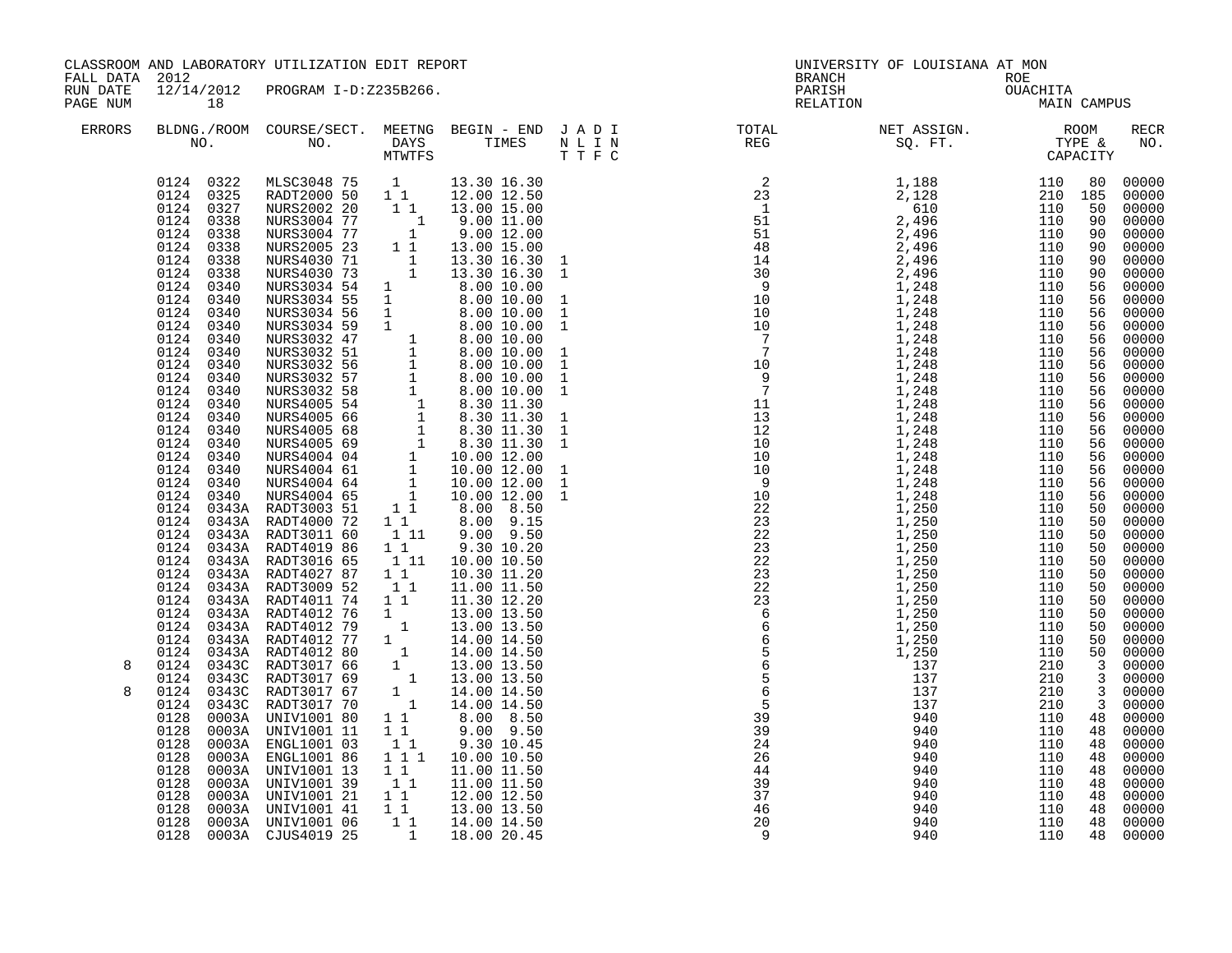|                      | CLASSROOM AND LABORATORY UTILIZATION EDIT REPORT<br>FALL DATA 2012                                                                                                                                                                                                                                                       |                                                                                                                                                                                                                                                                                                                                                                                                                                                                                                                                                                                                                                                                                                                                                                                                                                                                                                                                                                            |                                                                                                                                                                                                                                                                                                                                                                                                                                                                                                                                  | BRANCH                                                                                                                                                                                                                                                                                                                                                                                                                                                                   | UNIVERSITY OF LOUISIANA AT MON<br>ROE |                    |                         |                                                                                                                                                                                                                |                                                                                                                                                                                                                                                                                                                                                                                                                 |
|----------------------|--------------------------------------------------------------------------------------------------------------------------------------------------------------------------------------------------------------------------------------------------------------------------------------------------------------------------|----------------------------------------------------------------------------------------------------------------------------------------------------------------------------------------------------------------------------------------------------------------------------------------------------------------------------------------------------------------------------------------------------------------------------------------------------------------------------------------------------------------------------------------------------------------------------------------------------------------------------------------------------------------------------------------------------------------------------------------------------------------------------------------------------------------------------------------------------------------------------------------------------------------------------------------------------------------------------|----------------------------------------------------------------------------------------------------------------------------------------------------------------------------------------------------------------------------------------------------------------------------------------------------------------------------------------------------------------------------------------------------------------------------------------------------------------------------------------------------------------------------------|--------------------------------------------------------------------------------------------------------------------------------------------------------------------------------------------------------------------------------------------------------------------------------------------------------------------------------------------------------------------------------------------------------------------------------------------------------------------------|---------------------------------------|--------------------|-------------------------|----------------------------------------------------------------------------------------------------------------------------------------------------------------------------------------------------------------|-----------------------------------------------------------------------------------------------------------------------------------------------------------------------------------------------------------------------------------------------------------------------------------------------------------------------------------------------------------------------------------------------------------------|
| RUN DATE<br>PAGE NUM | 19                                                                                                                                                                                                                                                                                                                       | 12/14/2012 PROGRAM I-D:Z235B266.                                                                                                                                                                                                                                                                                                                                                                                                                                                                                                                                                                                                                                                                                                                                                                                                                                                                                                                                           |                                                                                                                                                                                                                                                                                                                                                                                                                                                                                                                                  |                                                                                                                                                                                                                                                                                                                                                                                                                                                                          |                                       | PARISH<br>RELATION | OUACHITA<br>MAIN CAMPUS |                                                                                                                                                                                                                |                                                                                                                                                                                                                                                                                                                                                                                                                 |
| <b>ERRORS</b>        |                                                                                                                                                                                                                                                                                                                          |                                                                                                                                                                                                                                                                                                                                                                                                                                                                                                                                                                                                                                                                                                                                                                                                                                                                                                                                                                            |                                                                                                                                                                                                                                                                                                                                                                                                                                                                                                                                  |                                                                                                                                                                                                                                                                                                                                                                                                                                                                          |                                       |                    |                         |                                                                                                                                                                                                                | <b>RECR</b><br>NO.                                                                                                                                                                                                                                                                                                                                                                                              |
|                      | 0128<br>0128<br>0128<br>0128<br>0003B<br>0128<br>0128<br>0128<br>0128<br>0128<br>0128<br>0128<br>0128<br>0128<br>0128<br>0128<br>0128<br>0128<br>0128<br>0128<br>0128<br>0128<br>0128<br>0128<br>0003D<br>0128<br>0128<br>0128<br>0128<br>0128<br>0128<br>0128<br>0128<br>0128<br>0128<br>0128<br>0003E<br>0128<br>0003E | $\begin{array}{cccccccc} 0128 & 0003B & CMT1018 & 35 & 1 & 1 & 8.00 & 9.15 \\ 0128 & 0003B & UNIV1001 & 23 & 1 & 1 & 9.00 & 9.50 \\ \end{array}$<br>0128 0003B CMSTI018 36 1 1 9.30 10.45<br>0128 0003B UNIV1001 22 1 1 10.00 10.50<br>0003B UNIV1001 22<br>0003B UNIV1001 27<br>0003B CMST2001 44<br>CMST4062 56<br>0003B CMST2001 49<br>0003B UNIV1001 01<br>0003B POLS3001 26<br>0003C UNIV1001 10<br>0003C UNIV1001 14<br>0003C UNIV1001 16<br>0003C PS1C3016 19<br>0003C ENGL2003 37<br>0003C MCOM2010 19<br>0003C MCOM2010 84<br>0003C UNIV1001 15<br>0003C UNIV1001 08<br>0003C POLS1001 86<br>0003C ART 2001 40<br>0003C CMST2060 76<br>0003C POLS4044 42<br>0003C CJUS4018 58<br>0003D UNIV1001 28<br>UNIV1001 35<br>0003D CMST4026 83<br>0003D UNIV1001 34<br>0003D UNIV1001 33<br>0003D UNIV1001 24<br>0003D CMST2001 47<br>0003D CMST2001 48<br>0003D CMST1018 41<br>0003D COMM4000 61<br>0003D ENGL5022 04<br>0003E ENGL2005 09<br>CMST2001 42<br>UNIV1001 42 | $\begin{array}{c} \mathbf{1} \\ \mathbf{1} \\ \mathbf{1} \\ \mathbf{1} \end{array}$<br>11<br>$1\quad1$<br>$\begin{bmatrix} 1 \\ 1 \end{bmatrix}$<br>$1 1 1$<br>$1\bar{1}1$<br>$\begin{bmatrix} 1 & 1 \\ 1 & 1 \end{bmatrix}$<br>11<br>11<br>$\begin{array}{c} 1\\ 1\\ 1\\ 1\\ 1 \end{array}$<br>$\begin{bmatrix} 1 \\ 1 \end{bmatrix}$<br>$\begin{bmatrix} 1 \\ 1 \\ 1 \end{bmatrix}$<br>$1\quad1$<br>$\begin{bmatrix} 1 \\ 1 \end{bmatrix}$<br>$1\quad1$<br>$\begin{bmatrix} 1 \\ 1 \\ 1 \end{bmatrix}$<br>$1 1 1$<br>$1\quad1$ | 11.00 11.50<br>11.00 12.15<br>12.30 13.20<br>14.00 15.15<br>$9.00$ $9.50$<br>$9.30$ 10.20<br>10.00 10.50<br>11.00 11.50<br>11.00 12.15<br>11.00 12.15 1<br>12.00 12.50<br>13.00 13.50<br>13.00 14.15<br>14.00 15.15<br>15.30 16.45<br>17.00 20.45<br>18.00 20.45<br>8.00 8.50<br>8.00 8.50<br>9.30 10.45<br>11.00 11.50<br>11.00 11.50<br>12.30 13.20<br>12.30 13.45<br>14.00 15.15<br>15.00 16.15<br>17.30 20.15<br>17.30 20.15<br>8.00 9.15<br>9.00 9.50<br>9.30 10.20 |                                       |                    |                         | 49<br>49<br>49<br>49<br>49<br>49<br>49<br>49<br>49<br>49<br>49<br>50<br>50<br>50<br>50<br>50<br>50<br>50<br>50<br>50<br>50<br>50<br>50<br>50<br>42<br>42<br>42<br>42<br>42<br>42<br>42<br>42<br>42<br>42<br>42 | 00000<br>00000<br>00000<br>00000<br>00000<br>00000<br>00000<br>00000<br>00000<br>00000<br>00000<br>00000<br>00000<br>00000<br>00000<br>00000<br>00000<br>00000<br>00000<br>00000<br>$00000$<br>00000<br>00000<br>00000<br>$\begin{bmatrix} 50 & 00000 \\ 42 & 00000 \\ 42 & 00000 \end{bmatrix}$<br>00000<br>00000<br>00000<br>00000<br>00000<br>00000<br>42 00000<br>00000<br>00000<br>00000<br>00000<br>00000 |
|                      | 0128<br>0003E<br>0128<br>0003E<br>0128<br>0003E<br>0128<br>0003E<br>0128<br>0003E<br>0128<br>0003E<br>0128<br>0003E<br>0128                                                                                                                                                                                              | UNIV1001 40<br>UNIV1001 09<br>ENGL4026 73<br>UNIV1001 19<br>ENGL2005 51<br>UNIV1001 26<br>UNIV1001 29                                                                                                                                                                                                                                                                                                                                                                                                                                                                                                                                                                                                                                                                                                                                                                                                                                                                      | 11<br>$\begin{smallmatrix} 1 & 1 \\ 1 & 1 \end{smallmatrix}$<br>$\begin{smallmatrix}1\end{smallmatrix}$ $\begin{smallmatrix}1\end{smallmatrix}$ $\begin{smallmatrix}1\end{smallmatrix}$<br>$\begin{smallmatrix}1\end{smallmatrix}$ $\begin{smallmatrix}1\end{smallmatrix}$ $\begin{smallmatrix}1\end{smallmatrix}$                                                                                                                                                                                                               | 10.00 10.50<br>11.00 11.50<br>11.00 12.15<br>12.00 12.50<br>12.30 13.45<br>13.00 13.50<br>14.00 14.50                                                                                                                                                                                                                                                                                                                                                                    |                                       |                    |                         | 42<br>42<br>42                                                                                                                                                                                                 | 00000<br>42 00000<br>00000<br>42 00000<br>00000<br>42 00000<br>42 00000<br>42 00000                                                                                                                                                                                                                                                                                                                             |
|                      | 0128<br>0128<br>0128                                                                                                                                                                                                                                                                                                     | 0003E CMST1018 34<br>0003E ENGL5027 70<br>0003F ENGL1001 85<br>0003F MATH1031 97<br>0128 0003F HIST4052 94                                                                                                                                                                                                                                                                                                                                                                                                                                                                                                                                                                                                                                                                                                                                                                                                                                                                 | 1111                                                                                                                                                                                                                                                                                                                                                                                                                                                                                                                             | 1 1 14.00 15.15<br>1 1 15.30 16.45<br>1 1 1 9.00 9.50<br>10.00 10.50<br>1 1 1 1 11.00 11.50                                                                                                                                                                                                                                                                                                                                                                              | 24<br>11<br>15                        | 580<br>580<br>580  | 110<br>110<br>110       | 42                                                                                                                                                                                                             | 00000<br>34 00000<br>34 00000<br>34 00000                                                                                                                                                                                                                                                                                                                                                                       |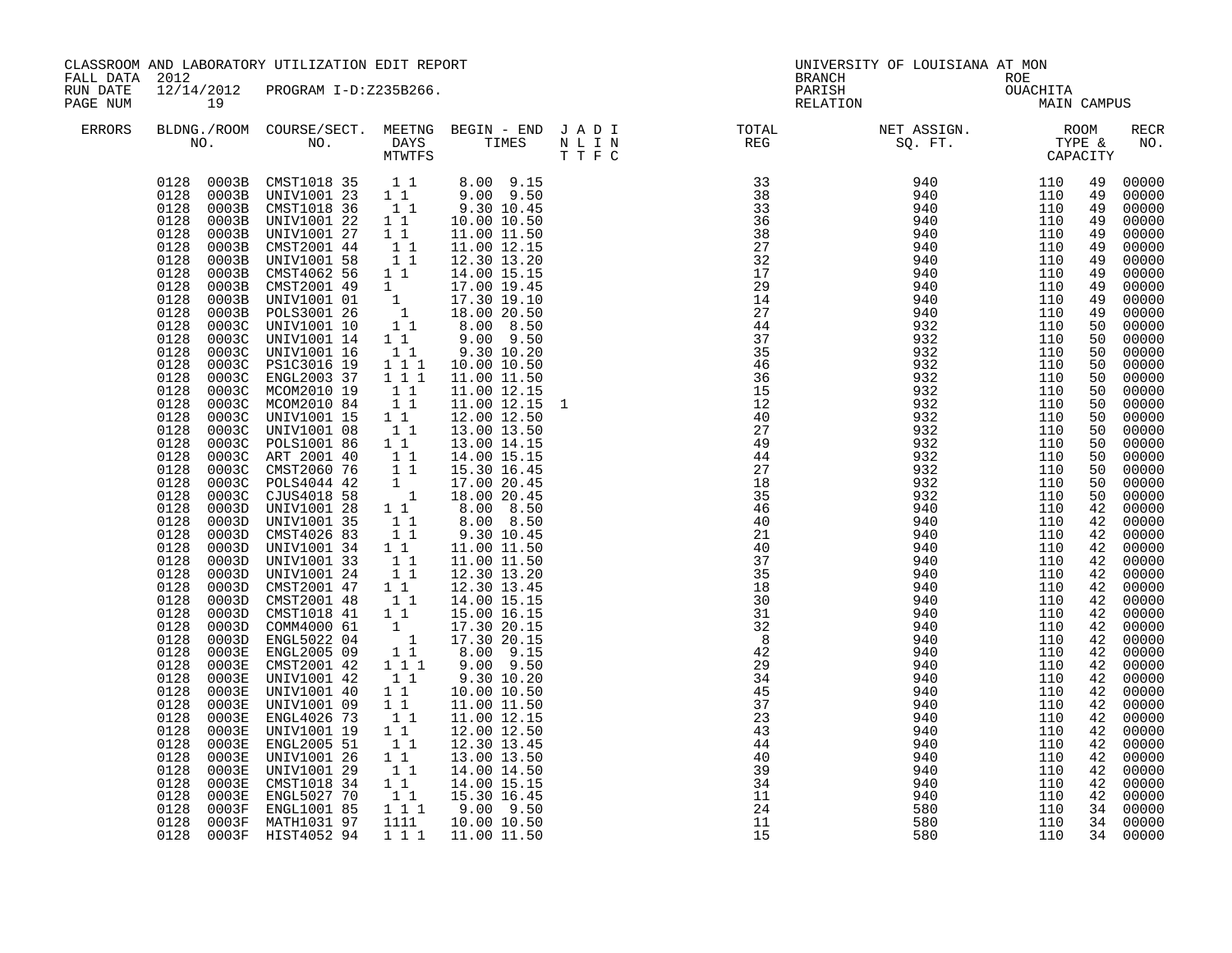|                                      | 20                                       |                                                                              |                          |                                                                        |                                                                 |                |                                 | OUACHITA                                   |                                                     |                                                        |
|--------------------------------------|------------------------------------------|------------------------------------------------------------------------------|--------------------------|------------------------------------------------------------------------|-----------------------------------------------------------------|----------------|---------------------------------|--------------------------------------------|-----------------------------------------------------|--------------------------------------------------------|
|                                      |                                          | COURSE/SECT.<br>NO.                                                          | MEETNG<br>DAYS<br>MTWTFS | BEGIN - END<br>TIMES                                                   | JADI<br>NLIN<br>TTFC                                            | TOTAL<br>REG   | NET ASSIGN.<br>SQ. FT.          |                                            |                                                     | RECR<br>NO.                                            |
| 0128<br>0128<br>0128<br>0128<br>0128 | 0003F<br>0003F<br>0003F<br>0003F<br>0106 | UNIV1001<br>- 20<br>COMM5002 17<br>HIST4046 82<br>MCOM5070 80<br>LATN1001 59 | 1 1<br>11<br>11          | 11.00 11.50<br>12.30 13.45<br>12.30 13.45<br>17.30 20.15<br>9.30 10.45 |                                                                 | 13<br>30<br>17 | 580<br>580<br>580<br>580<br>870 | 110<br>110<br>110<br>110<br>110            | 34<br>34<br>34<br>34<br>32                          | 00000<br>00000<br>00000<br>00000<br>00000<br>00000     |
|                                      | 2012<br>0128                             | 12/14/2012<br>BLDNG./ROOM<br>NO.<br>0106                                     | LATN2001 63              | PROGRAM I-D:Z235B266.                                                  | CLASSROOM AND LABORATORY UTILIZATION EDIT REPORT<br>16.00 17.15 |                |                                 | <b>BRANCH</b><br>PARISH<br>RELATION<br>870 | UNIVERSITY OF LOUISIANA AT MON<br><b>ROE</b><br>110 | MAIN CAMPUS<br><b>ROOM</b><br>TYPE &<br>CAPACITY<br>32 |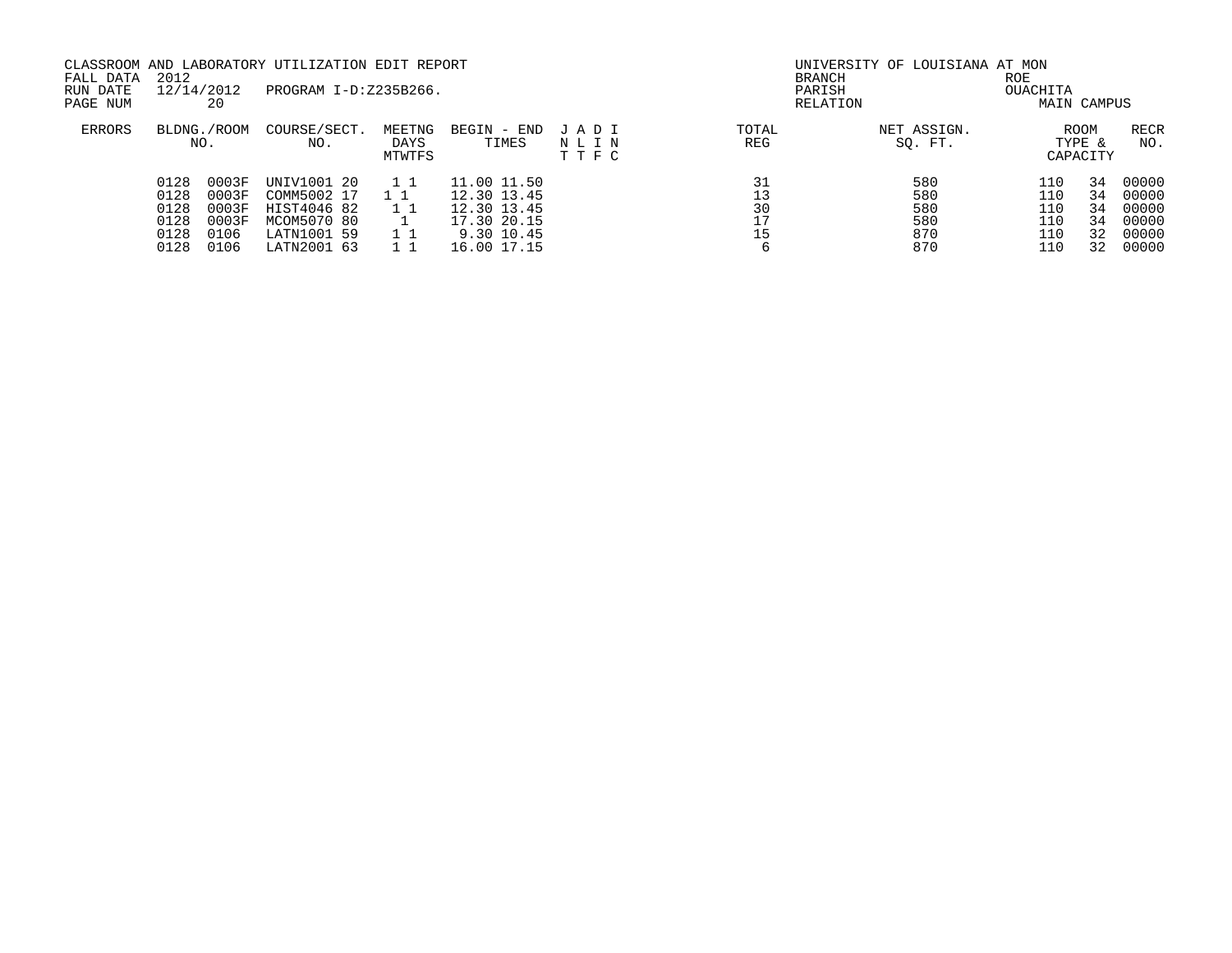- ERROR 1 CLASS AND LABORATORY UTILIZATION FILE DOES NOT MATCH WITH BLDGS AND ROOMS FILE. THE ROOM, BUILDING, AND CLASS FILES MUST ALL MATCH. IF THE ROOM NUMBER ON THE UTILIZATION IS CORRECT, THE ROOM SHOULD TO BE ADDED TO THE ROOM FILE.
- ERROR 2 THERE SHOULD BE AT LEAST ONE ENTRY IN THE DAYS-OF-WEEK-COURSE-MEETS FIELD.
- ERROR 3 BEGIN-END-TIME FIELDS MUST BE BETWEEN 06.00 AND 23.00
- ERROR 4 WARNING CLASS TIME EXCEEDS 5 HOURS. 9

- ERROR 5 ROOM TYPE INVALID FOR TEACHING CLASS, CLASSES CANNOT BE SCHEDULED IN ROOMS DESIGNATED AS CIRCULATION, CUSTODIAL OR MECHANICAL.
- ERROR 7 THE TOTAL REGISTRANTS FIELD MUST NOT BE BLANK OR ZEROS
- ERROR 8 WARNING EXCEEDS THE CAPACITY OF THE ROOM BY 50% (IF THIS IS A JOINT CLASS ITS REGISTRANTS ARE INCLUDED). 35 PLEASE CHECK THE CAPACITY OF THE ROOM AS IT APPEARS ON THE ROOM FILE.
- ERROR 9 UNLESS THERE IS A JOINT CLASS, ALTERNATE WEEKS OR INCONSISTENT MEETING TIMES, THERE SHOULD BE NO DUPLICATES.

| TOTAL ERRORS (INCLUDING WARNINGS)                                  |     |
|--------------------------------------------------------------------|-----|
| TOTAL NUMBER OF RECORDS READ                                       | 975 |
| TOTAL NUMBER OF RECORDS ACCEPTED FOR SPACE UTILIZATION COMPUTATION | 953 |
| NUMBER OF JOINT-CLASS RECORDS                                      | 42  |
| NUMBER OF ALTERATE WEEKS RECORDS                                   |     |
| NUMBER OF DIFFERENT TIMES RECORDS                                  |     |
| NUMBER OF INCONSISTENT RECORDS                                     | 22  |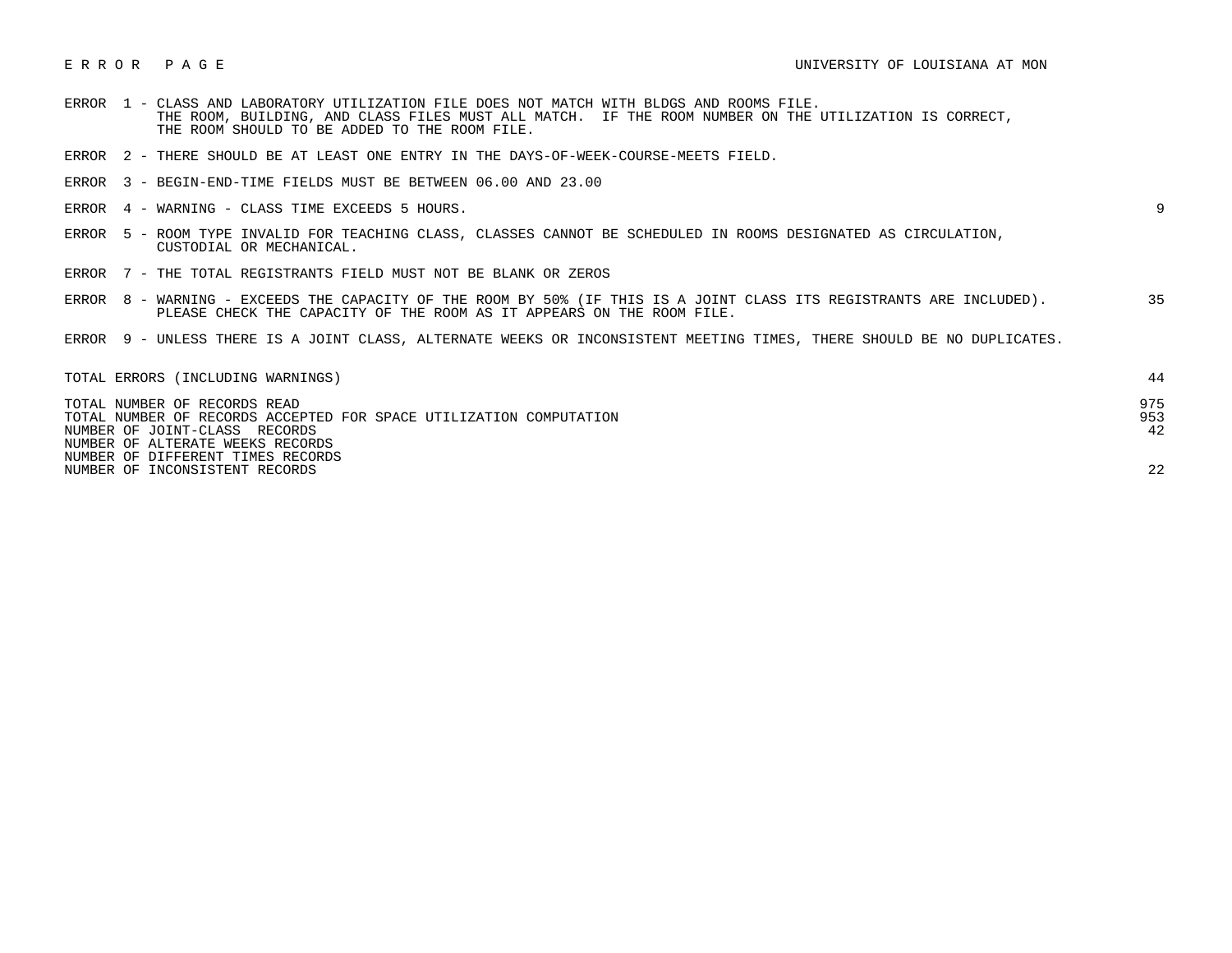## SPACE UTILIZ - SUMMARY PAGE SALL SOM AND SUMMARY PAGE SUMMARY PAGE SUMMARY PAGE SUMMARY PAGE SUMMARY PAGE SUMMARY PAGE

|                                                                                      | DAY USE         | NIGHT USE       | TOTAL           |
|--------------------------------------------------------------------------------------|-----------------|-----------------|-----------------|
|                                                                                      | $(0600 - 1700)$ | $(1700 - 2300)$ | $(0600 - 2300)$ |
| *CLASSROOM FACILITIES                                                                |                 |                 |                 |
| TOTAL NUMBER OF ROOMS                                                                |                 |                 | 104             |
| TOTAL NUMBER OF STATIONS (CAPACITY)                                                  |                 |                 | 6008            |
| WEEKLY STUDENT CONTACT HOURS                                                         | 56401           | 2861            | 59262           |
| WEEKLY TOTAL OF ROOMS AVAILABLE - COUNTED IN HALF HOUR INCREMENTS                    | 9360            | 5200            | 14560           |
| WEEKLY TOTAL OF ROOMS IN USE - COUNTED IN HALF HOUR INCREMENTS                       | 3581            | 252             | 3833            |
| WEEKLY TOTAL OF STUDENT STATIONS AVAILABLE - COUNTED IN HALF HOUR INCREMENTS         | 540720          | 300400          | 841120          |
| WEEKLY TOTAL OF STATIONS AVAILABLE IN ROOMS IN USE - COUNTED IN HALF HOUR INCREMENTS | 236899          | 14566           | 251465          |
| WEEKLY TOTAL OF STATIONS IN USE - COUNTED IN HALF HOUR INCREMENTS                    | 112803          | 5722            | 118525          |
| PERCENT OF ROOMS IN USE TO ROOMS AVAILABLE                                           | 38.3            | 4.8             | 26.3            |
| PERCENT OF STATIONS IN USE TO STATIONS AVAILABLE                                     | 20.9            | 1.9             | 14.1            |
| PERCENT OF STATIONS IN USE TO STATIONS AVAILABLE IN OCCUPIED ROOMS                   | 47.6            | 39.3            | 47.1            |
|                                                                                      |                 |                 |                 |
|                                                                                      | DAY USE         | NIGHT USE       | TOTAL           |
|                                                                                      | $(0600 - 1700)$ | $(1700 - 2300)$ | $(0600 - 2300)$ |
| CLASSROOM                                                                            |                 |                 |                 |
| TOTAL NUMBER OF ROOMS                                                                |                 |                 | 94              |
| TOTAL NUMBER OF STATIONS (CAPACITY)                                                  |                 |                 | 5737            |
| WEEKLY STUDENT CONTACT HOURS                                                         | 53436           | 2762            | 56198           |
| WEEKLY TOTAL OF ROOMS AVAILABLE - COUNTED IN HALF HOUR INCREMENTS                    | 8460            | 4700            | 13160           |
| WEEKLY TOTAL OF ROOMS IN USE - COUNTED IN HALF HOUR INCREMENTS                       | 3279            | 240             | 3519            |
| WEEKLY TOTAL OF STUDENT STATIONS AVAILABLE - COUNTED IN HALF HOUR INCREMENTS         | 516330          | 286850          | 803180          |
| WEEKLY TOTAL OF STATIONS AVAILABLE IN ROOMS IN USE - COUNTED IN HALF HOUR INCREMENTS | 227707          | 14146           | 241853          |
| WEEKLY TOTAL OF STATIONS IN USE - COUNTED IN HALF HOUR INCREMENTS                    | 106873          | 5524            | 112397          |
| PERCENT OF ROOMS IN USE TO ROOMS AVAILABLE                                           | 38.8            | 5.1             | 26.7            |
| PERCENT OF STATIONS IN USE TO STATIONS AVAILABLE                                     | 20.7            | 1.9             | 14.0            |
| PERCENT OF STATIONS IN USE TO STATIONS AVAILABLE IN OCCUPIED ROOMS                   | 46.9            | 39.0            | 46.5            |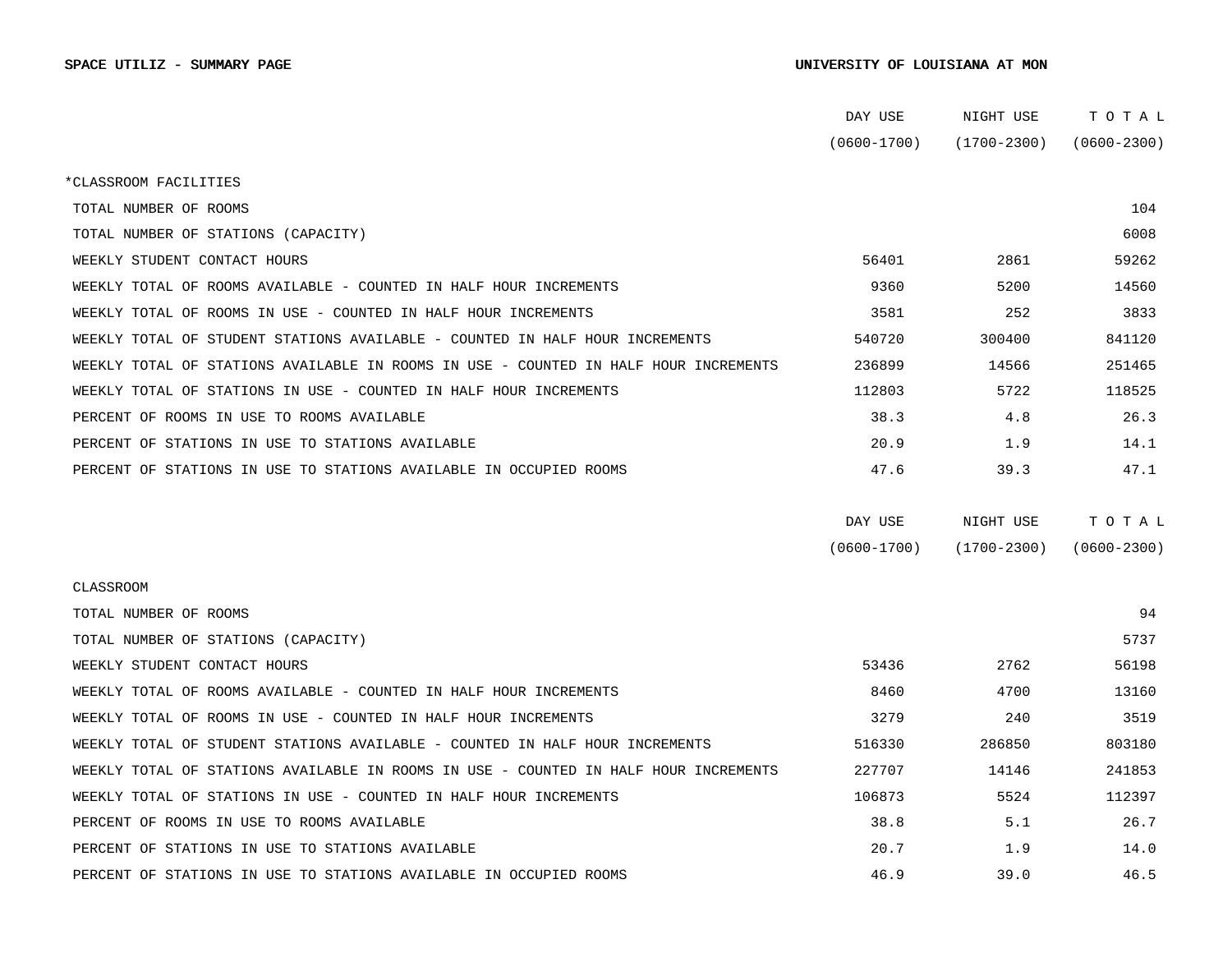|                                                                                      | DAY USE         | NIGHT USE   | TOTAL           |
|--------------------------------------------------------------------------------------|-----------------|-------------|-----------------|
|                                                                                      | $(0600 - 1700)$ | (1700-2300) | $(0600 - 2300)$ |
| COMPUTER CLASSROOM                                                                   |                 |             |                 |
| TOTAL NUMBER OF ROOMS                                                                |                 |             | 10              |
| TOTAL NUMBER OF STATIONS (CAPACITY)                                                  |                 |             | 271             |
| WEEKLY STUDENT CONTACT HOURS                                                         | 2965            | 99          | 3064            |
| WEEKLY TOTAL OF ROOMS AVAILABLE - COUNTED IN HALF HOUR INCREMENTS                    | 900             | 500         | 1400            |
| WEEKLY TOTAL OF ROOMS IN USE - COUNTED IN HALF HOUR INCREMENTS                       | 302             | 12          | 314             |
| WEEKLY TOTAL OF STUDENT STATIONS AVAILABLE - COUNTED IN HALF HOUR INCREMENTS         | 24390           | 13550       | 37940           |
| WEEKLY TOTAL OF STATIONS AVAILABLE IN ROOMS IN USE - COUNTED IN HALF HOUR INCREMENTS | 9192            | 420         | 9612            |
| WEEKLY TOTAL OF STATIONS IN USE - COUNTED IN HALF HOUR INCREMENTS                    | 5930            | 198         | 6128            |
| PERCENT OF ROOMS IN USE TO ROOMS AVAILABLE                                           | 33.6            | 2.4         | 22.4            |
| PERCENT OF STATIONS IN USE TO STATIONS AVAILABLE                                     | 24.3            | 1.5         | 16.2            |
| PERCENT OF STATIONS IN USE TO STATIONS AVAILABLE IN OCCUPIED ROOMS                   | 64.5            | 47.1        | 63.8            |
|                                                                                      |                 |             |                 |

| DAY USE         | NIGHT USE       | тотаь           |
|-----------------|-----------------|-----------------|
| $(0600 - 1700)$ | $(1700 - 2300)$ | $(0600 - 2300)$ |

| *LABORATORY FACILITIES                                                               |        |        |        |  |
|--------------------------------------------------------------------------------------|--------|--------|--------|--|
| TOTAL NUMBER OF ROOMS                                                                |        |        | 102    |  |
| TOTAL NUMBER OF STATIONS (CAPACITY)                                                  |        |        | 2163   |  |
| WEEKLY STUDENT CONTACT HOURS                                                         | 17832  | 521    | 18353  |  |
| WEEKLY TOTAL OF ROOMS AVAILABLE - COUNTED IN HALF HOUR INCREMENTS                    | 9180   | 5100   | 14280  |  |
| WEEKLY TOTAL OF ROOMS IN USE - COUNTED IN HALF HOUR INCREMENTS                       | 1235   | 58     | 1293   |  |
| WEEKLY TOTAL OF STUDENT STATIONS AVAILABLE - COUNTED IN HALF HOUR INCREMENTS         | 194670 | 108150 | 302820 |  |
| WEEKLY TOTAL OF STATIONS AVAILABLE IN ROOMS IN USE - COUNTED IN HALF HOUR INCREMENTS | 75673  | 2212   | 77885  |  |
| WEEKLY TOTAL OF STATIONS IN USE - COUNTED IN HALF HOUR INCREMENTS                    | 35665  | 1042   | 36707  |  |
| PERCENT OF ROOMS IN USE TO ROOMS AVAILABLE                                           | 13.5   | 1.1    | 9.1    |  |
| PERCENT OF STATIONS IN USE TO STATIONS AVAILABLE                                     | 18.3   | 1.0    | 12.1   |  |
| PERCENT OF STATIONS IN USE TO STATIONS AVAILABLE IN OCCUPIED ROOMS                   | 47.1   | 47.1   | 47.1   |  |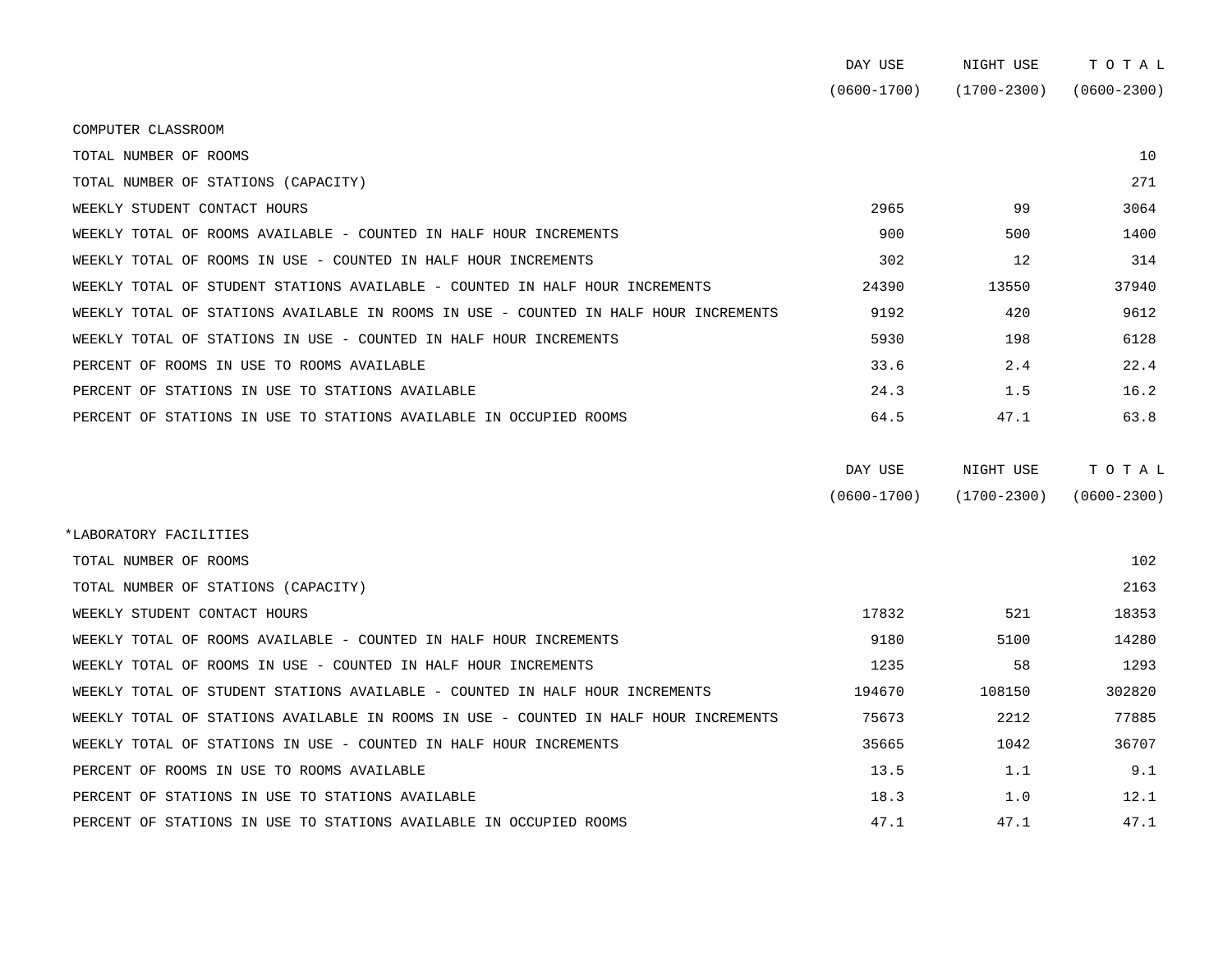## SPACE UTILIZ - SUMMARY PAGE SALL SOM AND SUMMARY PAGE SUMMARY PAGE SUMMARY PAGE SUMMARY PAGE SUMMARY PAGE SUMMARY PAGE

|                                                                                      | DAY USE         | NIGHT USE       | TOTAL           |
|--------------------------------------------------------------------------------------|-----------------|-----------------|-----------------|
|                                                                                      | $(0600 - 1700)$ | $(1700 - 2300)$ | $(0600 - 2300)$ |
| CLASS LABORATORY                                                                     |                 |                 |                 |
| TOTAL NUMBER OF ROOMS                                                                |                 |                 | 50              |
| TOTAL NUMBER OF STATIONS (CAPACITY)                                                  |                 |                 | 1503            |
| WEEKLY STUDENT CONTACT HOURS                                                         | 8912            | 300             | 9212            |
| WEEKLY TOTAL OF ROOMS AVAILABLE - COUNTED IN HALF HOUR INCREMENTS                    | 4500            | 2500            | 7000            |
| WEEKLY TOTAL OF ROOMS IN USE - COUNTED IN HALF HOUR INCREMENTS                       | 862             | 32              | 894             |
| WEEKLY TOTAL OF STUDENT STATIONS AVAILABLE - COUNTED IN HALF HOUR INCREMENTS         | 135270          | 75150           | 210420          |
| WEEKLY TOTAL OF STATIONS AVAILABLE IN ROOMS IN USE - COUNTED IN HALF HOUR INCREMENTS | 32886           | 720             | 33606           |
| WEEKLY TOTAL OF STATIONS IN USE - COUNTED IN HALF HOUR INCREMENTS                    | 17825           | 600             | 18425           |
| PERCENT OF ROOMS IN USE TO ROOMS AVAILABLE                                           | 19.2            | 1.3             | 12.8            |
| PERCENT OF STATIONS IN USE TO STATIONS AVAILABLE                                     | 13.2            | .8              | 8.8             |
| PERCENT OF STATIONS IN USE TO STATIONS AVAILABLE IN OCCUPIED ROOMS                   | 54.2            | 83.3            | 54.8            |
|                                                                                      |                 |                 |                 |
|                                                                                      | DAY USE         | NIGHT USE       | TOTAL           |
|                                                                                      | $(0600 - 1700)$ | $(1700 - 2300)$ | $(0600 - 2300)$ |
| OPEN LABBORATORY                                                                     |                 |                 |                 |
| TOTAL NUMBER OF ROOMS                                                                |                 |                 | 52              |
| TOTAL NUMBER OF STATIONS (CAPACITY)                                                  |                 |                 | 660             |
| WEEKLY STUDENT CONTACT HOURS                                                         | 8920            | 221             | 9141            |
| WEEKLY TOTAL OF ROOMS AVAILABLE - COUNTED IN HALF HOUR INCREMENTS                    | 4680            | 2600            | 7280            |
| WEEKLY TOTAL OF ROOMS IN USE - COUNTED IN HALF HOUR INCREMENTS                       | 373             | 26              | 399             |
| WEEKLY TOTAL OF STUDENT STATIONS AVAILABLE - COUNTED IN HALF HOUR INCREMENTS         | 59400           | 33000           | 92400           |
| WEEKLY TOTAL OF STATIONS AVAILABLE IN ROOMS IN USE - COUNTED IN HALF HOUR INCREMENTS | 42787           | 1492            | 44279           |
| WEEKLY TOTAL OF STATIONS IN USE - COUNTED IN HALF HOUR INCREMENTS                    | 17840           | 442             | 18282           |
| PERCENT OF ROOMS IN USE TO ROOMS AVAILABLE                                           | 8.0             | 1.0             | 5.5             |
| PERCENT OF STATIONS IN USE TO STATIONS AVAILABLE                                     | 30.0            | 1.3             | 19.8            |
| PERCENT OF STATIONS IN USE TO STATIONS AVAILABLE IN OCCUPIED ROOMS                   | 41.7            | 29.6            | 41.3            |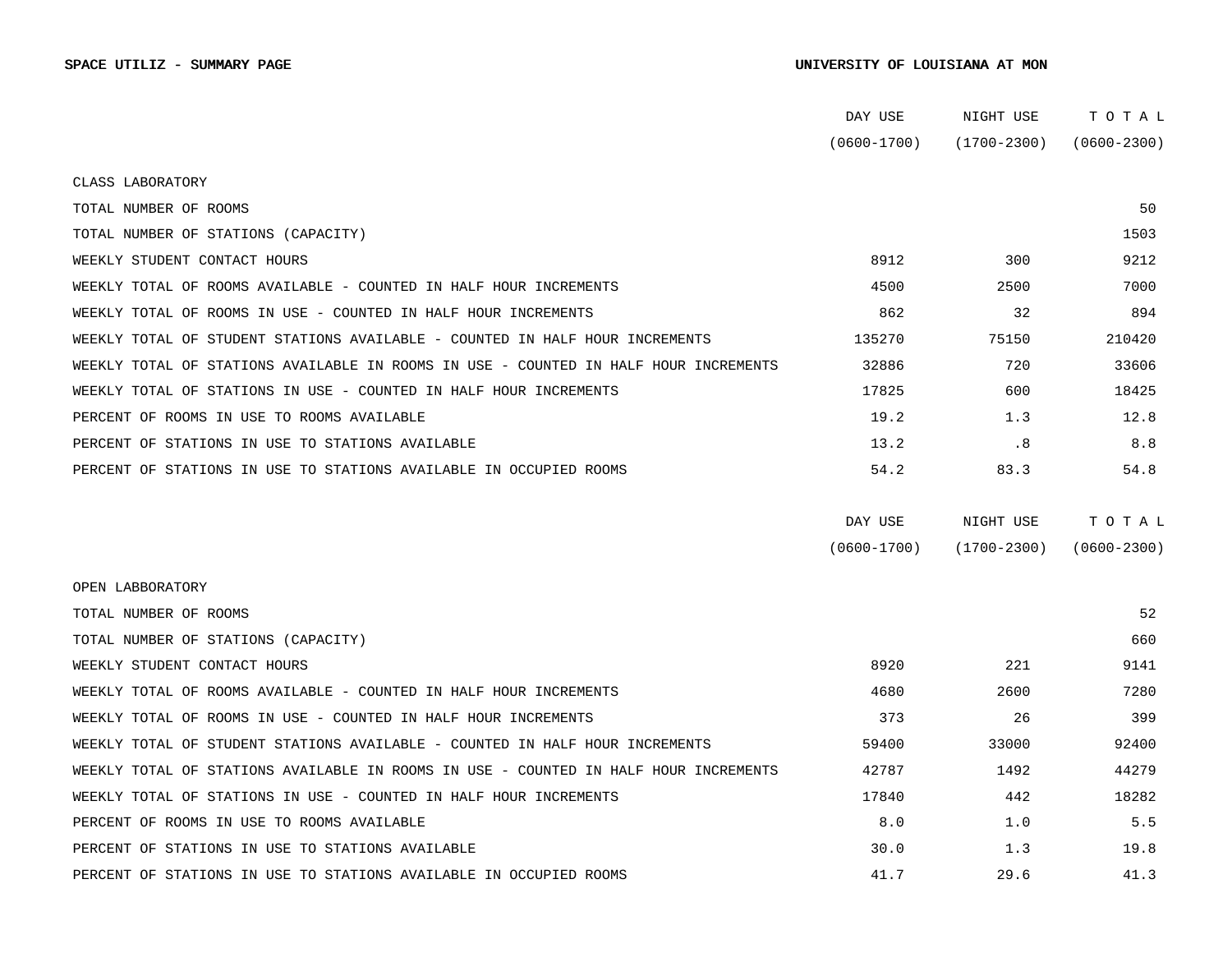|                                                                                      | DAY USE         | NIGHT USE       | TOTAL           |
|--------------------------------------------------------------------------------------|-----------------|-----------------|-----------------|
|                                                                                      | $(0600 - 1700)$ | $(1700 - 2300)$ | $(0600 - 2300)$ |
| *RESEARCH/NONCLASS LAB.                                                              |                 |                 |                 |
| TOTAL NUMBER OF ROOMS                                                                |                 |                 | 60              |
| TOTAL NUMBER OF STATIONS (CAPACITY)                                                  |                 |                 | 424             |
| WEEKLY STUDENT CONTACT HOURS                                                         | 72              | 119             | 191             |
| WEEKLY TOTAL OF ROOMS AVAILABLE - COUNTED IN HALF HOUR INCREMENTS                    | 5400            | 3000            | 8400            |
| WEEKLY TOTAL OF ROOMS IN USE - COUNTED IN HALF HOUR INCREMENTS                       | 10              | 14              | 24              |
| WEEKLY TOTAL OF STUDENT STATIONS AVAILABLE - COUNTED IN HALF HOUR INCREMENTS         | 38160           | 21200           | 59360           |
| WEEKLY TOTAL OF STATIONS AVAILABLE IN ROOMS IN USE - COUNTED IN HALF HOUR INCREMENTS | 120             | 406             | 526             |
| WEEKLY TOTAL OF STATIONS IN USE - COUNTED IN HALF HOUR INCREMENTS                    | 144             | 238             | 382             |
| PERCENT OF ROOMS IN USE TO ROOMS AVAILABLE                                           | $\cdot$ 2       | .5              | $\cdot$ 3       |
| PERCENT OF STATIONS IN USE TO STATIONS AVAILABLE                                     | $\cdot$ 4       | 1.1             | .6              |
| PERCENT OF STATIONS IN USE TO STATIONS AVAILABLE IN OCCUPIED ROOMS                   | 120.0           | 58.6            | 72.6            |
|                                                                                      |                 |                 |                 |

| DAY USE         | NIGHT USE       | тотаь           |
|-----------------|-----------------|-----------------|
| $(0600 - 1700)$ | $(1700 - 2300)$ | $(0600 - 2300)$ |

| *SPECIAL USE FACILITIES                                                              |        |           |        |
|--------------------------------------------------------------------------------------|--------|-----------|--------|
| TOTAL NUMBER OF ROOMS                                                                |        |           | 55     |
| TOTAL NUMBER OF STATIONS (CAPACITY)                                                  |        |           | 1527   |
| WEEKLY STUDENT CONTACT HOURS                                                         | 771    |           | 771    |
| WEEKLY TOTAL OF ROOMS AVAILABLE - COUNTED IN HALF HOUR INCREMENTS                    | 4950   | 2750      | 7700   |
| WEEKLY TOTAL OF ROOMS IN USE - COUNTED IN HALF HOUR INCREMENTS                       | 94     |           | 94     |
| WEEKLY TOTAL OF STUDENT STATIONS AVAILABLE - COUNTED IN HALF HOUR INCREMENTS         | 137430 | 76350     | 213780 |
| WEEKLY TOTAL OF STATIONS AVAILABLE IN ROOMS IN USE - COUNTED IN HALF HOUR INCREMENTS | 5950   |           | 5950   |
| WEEKLY TOTAL OF STATIONS IN USE - COUNTED IN HALF HOUR INCREMENTS                    | 1542   |           | 1542   |
| PERCENT OF ROOMS IN USE TO ROOMS AVAILABLE                                           | 1.9    | $\cdot$ 0 | 1.2    |
| PERCENT OF STATIONS IN USE TO STATIONS AVAILABLE                                     | 1.1    | $\cdot$ 0 | .7     |
| PERCENT OF STATIONS IN USE TO STATIONS AVAILABLE IN OCCUPIED ROOMS                   | 25.9   | $\cdot$ 0 | 25.9   |